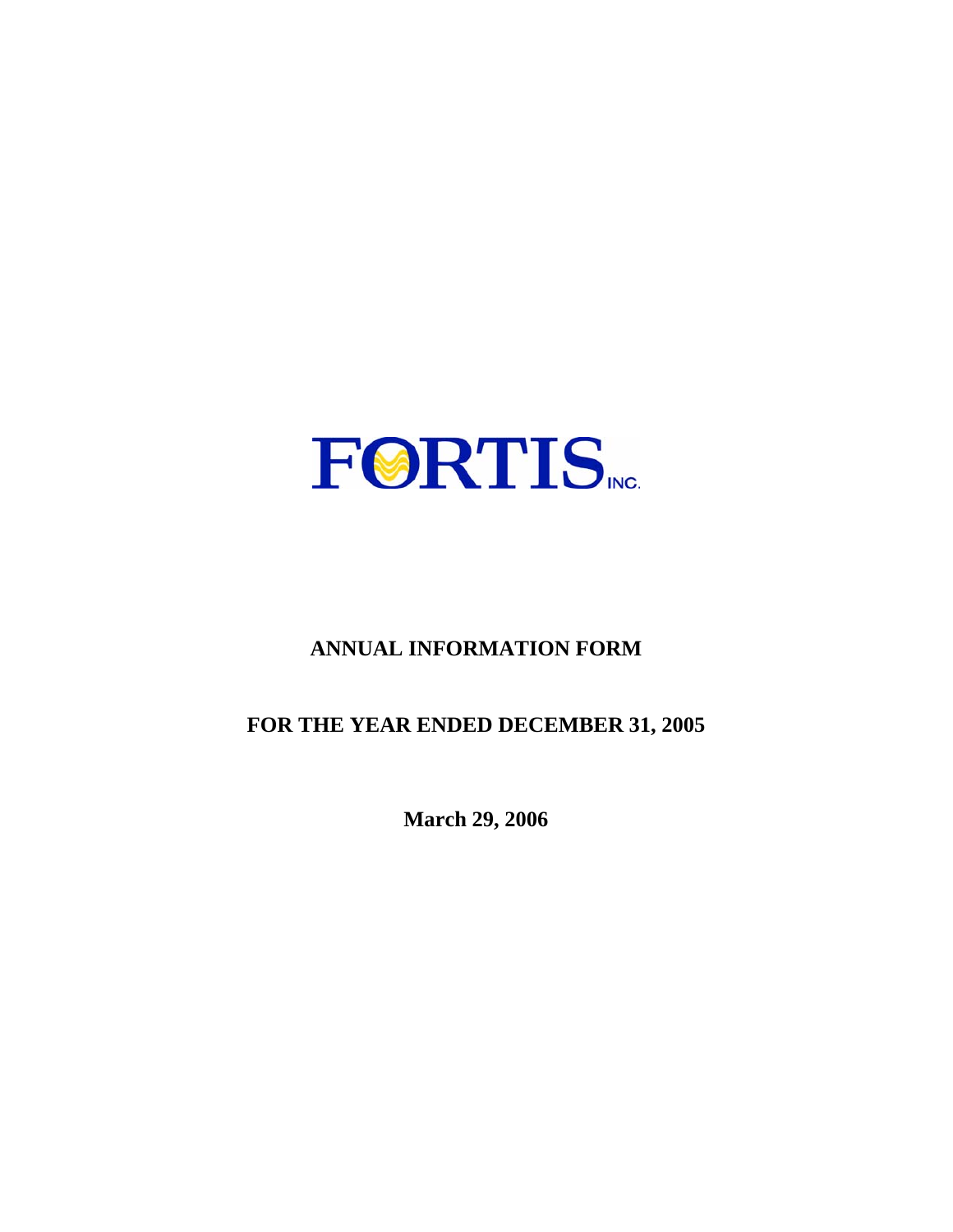# ANNUAL INFORMATION FORM FOR THE YEAR ENDED DECEMBER 31, 2005

# **TABLE OF CONTENTS**

| 1.0  | <b>CORPORATE STRUCTURE</b>                 |
|------|--------------------------------------------|
|      | 1.1<br>1.2                                 |
| 2.0  | <b>GENERAL DEVELOPMENT OF THE BUSINESS</b> |
|      | 2.1                                        |
|      | 2.2<br>2.3                                 |
|      |                                            |
| 3.0  | NARRATIVE DESCRIPTION OF THE BUSINESS      |
|      | Regulated Utilities - Canadian             |
|      | 3.1                                        |
|      | 3.2                                        |
|      | 3.3                                        |
|      | 3.4<br>3.5                                 |
|      |                                            |
|      | Regulated Utilities - Caribbean<br>3.6     |
|      | 3.7                                        |
|      | Non-Regulated - Fortis Generation          |
|      | 3.8                                        |
|      | 3.9                                        |
|      | 3.10                                       |
|      | 3.11                                       |
|      | 3.12                                       |
|      | Non-Regulated - Fortis Properties          |
|      | 3.13                                       |
| 4.0  |                                            |
| 5.0  |                                            |
| 6.0  |                                            |
| 7.0  |                                            |
| 8.0  |                                            |
| 9.0  |                                            |
| 10.0 |                                            |
|      | 11.0 AUDIT COMMITTEE                       |
|      | 11.1                                       |
|      | 11.2                                       |
|      | 11.3                                       |
|      | 11.4                                       |
| 12.0 |                                            |
| 13.0 |                                            |
| 14.0 |                                            |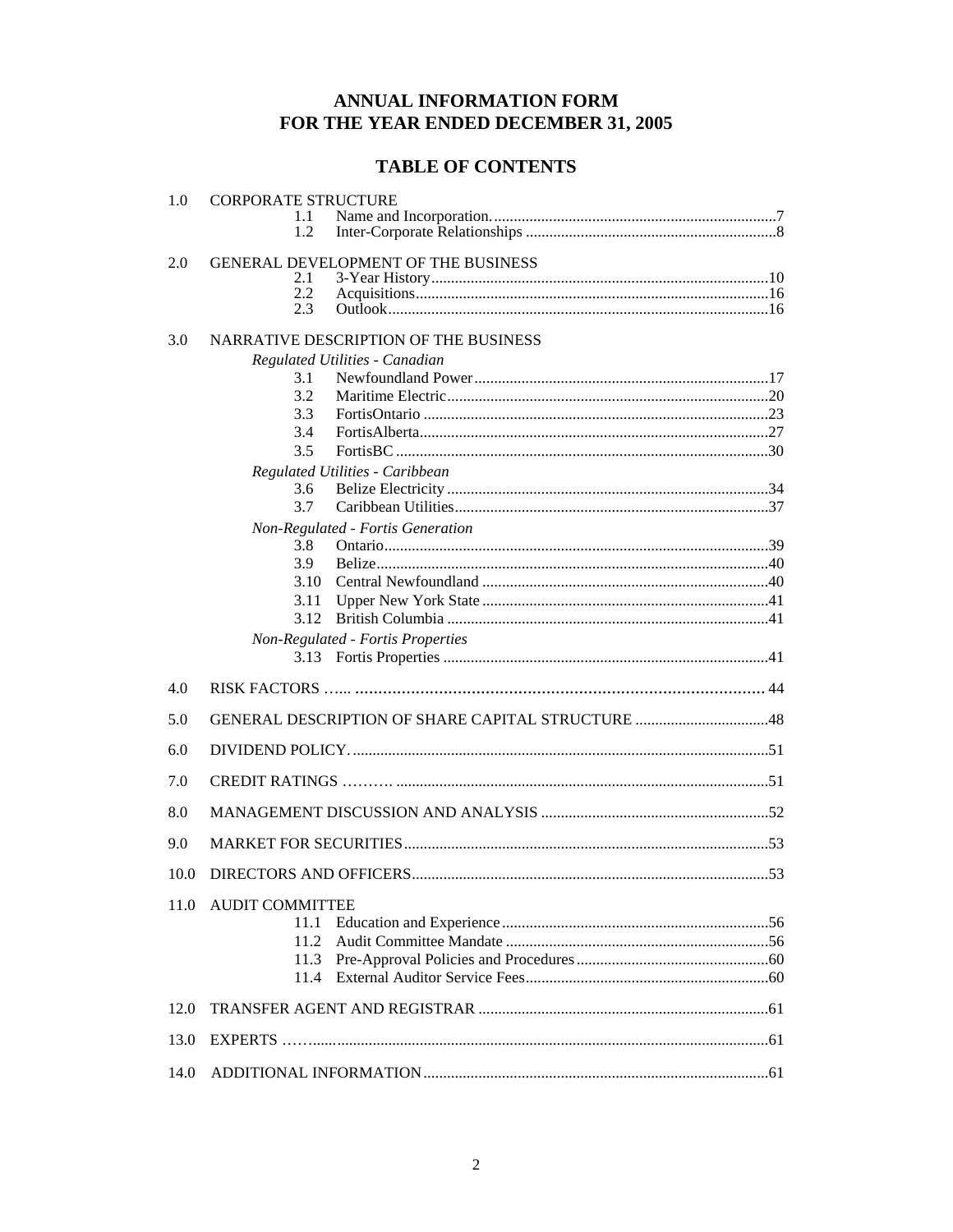#### **DEFINITIONS OF CERTAIN TERMS**

Certain terms used in the Annual Information Form for the year ended December 31, 2005 are defined below:

**"Abitibi-Consolidated"** means Abitibi-Consolidated Company of Canada;

**"AESO"** means Alberta Electric System Operator;

**"AEUB"** means Alberta Energy and Utilities Board;

**"BC Hydro"** means BC Hydro and Power Authority;

**"BCUC"** means British Columbia Utilities Commission;

**"BECOL"** means Belize Electric Company Limited;

**"Belize Electricity"** means Belize Electricity Limited;

**"BEWU"** means Belize Energy Worker's Union;

**"Board"** means Board of Directors of Fortis Inc.;

**"BZ\$"** means Belizean dollar, which is pegged to the United States dollar (BZ\$1.00 = US\$0.50);

**"Canadian Niagara Power"** means Canadian Niagara Power Inc.;

**"Caribbean Utilities"** means Caribbean Utilities Company, Limited;

**"CAW"** means Canadian Auto Workers-Retail/Wholesale;

 **"CDH"** means Cornwall District Heating, Limited;

 **"CFE"** means Comisión Federal de Electricidad;

**"Chalillo Project"** means Chalillo Hydroelectric Project development;

**"CNE Energy"** means CNE Energy Inc., formerly Central Newfoundland Energy Inc., which on December 1, 2005 changed its name to CNE Energy Inc.;

**"Committee"** means Audit Committee of Fortis Inc., as appointed by the Board;

**"COPE"** means Canadian Office and Professional Employees;

**"Cornwall Electric"** means Cornwall Street Railway, Light and Power Company, Limited;

**"Corporation"** means Fortis Inc.;

**"CPC/CBT"** means Columbia Power Corporation and the Columbia Basin Trust;

**"CPA"** means Canal Plant Agreement;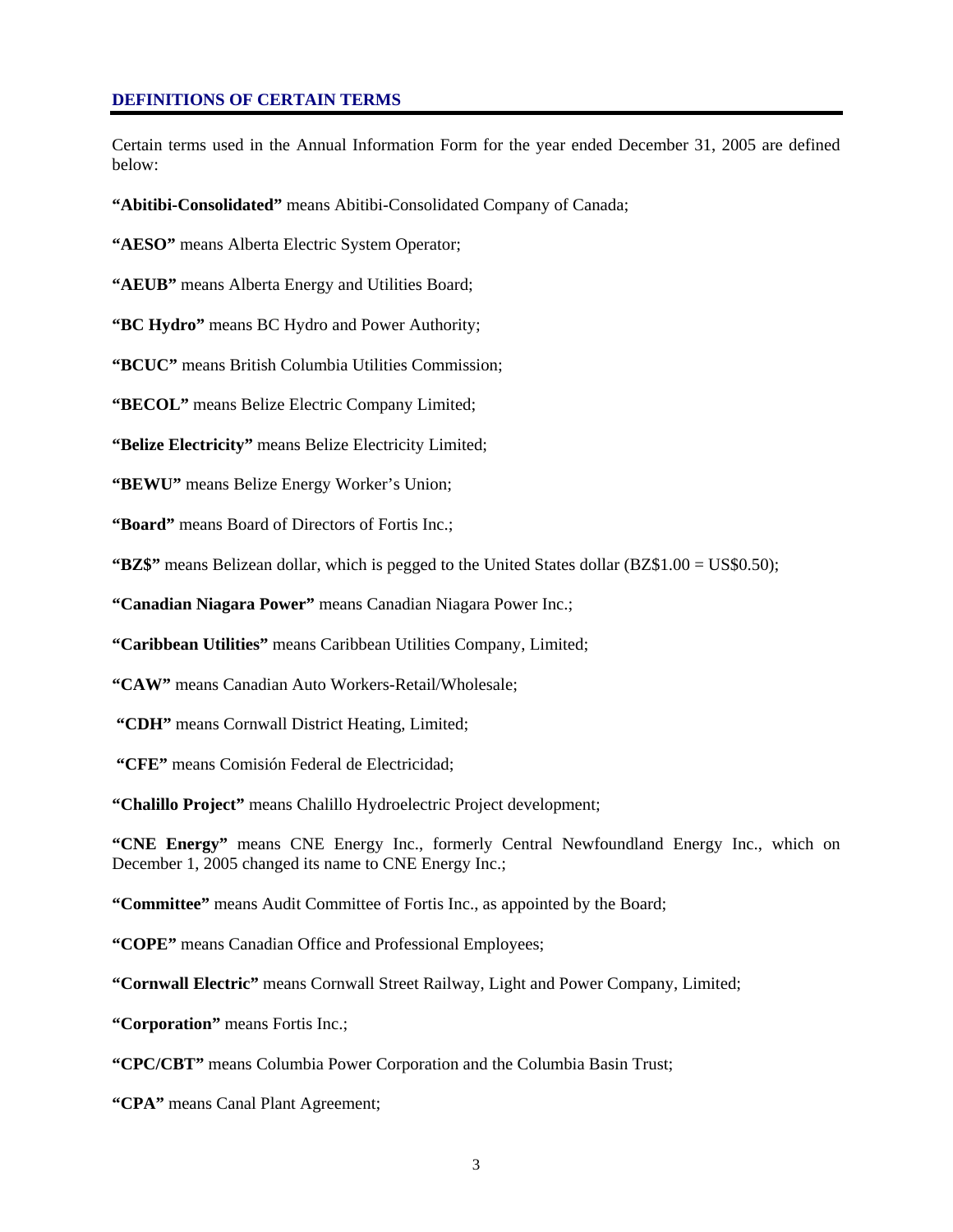**"CPRSA"** means Cost of Power Rate Stabilization Account;

**"CRA"** means Canada Revenue Agency;

**"CRS"** means Cost Recovery Surcharge;

**"DBRS"** means Dominion Bond Rating Service;

**"Delta St. John's"** means Delta St. John's Hotel and Conference Centre;

**"ECAM"** means Energy Cost Adjustment Mechanism;

**"EMS"** means Environmental Management System;

**"EPCOR"** means EPCOR Energy Services (Alberta) Inc.;

**"Exploits Partnership"** means Exploits River Hydro Partnership Project between Abitibi-Consolidated and CNE Energy;

**"External Auditor"** means the firm of chartered accountants, registered with the Canadian Public Accountability Board or its successor, and appointed by the shareholders of the Corporation to act as external auditor of the Corporation;

**"FERC"** means United States Federal Energy Regulatory Commission;

**"Fortis"** means Fortis Inc.;

**"FortisAlberta"** means FortisAlberta Inc.;

**"FortisAlberta Holdings"** means FortisAlberta Holdings Inc.;

**"FortisBC"** means the operations of FortisBC Inc., its parent company, Fortis Pacific Holdings Inc., Princeton Light and Power Company, Limited, and excluding its wholly owned partnership, Walden Power Partnership;

"**FortisOntario**" means the operations of Canadian Niagara Power and Cornwall Electric. Included in Canadian Niagara Power's accounts is the operation of the electricity distribution business of Port Colborne Hydro Inc.;

**"FortisOntario Generation"** means FortisOntario Generation Corporation, formerly Granite Power Generation Corporation;

**"FortisOntario Inc."** means the successor to Canadian Niagara Power Company, Limited and the parent company of Canadian Niagara Power and Cornwall Electric;

**"Fortis Pacific Holdings"** means Fortis Pacific Holdings Inc.;

**"Fortis Properties"** means Fortis Properties Corporation;

**"FortisUS Energy"** means FortisUS Energy Corporation;

**"FortisWest"** means FortisWest Inc.;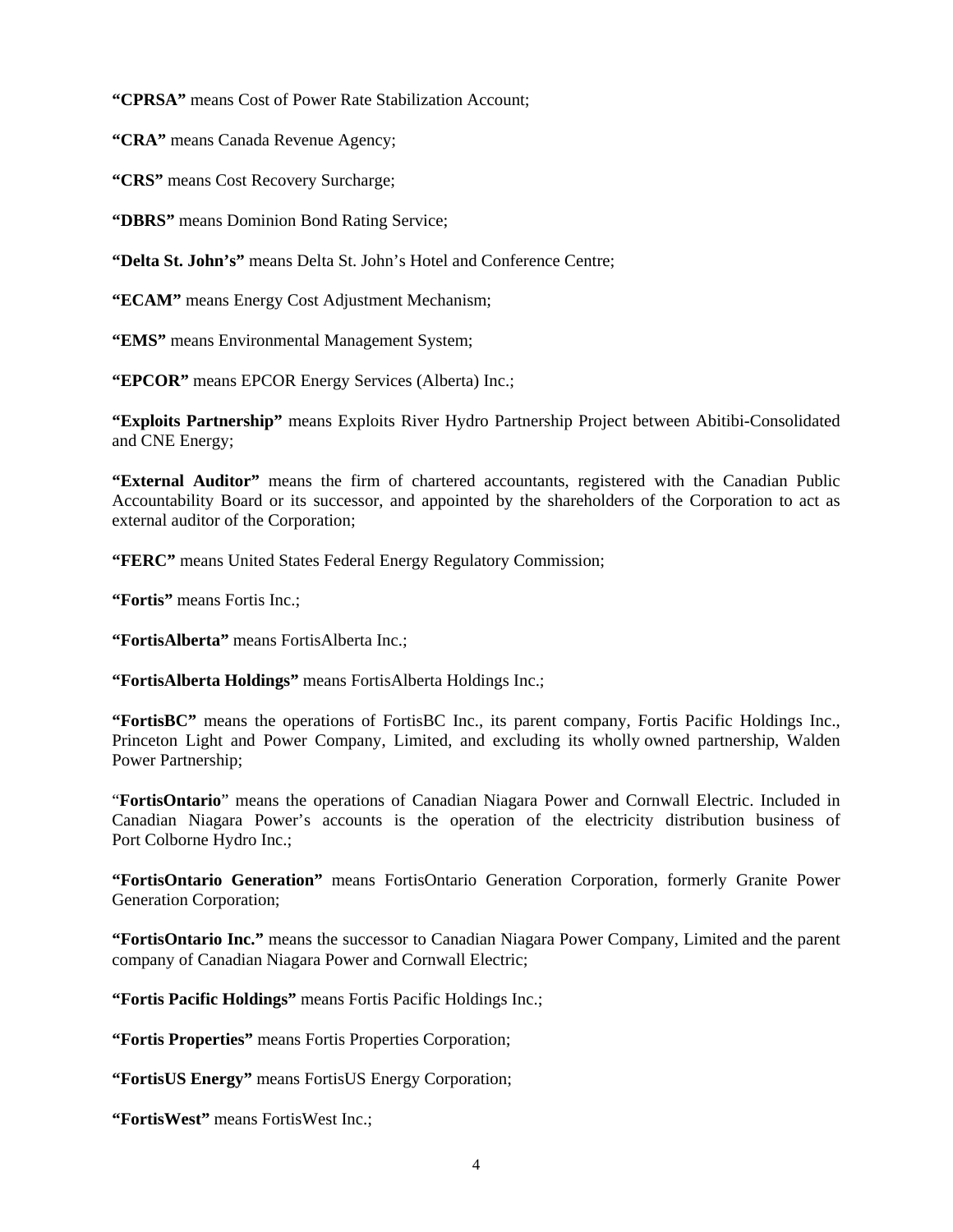**"GRA"** means general rate application;

**"Granite Power Distribution"** means the distribution operations of Granite Power Distribution Corporation, subsequently renamed Eastern Ontario Power Corporation;

**"Granite Power Generation"** means Granite Power Generation Corporation and its subsidiary Gananoque Water Power Company;

**"GWh"** means gigawatt hour(s);

**"Hydro One Networks"** means Hydro One Networks Inc.;

**"IBEW"** means International Brotherhood of Electrical Workers;

**"IESO"** means Independent Electricity System Operator of Ontario;

**"Internal Auditor"** means the person(s) employed or engaged by the Corporation to perform the internal audit function of the Corporation;

**"IRAC"** means Island Regulatory and Appeals Commission;

**"ISO"** means International Organization for Standardization;

**"kWh"** means kilowatt hour(s);

**"MD&A"** means the Corporation's Management Discussion and Analysis, located on pages 36 through 73 of the Corporation's 2005 Annual Report to Shareholders, prepared in accordance with National Instrument 51-102 – Continuous Disclosure Obligations, in respect of the Corporation's annual and interim financial statements;

**"Management"** means Senior Officers of the Corporation;

**"Maritime Electric"** means Maritime Electric Company, Limited;

 **"Member"** means a member of the Board appointed to the Audit Committee of the Corporation;

**"Moody's"** means Moody's Investors Service;

"**MW**" means megawatt(s);

**"NB Power"** means New Brunswick Power Corporation;

**"Newfoundland Hydro"** means Newfoundland and Labrador Hydro Corporation;

**"Newfoundland Power"** means Newfoundland Power Inc., formerly Newfoundland Light and Power Co. Limited;

**"OEB"** means Ontario Energy Board;

**"OPGI"** means Ontario Power Generation Inc.;

**"PBR"** means performance-based rate setting methodology for regulation of public utilities;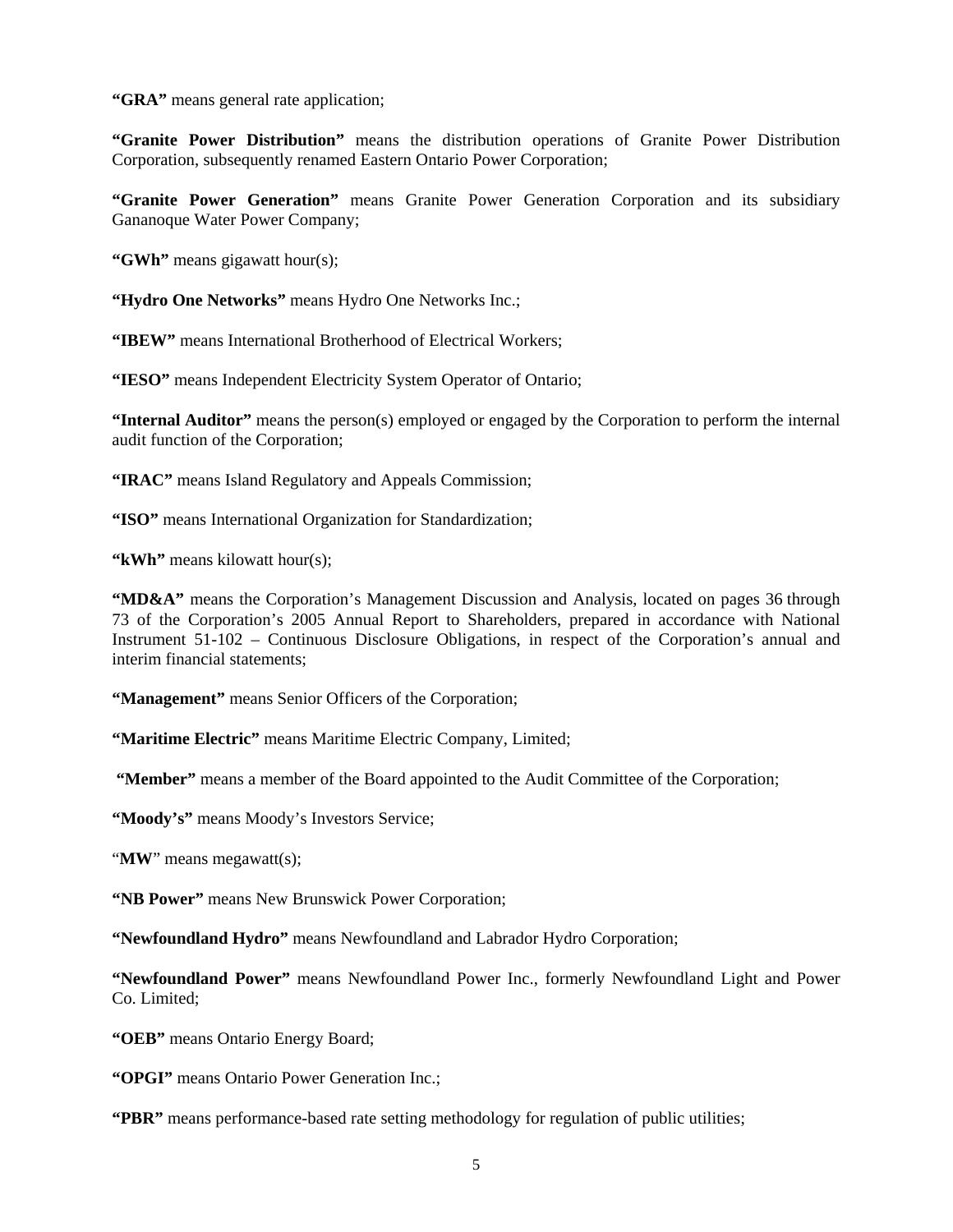**"PCB(s)"** means polychlorinated biphenyl(s);

**"PLP"** means Princeton Light and Power Company, Limited;

**"Point Lepreau Station"** means NB Power Point Lepreau Nuclear Generating Station;

**"Port Colborne Hydro"** means Port Colborne Hydro Inc.;

**"PUB"** means Newfoundland and Labrador Board of Commissioners of Public Utilities;

**"PUC"** means Public Utilities Commission (Belize);

**"Rankine Station"** means Rankine Generating Station;

**"Rideau Falls"** means Rideau Falls Limited Partnership;

**"Rideau St. Lawrence"** means Rideau St. Lawrence Holdings Inc.;

**"ROE"** means rate of return on common equity;

**"S&P"** means Standard & Poors;

**"Teck Cominco"** means Teck Cominco Metals Ltd.;

**"UFCW"** means United Food and Commercial Workers;

**"USWA"** means United Steelworkers of America;

**"UUWA"** means United Utility Workers Association;

**"VAD"** means value-added delivery;

**"Walden"** means Walden Power Partnership;

"**Warrant**" means First Preference Share Series E Purchase Warrant;

**"Westario Power"** means Westario Power Holdings Inc.; and

**"2005 Annual Information Form"** means Fortis Annual Information Form for the year ended December 31, 2005.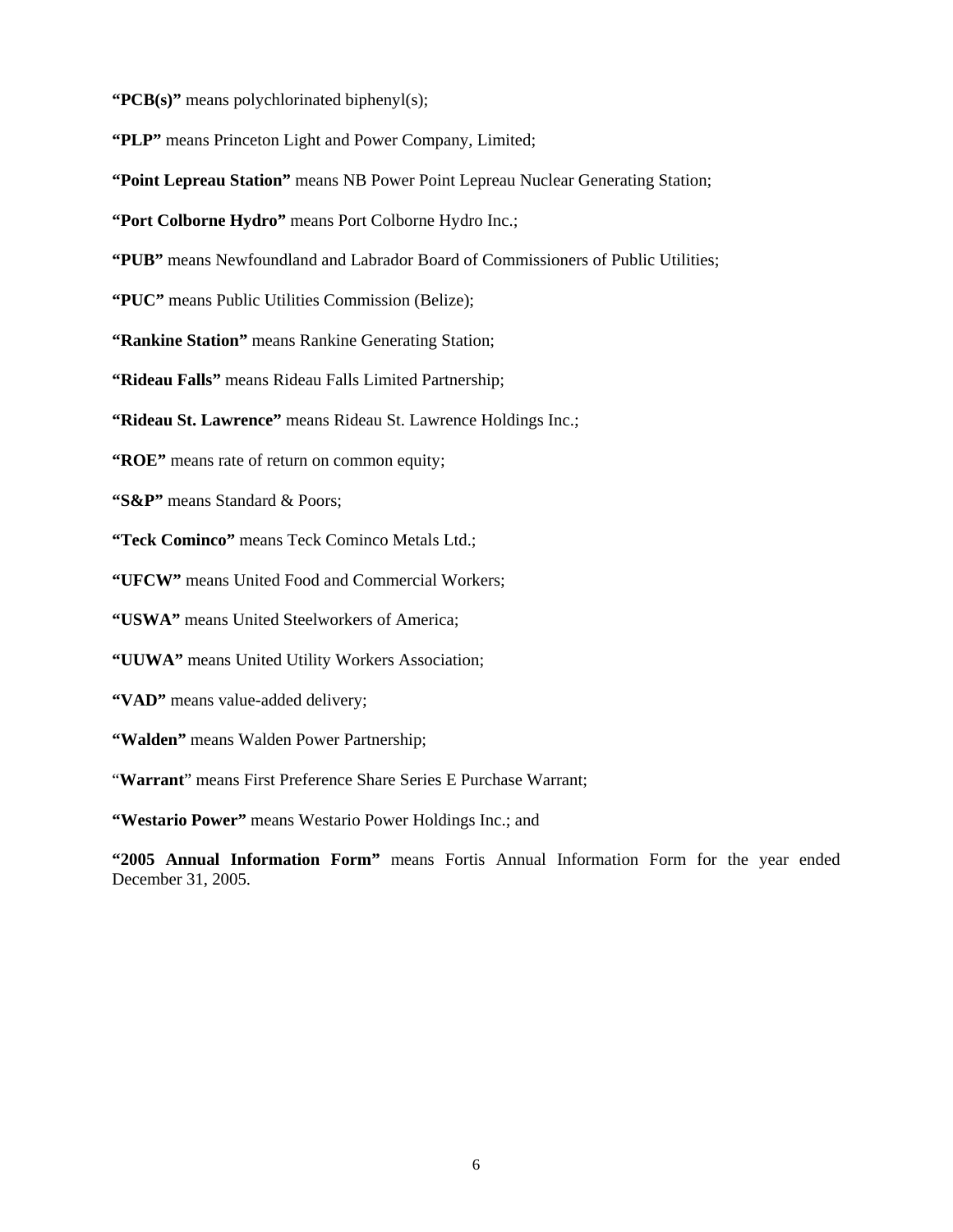#### **1.0 CORPORATE STRUCTURE**

*This material has been prepared in accordance with National Instrument 51-102 – Continuous Disclosure Obligations and Multilateral Instrument 52-110 – Audit Committees. Fortis includes forward-looking statements in this material. By their very nature, forward-looking statements are based on underlying assumptions and are subject to inherent risks and uncertainties surrounding future expectations generally. Such events include, but are not limited to, general economic, market and business conditions, regulatory developments, weather and competition. Fortis cautions readers that should certain events or uncertainties materialize, or should underlying assumptions prove incorrect, actual results may vary significantly from those expected. For additional information with respect to certain of these risks or factors, reference should be made to the Corporation's continuous disclosure materials filed from time to time with Canadian securities regulatory authorities. The Corporation disclaims any intention or obligation to update or revise any forward-looking statements, whether as a result of new information, future events or otherwise.* 

*Except as otherwise stated, the information in the 2005 Annual Information Form is given as of December 31, 2005.* 

*All figures are expressed in Canadian dollars unless otherwise stated.* 

## **1.1 Name and Incorporation**

Fortis is a holding company that was incorporated as 81800 Canada Ltd. under the *Canada Business Corporations Act* on June 28, 1977 and continued under the *Corporations Act* (Newfoundland) on August 28, 1987.

The articles of incorporation of the Corporation were amended to: (a) change its name to Fortis Inc. on October 12, 1987; (b) set out the rights, privileges and conditions attached to the Common Shares on October 15, 1987; (c) designate 2,000,000 First Preference Shares Series A on September 11, 1990; (d) replace the class rights, privileges, restrictions and conditions attaching to the First Preference Shares and the Second Preference Shares on July 22, 1991; (e) designate 2,000,000 First Preference Shares Series B on December 13, 1995; (f) designate 5,000,000 First Preference Shares Series C on May 27, 2003; (g) designate 8,000,000 First Preference Shares Series D and Series E on January 29, 2004; and (h) amend the redemption provisions attaching to the First Preference Shares Series D on July 14, 2005.

Fortis redeemed 100 per cent of its outstanding First Preference Shares Series A and Series B on September 30, 1997 and December 2, 2002, respectively. On June 3, 2003, Fortis issued 5,000,000 First Preference Shares Series C. On January 29, 2004, Fortis issued 8,000,000 First Preference Units, each unit consisting of one First Preference Share Series D and one Warrant. During 2004, 7,993,500 First Preference Units were converted into 7,993,500 First Preference Shares Series E and 6,500 First Preference Shares Series D remained outstanding. On September 20, 2005, the 6,500 First Preference Shares Series D were redeemed by the Corporation.

The corporate head and registered office of Fortis is located at the Fortis Building, Suite 1201, 139 Water Street, St. John's, NL, Canada A1B 3T2.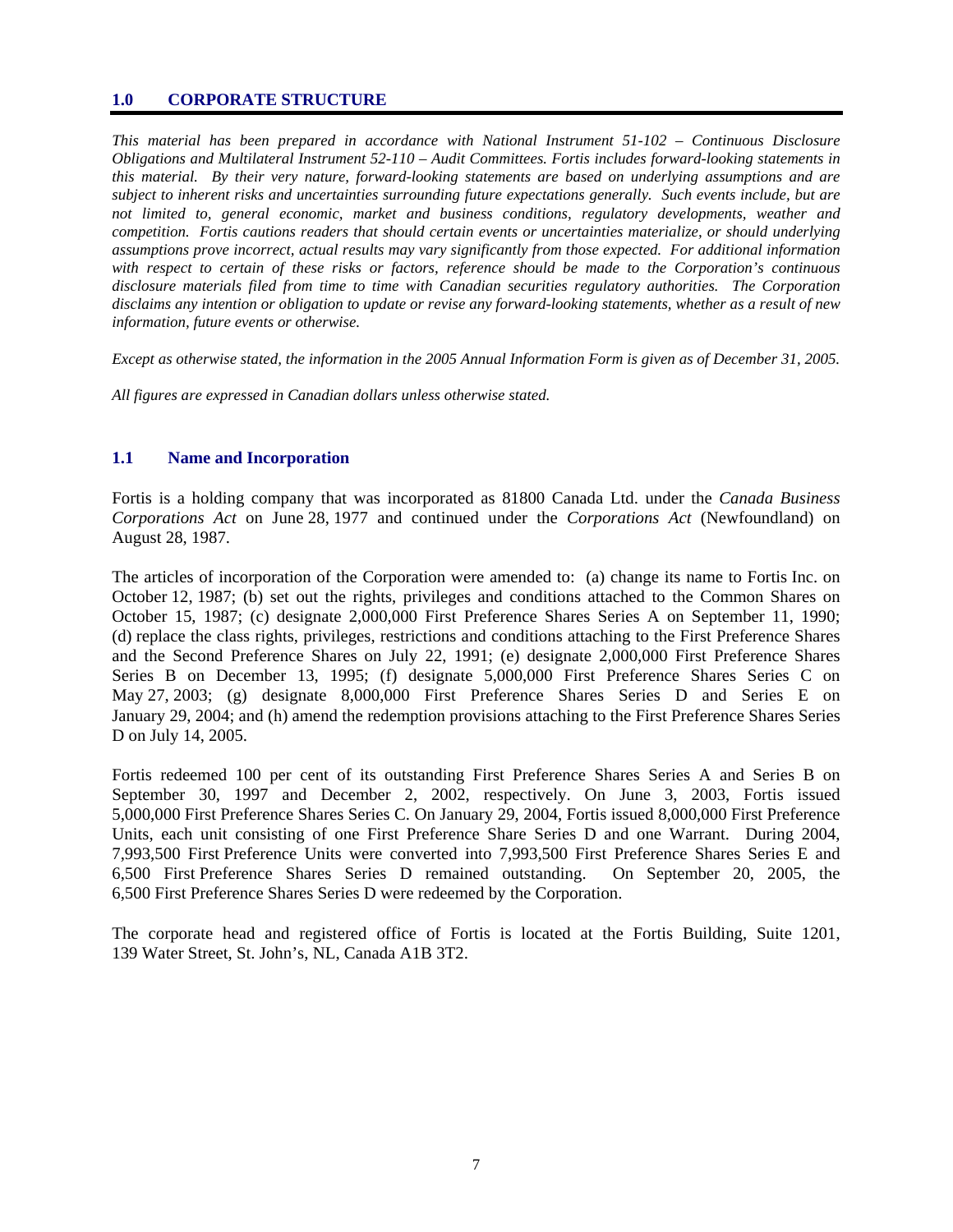## **1.2 Inter-Corporate Relationships**

Fortis is principally a diversified, international electric utility holding company that owns subsidiaries engaged in the regulated distribution of electricity. Regulated utility assets comprise approximately 84 per cent of the Corporation's total assets, with the balance comprised primarily of non-regulated electricity generating assets and commercial real estate and hotel investments owned and operated through its non-utility subsidiary.

Fortis holds all of the common shares of Newfoundland Power and, through Fortis Properties, all of the common shares of Maritime Electric, which are the principal distributors of electricity in Newfoundland and Prince Edward Island, respectively. As well, through its wholly owned subsidiary FortisOntario Inc., its subsidiaries, Canadian Niagara Power and Cornwall Electric, distribute electricity to customers primarily in Fort Erie, Port Colborne, Cornwall and Gananoque, Ontario.

In May 2004, Fortis acquired, through an indirect wholly owned subsidiary, all of the issued and outstanding shares of FortisAlberta (formerly Aquila Networks Canada (Alberta) Inc.) and FortisBC Inc. (formerly Aquila Networks Canada (British Columbia) Ltd.). FortisAlberta is a regulated electric utility that distributes electricity generated by other market participants in Alberta. FortisBC Inc. is a regulated electric utility that generates, transmits and distributes electricity in British Columbia.

The Corporation's regulated electric utility assets in the Caribbean consist of its ownership, through wholly owned subsidiaries, of a 68 per cent interest in Belize Electricity, the primary distributor of electricity in Belize, and a 37.0 per cent interest (as at January 31, 2006) in Caribbean Utilities, the sole provider of electricity to the island of Grand Cayman, Cayman Islands.

The Corporation's non-regulated electricity generation operations consist of its 100 per cent interest in each of CNE Energy, BECOL, FortisUS Energy, and FortisOntario Inc., as well as non-regulated electricity generation assets owned by FortisBC Inc.

CNE Energy, a non-regulated indirect subsidiary, holds a 51 per cent interest in the Exploits Partnership. The Exploits Partnership was established with Abitibi-Consolidated, which holds the remaining 49 per cent interest, to develop additional capacity at Abitibi-Consolidated's hydroelectric plant at Grand Falls-Windsor and redevelop Abitibi-Consolidated's hydroelectric plant at Bishop's Falls, Newfoundland and Labrador. As of December 31, 2005, CNE Energy also included the non-regulated electricity generation operations of the former FortisOntario Generation, which consists of 6 small hydroelectric generating stations in eastern Ontario with a combined capacity of 8 MW.

BECOL owns and operates both the 25-MW Mollejon and 7-MW Chalillo hydroelectric facilities, located on the Macal River in Belize, Central America. Through FortisUS Energy, a wholly owned subsidiary of Fortis Properties, the Corporation owns and operates 4 hydroelectric generating stations in Upper New York State with a total combined capacity of 23 MW. FortisOntario Inc. includes 75 MW of water entitlement associated with the Rankine Station at Niagara Falls and the operation of a 5-MW gas-fired cogeneration plant that provides district heating to 17 commercial customers in Cornwall. During 2005, the Rankine Station assets were written down as a result of the implementation of the Niagara Exchange Agreement. The Niagara Exchange Agreement assigns FortisOntario Inc.'s water rights on the Niagara River to OPGI and facilitates the irrevocable exchange of 75 MW of wholesale electric power supply to FortisOntario Inc. from OPGI until April 30, 2009 in exchange for FortisOntario Inc.'s agreement not to seek renewal of the water entitlement at that time.

The non-regulated electricity generation operations of FortisBC Inc., conducted through Walden, its wholly owned partnership, include the 16-MW run-of-river Walden hydroelectric power plant near Lillooet, British Columbia.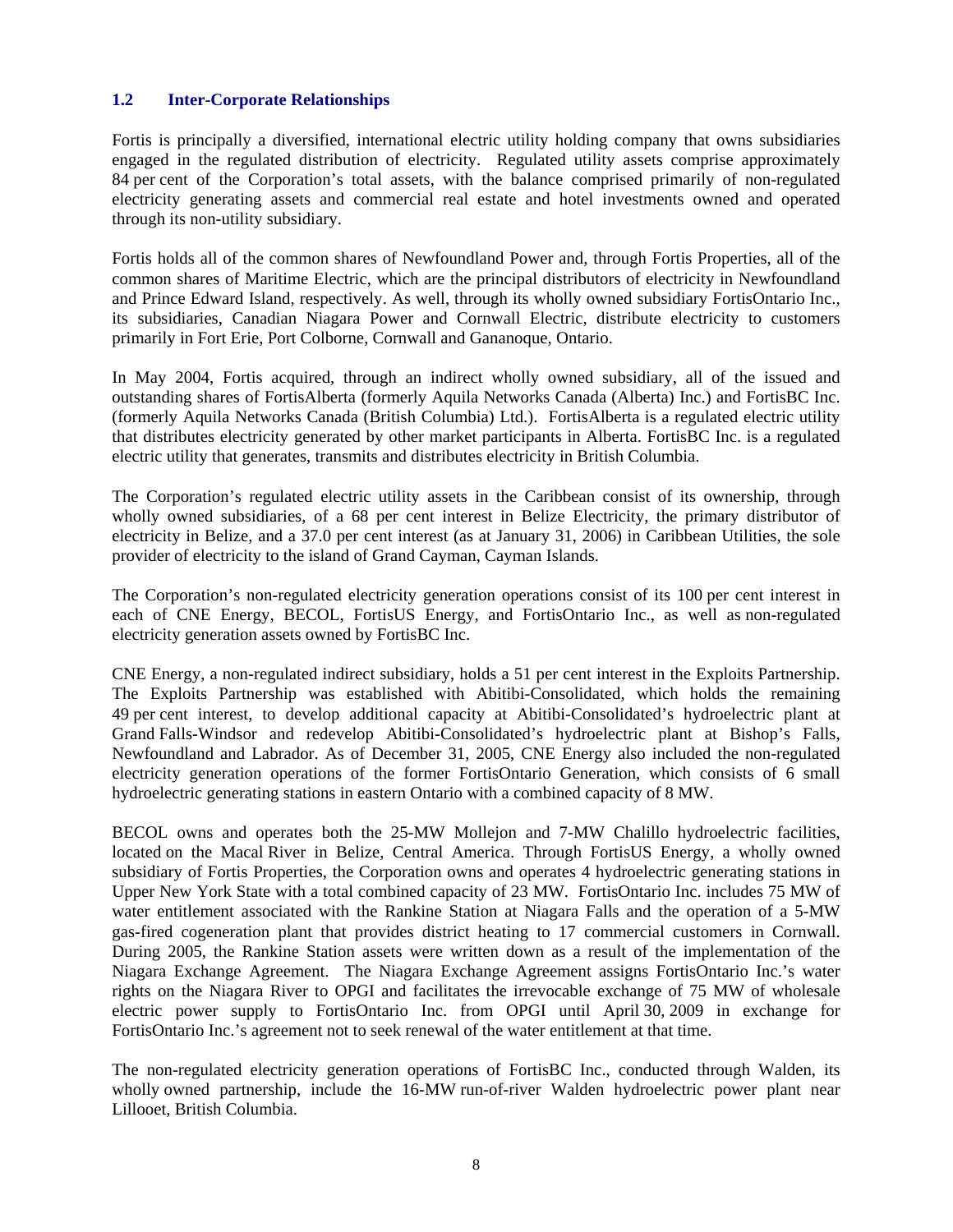Through its wholly owned subsidiary, Fortis Properties, the Corporation has investments in commercial real estate in Atlantic Canada and hotels in 6 provinces in Canada.

## *Principal Subsidiaries*

The following table lists the principal subsidiaries of the Corporation, their jurisdictions of incorporation and the percentage of votes attaching to voting securities held directly or indirectly by the Corporation as at March 29, 2006. This list excludes certain subsidiaries, the total assets of which constituted less than 10 per cent of the Corporation's 2005 consolidated assets and the total revenues of which constituted less than 10 per cent of the Corporation's 2005 consolidated revenues.

| <b>Fortis</b>                                                                                                                    |                                  |                                                                                                                           |  |  |  |  |
|----------------------------------------------------------------------------------------------------------------------------------|----------------------------------|---------------------------------------------------------------------------------------------------------------------------|--|--|--|--|
|                                                                                                                                  | <b>Principal Subsidiaries</b>    |                                                                                                                           |  |  |  |  |
| Subsidiary                                                                                                                       | Jurisdiction of<br>Incorporation | Percentage of votes attaching to<br>voting securities beneficially<br>owned, controlled or directed by<br>the Corporation |  |  |  |  |
| Newfoundland Power                                                                                                               | Newfoundland<br>and Labrador     | 93.7 $(1)$                                                                                                                |  |  |  |  |
| Maritime Electric <sup>(2)</sup>                                                                                                 | Canada                           | 100                                                                                                                       |  |  |  |  |
| FortisOntario Inc.                                                                                                               | Ontario                          | 100                                                                                                                       |  |  |  |  |
| FortisAlberta <sup>(3)</sup>                                                                                                     | Alberta                          | 100                                                                                                                       |  |  |  |  |
| FortisBC Inc. (4)                                                                                                                | <b>British</b><br>Columbia       | 100                                                                                                                       |  |  |  |  |
| <b>Fortis Properties</b>                                                                                                         | Newfoundland<br>and Labrador     | 100                                                                                                                       |  |  |  |  |
| Eartis avus all of the common shares, 182,300 Series C First Professoree Shares, 32,886 Series R First Professoree Shares<br>(1) |                                  |                                                                                                                           |  |  |  |  |

*<sup>(1)</sup> Fortis owns all of the common shares, 182,300 Series G First Preference Shares, 32,886 Series B First Preference Shares, 13,000 Series D First Preference Shares and 1,550 Series A First Preference Shares of Newfoundland Power, which, at March 29, 2006, represented 93.7 per cent of its voting securities. The remaining 6.3 per cent of Newfoundland Power's voting securities consist of Series A, B, D and G First Preference Shares, which are held by the public.* 

*(2) Maritime Electric is a wholly owned subsidiary of Fortis Properties.* 

*(3) FortisAlberta Holdings, an Alberta corporation, owns all of the shares of FortisAlberta. FortisWest, a Canadian corporation, owns all of the shares of FortisAlberta Holdings. Fortis owns all of the shares of FortisWest.* 

*(4) Fortis Pacific Holdings, a British Columbia corporation, owns all of the shares of FortisBC Inc. FortisWest, a Canadian corporation, owns all of the shares of Fortis Pacific Holdings. Fortis owns all of the shares of FortisWest.*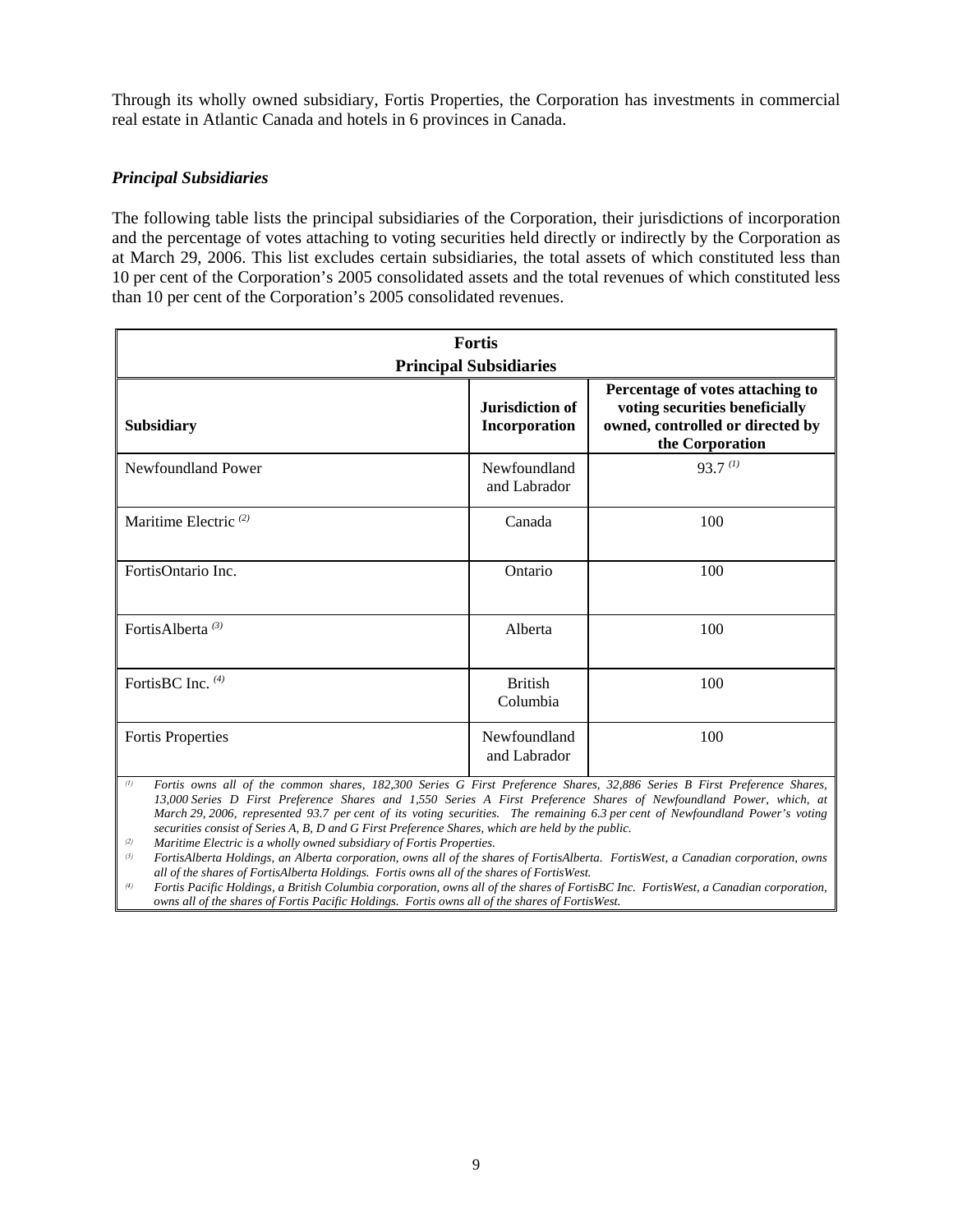#### **2.0 GENERAL DEVELOPMENT OF THE BUSINESS**

## **2.1 3-Year History**

Fortis is principally a diversified, international electric utility holding company. Fortis segments its utility operations by franchise area and, depending on regulatory requirements, by the nature of the assets. Fortis also holds investments in non-regulated generation and commercial real estate and hotels, which are treated as separate segments. The operating segments allow Management to evaluate the operational performance and assess the overall contribution of each segment to the Corporation's long-term objectives. Each operating segment operates as an autonomous unit, assumes profit and loss responsibility and is accountable for its own resource allocation. The operating segments of the Corporation are: (i) Regulated Utilities - Canadian, (ii) Regulated Utilities - Caribbean, (iii) Non-Regulated - Fortis Generation; and (iv) Non-Regulated - Fortis Properties.

Over the past 3 years, the business operations of Fortis have increased significantly. Total assets have more than doubled, growing from \$1.9 billion at December 31, 2002 to \$4.3 billion at December 31, 2005. The Corporation's equity has also more than doubled from \$586 million at December 31, 2002 to \$1.2 billion at December 31, 2005. Over the past 3 years, earnings have increased from \$63.3 million in 2002 to \$137.1 million in 2005. Significant growth occurred in 2004, as a result of the approximate \$1.5 billion acquisition of FortisAlberta and FortisBC Inc., and has continued in 2005. Fortis has also increased its utility investments in Ontario and Grand Cayman, as well as its hotel investments in Ontario, Manitoba and Alberta.

The following is an overview of the Corporation's operating segments and the significant developments in each segment.

#### *Regulated Utilities – Canadian*

#### Newfoundland Power

Fortis holds all of the common shares of Newfoundland Power. Newfoundland Power is an electric utility that operates an integrated generation, transmission and distribution system throughout the island portion of the Province of Newfoundland and Labrador. Newfoundland Power serves approximately 227,000 customers, or 85 per cent of electricity customers in the Province, in approximately 600 communities, and met a peak demand of 1,124 MW in 2005. Approximately 90 per cent of the electricity that Newfoundland Power sells to its customers is purchased from Newfoundland Hydro. Newfoundland Power has an installed generating capacity of 146 MW, of which 95 MW is hydroelectric generation.

## Maritime Electric

Through its subsidiary, Fortis Properties, Fortis owns all of the common shares of Maritime Electric, which is the principal distributor of electricity on Prince Edward Island. Maritime Electric directly supplies approximately 70,300 customers, or 90 per cent of the electricity consumers on the Island, and met a peak demand of 209 MW in 2005. The commissioning of the new 50-MW combustion turbine generator, located adjacent to the Charlottetown Thermal Generating Plant, was completed in early 2006.

#### FortisOntario

The Corporation's regulated utility investments in Ontario, collectively FortisOntario, are composed of Canadian Niagara Power, including the operations of Port Colborne Hydro and Cornwall Electric. In total, its distribution operations serve approximately 51,300 customers in the Fort Erie, Port Colborne, Cornwall and Gananoque areas of Ontario and met a combined peak demand of 249 MW in 2005. Canadian Niagara Power owns international transmission facilities at Fort Erie as well as a 10 per cent interest in each of Westario Power and Rideau St. Lawrence, 2 regional electric distribution companies formed in 2000 that, together, serve more than 27,000 customers.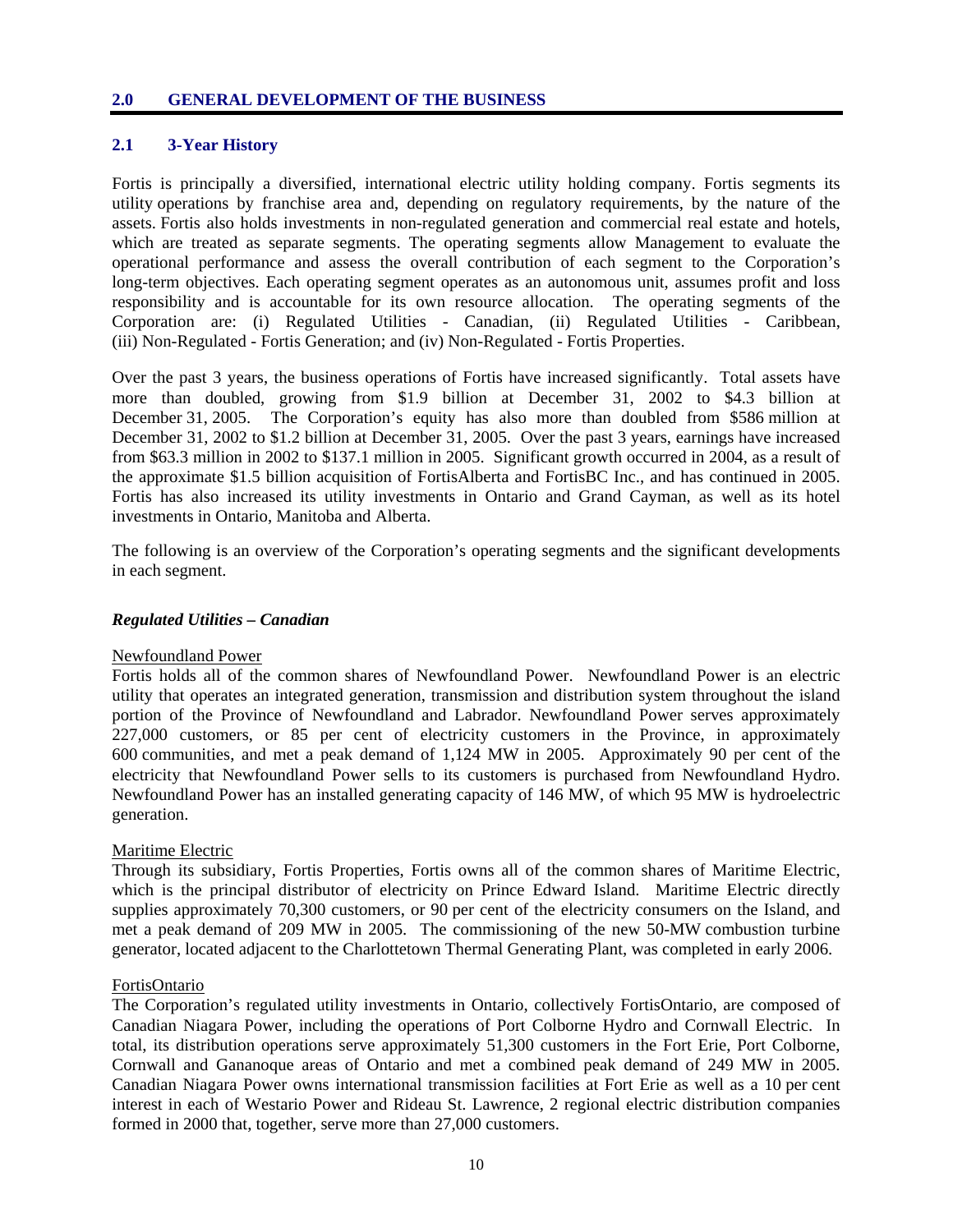The Corporation's utility investments in Ontario have evolved from a series of acquisitions since 1996. These investments have been organized such that its regulated utility operations are operated separately from its non-regulated generating activities.

The Corporation's utility investments in Ontario commenced in 1996 with the acquisition of a 50 per cent interest in Canadian Niagara Power Company, Limited. Canadian Niagara Power Company, Limited owned and operated the non-regulated 75-MW Rankine Station at Niagara Falls and distributed electricity to approximately 13,500 customers in the Town of Fort Erie at the time of purchase. In 2000, Canadian Niagara Power Company, Limited restructured and its transmission and distribution business continued operations through its wholly owned subsidiary, Canadian Niagara Power. In April 2002, Canadian Niagara Power entered into a 10-year agreement with the City of Port Colborne to lease the business of Port Colborne Hydro, which distributes electricity to approximately 9,200 customers in Port Colborne. In July 2002, Fortis acquired the remaining 50 per cent interest in Canadian Niagara Power Company, Limited.

On October 17, 2002, Fortis increased its regulated investment in Ontario by acquiring a 100 per cent interest in Cornwall Electric and its wholly owned non-regulated generating subsidiary CDH. Cornwall Electric is an Ontario-based electric transmission and distribution utility that supplies electricity to approximately 23,300 customers in the City of Cornwall, South Glengarry, South Stormont and the Ontario portion of the Mohawk Territory of Akwesasne. CDH operated the 5-MW gas-fired cogeneration plant that provides district heating to 17 commercial customers in Cornwall.

A series of reorganizations occurred in 2002 and 2003 in Ontario to separate regulated operations from non-regulated generating operations. On December 23, 2002, CDH, which was held by Cornwall Electric, was sold to Canadian Niagara Power Company, Limited. CDH was subsequently amalgamated on January 1, 2003 and continued its operations as Canadian Niagara Power Company, Limited. In addition, Fortis transferred its ownership interest in Cornwall Electric to Canadian Niagara Power Company, Limited. On April 1, 2003, Fortis further reorganized its utility investments in Ontario through the amalgamation of Canadian Niagara Power Company, Limited with FortisOntario Inc., a wholly owned subsidiary of Fortis, which continues operations as FortisOntario Inc.

On April 1, 2003, FortisOntario Inc. and Canadian Niagara Power acquired the operating subsidiaries of Granite Power Corporation. Granite Power Corporation primarily consisted of Granite Power Distribution and Granite Power Generation. Granite Power Distribution distributes electricity to approximately 3,600 customers primarily situated in Gananoque. On January 1, 2004, Canadian Niagara Power and Granite Power Distribution were amalgamated and continue operations as Canadian Niagara Power.

Granite Power Generation generates electricity from 5 hydroelectric generating stations with a combined capacity of 6 MW. On October 1, 2003, Granite Power Generation purchased the management contract and 14 of 17 partnership units of Rideau Falls. On December 29, 2003, the remaining 3 partnership units were purchased. Rideau Falls operates a 2-MW hydroelectric generating station in Ottawa. On December 31, 2003, the partnership was dissolved and the assets were combined with Granite Power Generation. On December 31, 2003, Granite Power Generation was renamed FortisOntario Generation.

As part of an internal restructuring, on December 14, 2005, FortisOntario transferred its ownership interest in FortisOntario Generation to Fortis Properties. Subsequently, on January 1, 2006, FortisOntario Generation amalgamated with CNE Energy, a wholly owned subsidiary of Fortis Properties and continues operations as CNE Energy. Currently, the Corporation's investments in Ontario are composed of FortisOntario Inc. and its wholly owned subsidiaries Canadian Niagara Power and Cornwall Electric, and Fortis Properties' wholly owned subsidiary CNE Energy.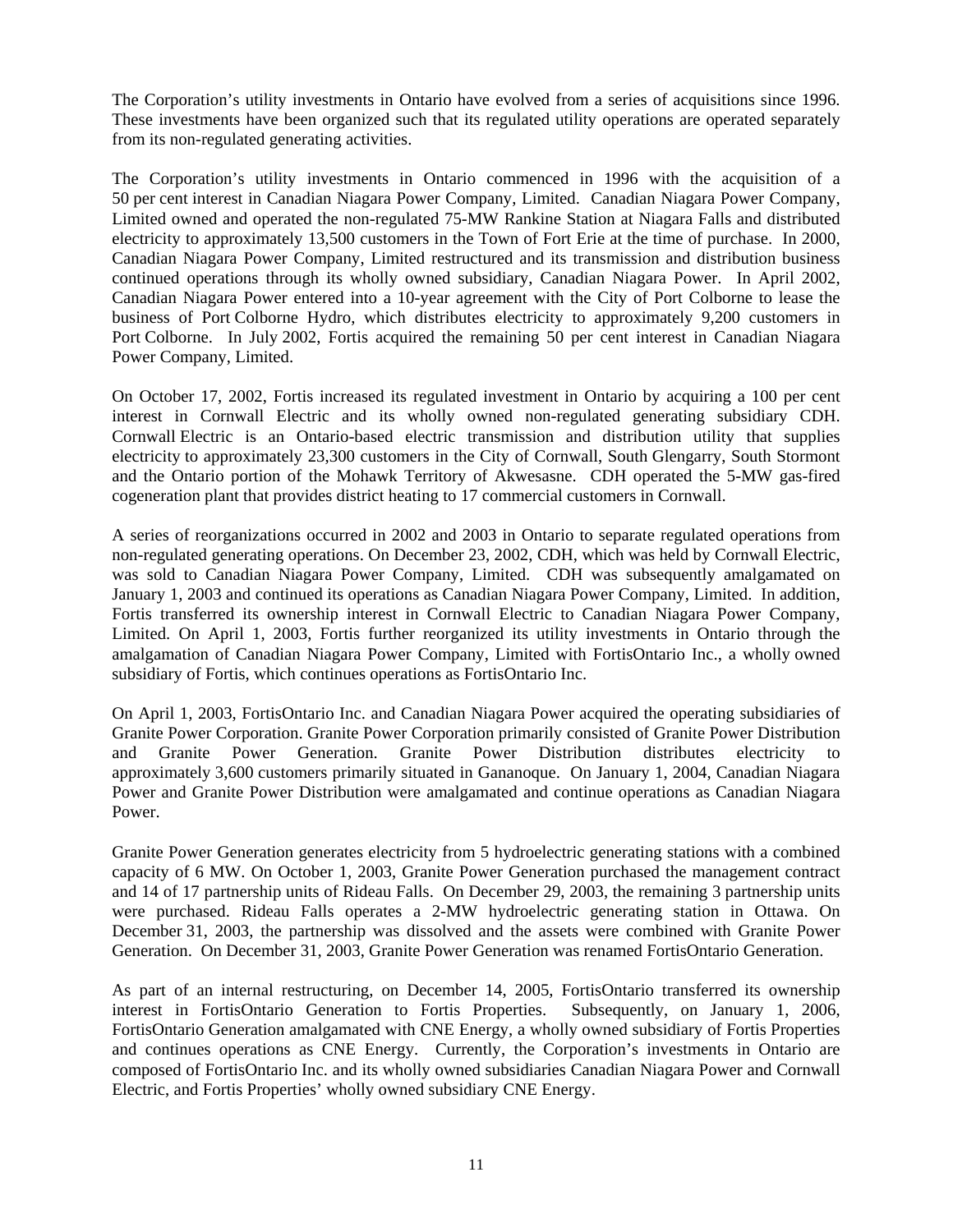| <b>Fortis</b>                                                                                                                                                                                                                                                                                                                                           |                         |                                          |                                           |                                             |  |
|---------------------------------------------------------------------------------------------------------------------------------------------------------------------------------------------------------------------------------------------------------------------------------------------------------------------------------------------------------|-------------------------|------------------------------------------|-------------------------------------------|---------------------------------------------|--|
|                                                                                                                                                                                                                                                                                                                                                         |                         | <b>Investments in Ontario</b>            |                                           |                                             |  |
| <b>Original Structure</b>                                                                                                                                                                                                                                                                                                                               | Location                | <b>Purchase Date</b>                     | <b>Purchase Price</b><br>$($$ million $)$ | <b>Current Structure</b>                    |  |
| Canadian Niagara Power<br>Company, Limited                                                                                                                                                                                                                                                                                                              | Fort Erie               | 50 per cent acquired<br>October 10, 1996 | 73.7                                      | FortisOntario Inc.                          |  |
|                                                                                                                                                                                                                                                                                                                                                         |                         | 50 per cent acquired<br>July 1, 2002     |                                           | Canadian Niagara Power                      |  |
| Port Colborne Hydro <sup><math>(1)</math></sup>                                                                                                                                                                                                                                                                                                         | Port Colborne           | April 2, 2002                            | (I)                                       | Canadian Niagara Power                      |  |
| Cornwall Electric                                                                                                                                                                                                                                                                                                                                       | Cornwall                | October 17, 2002                         | 67.7                                      | Cornwall Electric                           |  |
| <b>CDH</b>                                                                                                                                                                                                                                                                                                                                              |                         |                                          |                                           | FortisOntario Inc.                          |  |
| <b>Granite Power Distribution</b><br><b>Granite Power Generation</b>                                                                                                                                                                                                                                                                                    | Gananoque               | April 1, 2003                            | 11.1                                      | Canadian Niagara Power<br><b>CNE</b> Energy |  |
| Rideau Falls                                                                                                                                                                                                                                                                                                                                            | Rideau Canal.<br>Ottawa | October 1, 2003 and<br>December 29, 2003 |                                           | <b>CNE</b> Energy                           |  |
| (1)<br>On April 2, 2002, Canadian Niagara Power leased the electricity distribution business of Port Colborne Hydro from the City of<br>Port Colborne under a 10-year lease agreement with an option to purchase such assets at the end of its lease term for fair market value.<br>The total value of the transaction is estimated at $$15.6$ million. |                         |                                          |                                           |                                             |  |

The following table summarizes these acquisitions, as well as the current structure of FortisOntario.

# FortisAlberta

On May 31, 2004, Fortis, through an indirect wholly owned subsidiary, acquired all of the issued and outstanding shares of FortisAlberta (formerly Aquila Networks Canada (Alberta) Ltd.). FortisAlberta owns and operates the electricity distribution system in a substantial portion of southern and central Alberta. FortisAlberta distributes electricity to approximately 415,000 customers using approximately 103,000 kilometres of power lines. FortisAlberta's business is the ownership and operation of regulated electricity distribution facilities that distribute electricity generated by other market participants from high-voltage transmission substations to end-use customers. The Company is not involved in the generation, transmission or direct sale of electricity.

# FortisBC

On May 31, 2004, Fortis, through an indirect wholly owned subsidiary, acquired all of the issued and outstanding shares of FortisBC Inc. (formerly Aquila Networks Canada (British Columbia Ltd.). FortisBC Inc. is an integrated regulated electric utility that owns a network of generation, transmission and distribution assets located in the southern interior of British Columbia. FortisBC Inc. serves a diverse mix of approximately 150,000 customers, with residential customers representing the largest customer segment. FortisBC Inc. owns 4 regulated hydroelectric generating plants with an aggregate capacity of 214 MW at year-end 2005, increasing to 235 MW in early 2006, that provide approximately 50 per cent of the Company's energy and 30 per cent of its capacity needs. FortisBC Inc.'s remaining electricity supply is acquired through long-term power purchase contracts and short-term market purchases.

FortisBC includes non-regulated operating, maintenance and management services relating to the 450-MW Waneta hydroelectric generation facility owned by Teck Cominco, the 149-MW Brilliant Hydroelectric Plant owned by CPC/CBT, the 185-MW Arrow Lakes Hydroelectric Plant owned by CPC/CBT and the distribution system owned by the City of Kelowna. The results of these hydroelectric generating facilities have been included in this Regulated Utilities - Canadian segment.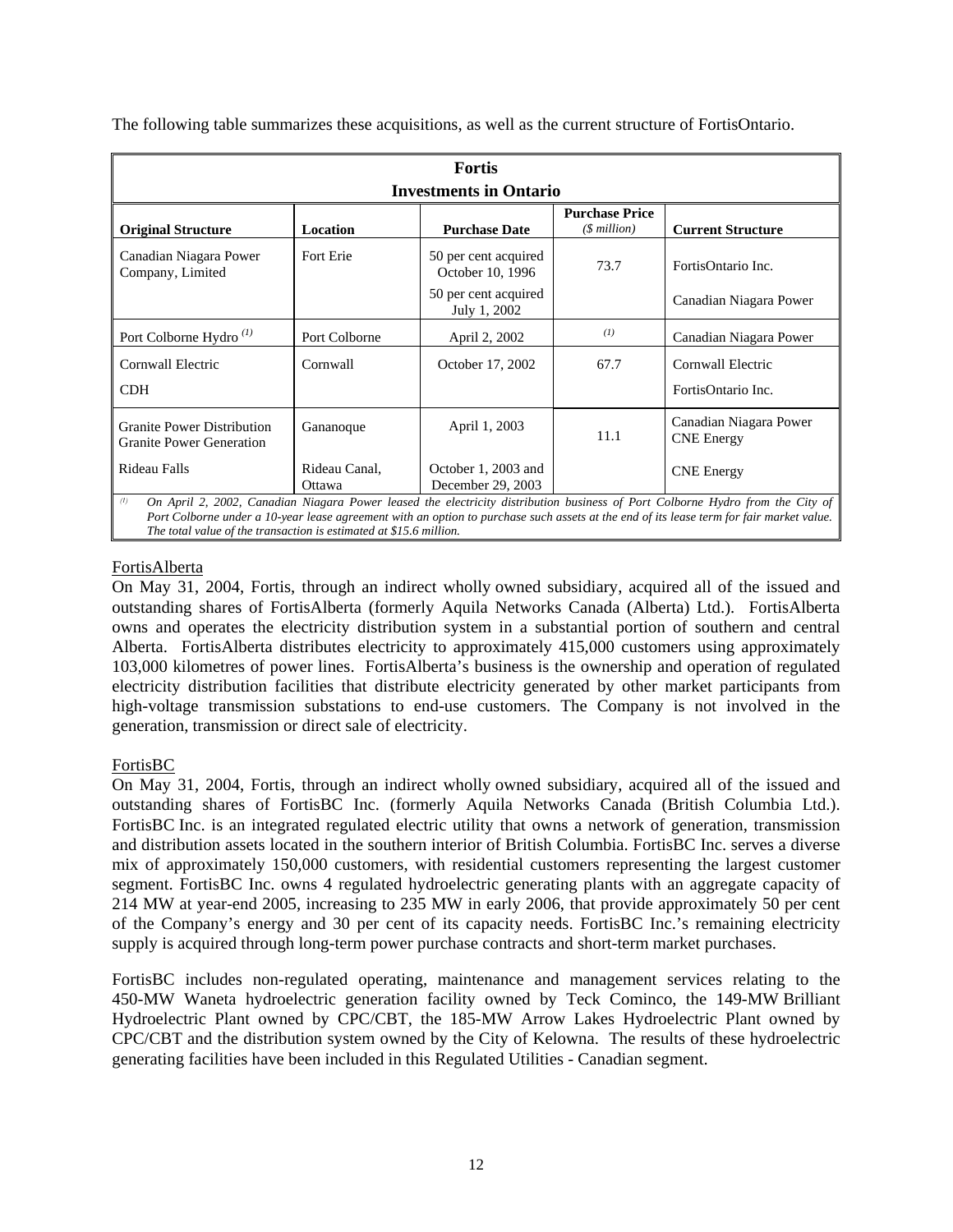FortisBC also includes PLP. PLP was purchased on May 31, 2005 and is an electric utility that serves approximately 3,200 customers, mainly in Princeton, British Columbia. PLP presently purchases its wholesale power from FortisBC Inc. through a Power Purchase Agreement.

# *Regulated Utilities – Caribbean*

## Belize Electricity

Fortis, through wholly owned subsidiaries incorporated under the laws of the Cayman Islands, holds a 68 per cent interest in Belize Electricity. Belize Electricity is the primary distributor of electricity in the country of Belize, Central America. Belize Electricity directly supplies approximately 69,000 customers in Belize and meets a peak demand of 64 MW.

# Caribbean Utilities

Fortis, as at January 31, 2006, through a wholly owned subsidiary, holds a 37.0 per cent interest in Caribbean Utilities, the only public electric utility on Grand Cayman, Cayman Islands. Caribbean Utilities has the exclusive right to generate, distribute, transmit and supply electricity to the island of Grand Cayman, Cayman Islands, pursuant to a 25-year exclusive licence issued in 1986. Caribbean Utilities and the Cayman Islands are continuing to recover from the impact of Hurricane Ivan, a Category V hurricane, which struck Grand Cayman in September 2004. Caribbean Utilities serves more than 20,000 customers. The Company has a generating capacity of 107 MW and met a peak load of 79 MW in the summer of 2005.

The Class A Ordinary Shares of Caribbean Utilities are listed for trading on the Toronto Stock Exchange under the symbol CUP.U. The Corporation's investment in Caribbean Utilities resulted from a series of transactions from March 2000 through January 2006. Following these transactions, Fortis beneficially owns 9,342,695 Class A Ordinary Shares, or 37.0 per cent of the outstanding Class A Ordinary Shares. At December 31, 2005, Fortis beneficially owned 36.9 per cent of the outstanding Class A Ordinary Shares of Caribbean Utilities.

# *Non-Regulated – Fortis Generation*

| <b>Fortis</b><br><b>Non-Regulated Generation Assets</b>   |                |                |     |  |  |  |  |
|-----------------------------------------------------------|----------------|----------------|-----|--|--|--|--|
| Location<br>Capacity (MW)<br><b>Plants</b><br><b>Fuel</b> |                |                |     |  |  |  |  |
| Ontario                                                   | 8              | hydro, thermal | 88  |  |  |  |  |
| Belize                                                    | 2              | hydro          | 32  |  |  |  |  |
| Central Newfoundland                                      | $\overline{c}$ | hydro          | 36  |  |  |  |  |
| <b>Upper New York State</b>                               | 4              | hydro          | 23  |  |  |  |  |
| British Columbia                                          |                | hydro          | 16  |  |  |  |  |
| <b>Total</b>                                              | 17             |                | 195 |  |  |  |  |

The following table summarizes the Corporation's non-regulated generation assets by location.

Ontario

Non-regulated generation assets in Ontario include the operations of FortisOntario Inc. and the former FortisOntario Generation. On December 14, 2005, FortisOntario Generation was transferred from FortisOntario Inc. to Fortis Properties and, subsequently, on January 1, 2006, FortisOntario Generation was amalgamated with CNE Energy and continues to operate as CNE Energy.

FortisOntario Inc. includes 75 MW of water entitlement associated with the Rankine Station at Niagara Falls and the operation of a 5-MW gas-fired cogeneration plant that provides district heating to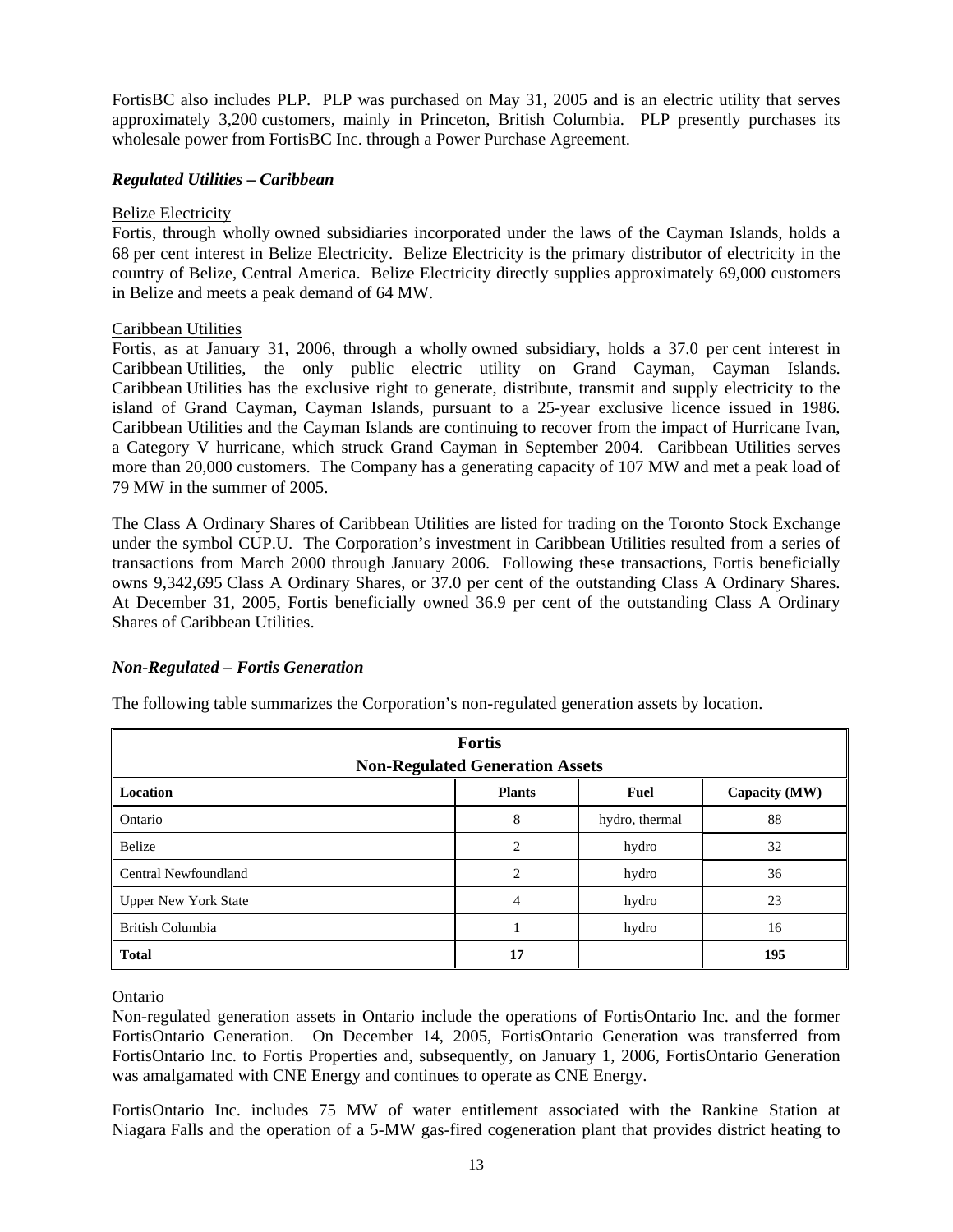17 commercial customers in Cornwall. During 2005, the Rankine Station assets were written down as a result of the implementation of the Niagara Exchange Agreement. The Niagara Exchange Agreement assigns FortisOntario Inc.'s water rights on the Niagara River to OPGI and facilitates the irrevocable exchange of 75 MW of wholesale electric power supply to FortisOntario Inc. from OPGI until April 30, 2009 in exchange for FortisOntario Inc.'s agreement not to seek renewal of the water entitlement at that time.

CNE Energy's operations in Ontario consist of 6 small hydroelectric generating stations, which were originally acquired as Granite Power Distribution and Rideau Falls, with a combined capacity of approximately 8 MW.

#### Belize

Non-regulated generation operations in Belize are conducted through the Corporation's wholly owned indirect subsidiary, BECOL, under a Franchise Agreement with the Government of Belize. Fortis acquired a 95 per cent interest in BECOL in 2001 for total consideration of approximately \$103 million. On May 20, 2004, Fortis acquired the remaining 5 per cent interest in BECOL from the Social Security Board of the Government of Belize for \$4.8 million, making it a wholly owned indirect subsidiary of the Corporation.

BECOL owns and operates the 25-MW Mollejon hydroelectric facility and the 7-MW Chalillo hydroelectric facility, which was inaugurated on November 15, 2005. Both facilities are located on the Macal River in Belize, Central America. These generating plants have the capability of delivering average annual energy production of approximately 160 GWh. BECOL sells its entire output to Belize Electricity under a 50-year Power Purchase Agreement.

## Central Newfoundland

Non-regulated generation operations in central Newfoundland are conducted through the Corporation's indirect 51 per cent interest in the Exploits Partnership. The Exploits Partnership is a partnership with Abitibi-Consolidated that constructed, installed and operates additional capacity at Abitibi-Consolidated's hydroelectric plant at Grand Falls-Windsor and redeveloped the forestry company's hydroelectric plant at Bishop Falls, Newfoundland and Labrador. The 51 per cent interest in the partnership is through CNE Energy, a wholly owned subsidiary of Fortis Properties, which was transferred from the Corporation's direct control on December 1, 2005. On December 1, 2005, the name of CNE Energy replaced the previous name of Central Newfoundland Energy Inc. On January 1, 2006, CNE Energy and FortisOntario Generation amalgamated and continue to operate as CNE Energy.

The project undertaken by the Exploits Partnership was completed in November 2003. Abitibi-Consolidated continues to utilize the historical annual generation of approximately 450 GWh while the additional energy produced from the new facilities, approximately 140 GWh, is sold to Newfoundland Hydro under a 30-year take-or-pay Power Purchase Agreement, which is exempt from regulation.

## Upper New York State

Non-regulated generation operations in Upper New York State are conducted through the Corporation's wholly owned indirect subsidiary FortisUS Energy, which became a direct subsidiary of Fortis Properties on January 1, 2005 by way of a transfer from its subsidiary, Maritime Electric. Generating operations in Upper New York State include the operations of 4 hydroelectric generating stations with a combined generating capacity of 23 MW operating under licences from FERC.

#### British Columbia

Non-regulated generation operations in British Columbia were acquired as part of FortisBC Inc. in May 2004.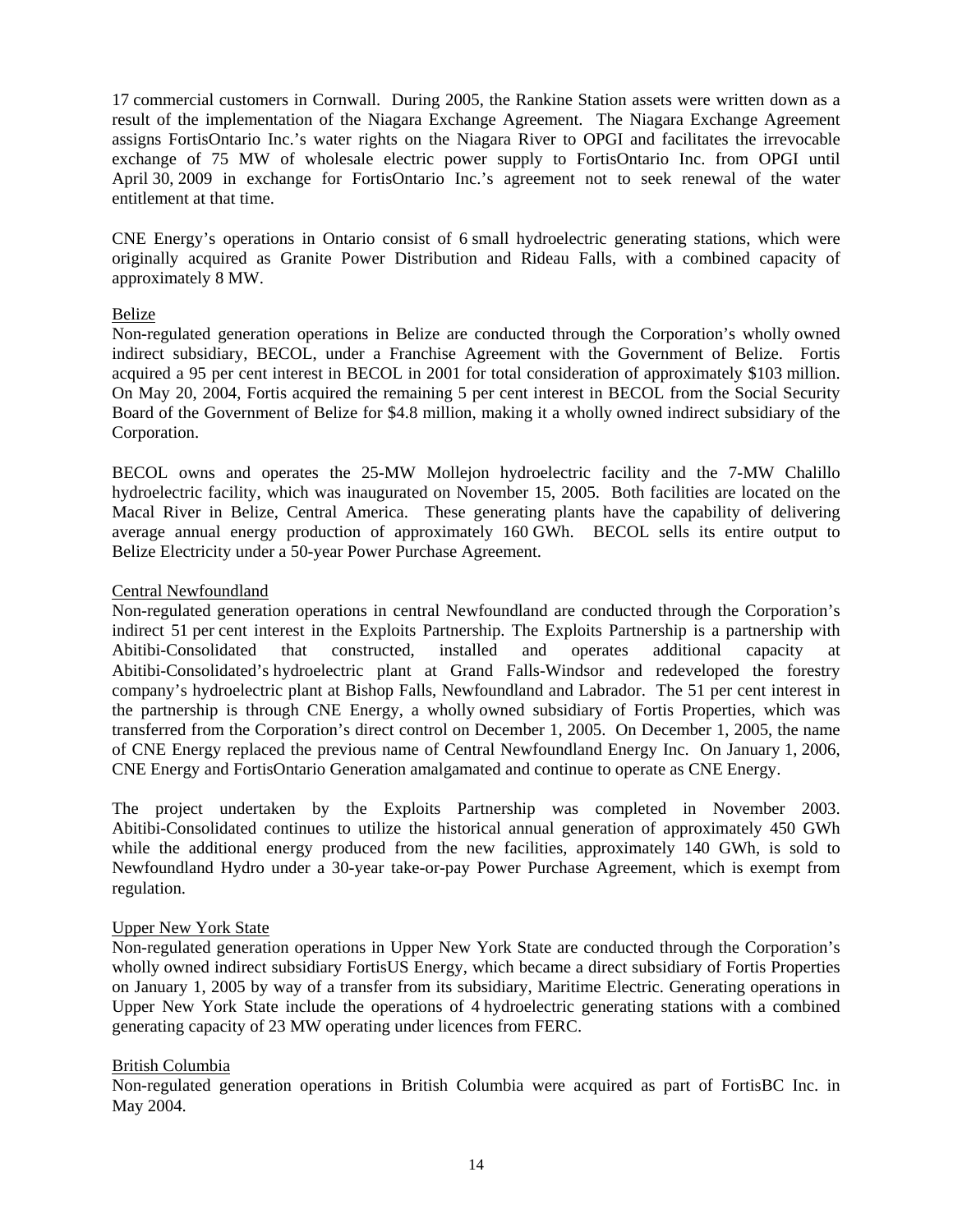Generating assets in British Columbia consist of the 16-MW run-of-river Walden hydroelectric power plant near Lillooet, British Columbia. This plant sells its entire output to BC Hydro under a Power Purchase Agreement.

# *Non-Regulated – Fortis Properties*

Fortis has owned all the issued and outstanding shares of Fortis Properties since its inception in 1989. Fortis Properties owns and manages commercial real estate in Newfoundland, Nova Scotia and New Brunswick and hotels in Newfoundland, Nova Scotia, New Brunswick, Ontario, Manitoba and Alberta.

Fortis Properties' real estate operations commenced in 1989 and have grown significantly over 16 years. Fortis Properties' acquisition of 4 hotels in Ontario in October 2003 marked the Company's first hotel acquisition outside Atlantic Canada. In February 2005, Fortis Properties acquired 3 hotels in Edmonton, Calgary and Winnipeg. This acquisition was a significant step in expanding the Company's hotel portfolio and broadening its geographic market base.

| <b>Fortis Properties</b><br><b>Hotels acquired since December 2002</b>                                                                                                                                                                                                                                                                                             |                                      |               |     |  |  |  |  |  |
|--------------------------------------------------------------------------------------------------------------------------------------------------------------------------------------------------------------------------------------------------------------------------------------------------------------------------------------------------------------------|--------------------------------------|---------------|-----|--|--|--|--|--|
| <b>Purchase Date</b><br>Location<br>Price<br><b>Property</b><br>(\$ million)                                                                                                                                                                                                                                                                                       |                                      |               |     |  |  |  |  |  |
| Holiday Inn<br>(I)<br>Kitchener-Waterloo<br>October 2003<br>Kitchener-Waterloo, ON                                                                                                                                                                                                                                                                                 |                                      |               |     |  |  |  |  |  |
| Holiday Inn Peterborough                                                                                                                                                                                                                                                                                                                                           | Peterborough, ON                     | October 2003  | (I) |  |  |  |  |  |
| Holiday Inn Sarnia                                                                                                                                                                                                                                                                                                                                                 | Point Edward, ON                     | October 2003  | (I) |  |  |  |  |  |
| Holiday Inn Cambridge                                                                                                                                                                                                                                                                                                                                              | Cambridge, ON                        | October 2003  | (I) |  |  |  |  |  |
| Greenwood Inn                                                                                                                                                                                                                                                                                                                                                      | Calgary, AB                          | February 2005 | (2) |  |  |  |  |  |
| Greenwood Inn                                                                                                                                                                                                                                                                                                                                                      | Edmonton, AB                         | February 2005 | (2) |  |  |  |  |  |
| Greenwood Inn                                                                                                                                                                                                                                                                                                                                                      | (2)<br>Winnipeg, MB<br>February 2005 |               |     |  |  |  |  |  |
| Hotel was 1 of 4 hotels purchased for an aggregate purchase price of \$43.2 million. The 4 hotels have a total of approximately<br>(1)<br>$630$ rooms.<br>Hotel was 1 of 3 hotels purchased for an aggregate purchase price of approximately \$63 million. The 3 hotels have a total of<br>(2)<br>approximately 650 rooms and 27,000 square feet of banquet space. |                                      |               |     |  |  |  |  |  |

The following table summarizes hotels acquired since December 2002.

In February 2005, with the purchase of the 3 Greenwood Inn hotels, Fortis Properties bought the Greenwood Inn & Suites brand. In December 2005, the Holiday Inn Corner Brook was rebranded the Greenwood Inn & Suites Corner Brook.

In June 2005, Fortis Properties completed the expansion of the Delta St. John's, with the addition of 128 rooms and 3,000 square feet of conference space, making the Delta St. John's the largest hotel and conference centre in Atlantic Canada. The total cost of the expansion was approximately \$15 million.

In 2005, Fortis Properties commenced an estimated \$7.7 million 64-room expansion of the Holiday Inn Sarnia and an estimated \$2.5 million 11,000-square foot expansion to the Holiday Inn Kitchener-Waterloo, primarily associated with expanded catering and conference facilities. These expansions are planned for completion in mid-2006. Fortis Properties also began construction on the \$7.2 million expansion of the Blue Cross Centre in Moncton in 2005. The 56,000-square foot expansion is scheduled to be completed in mid-2006.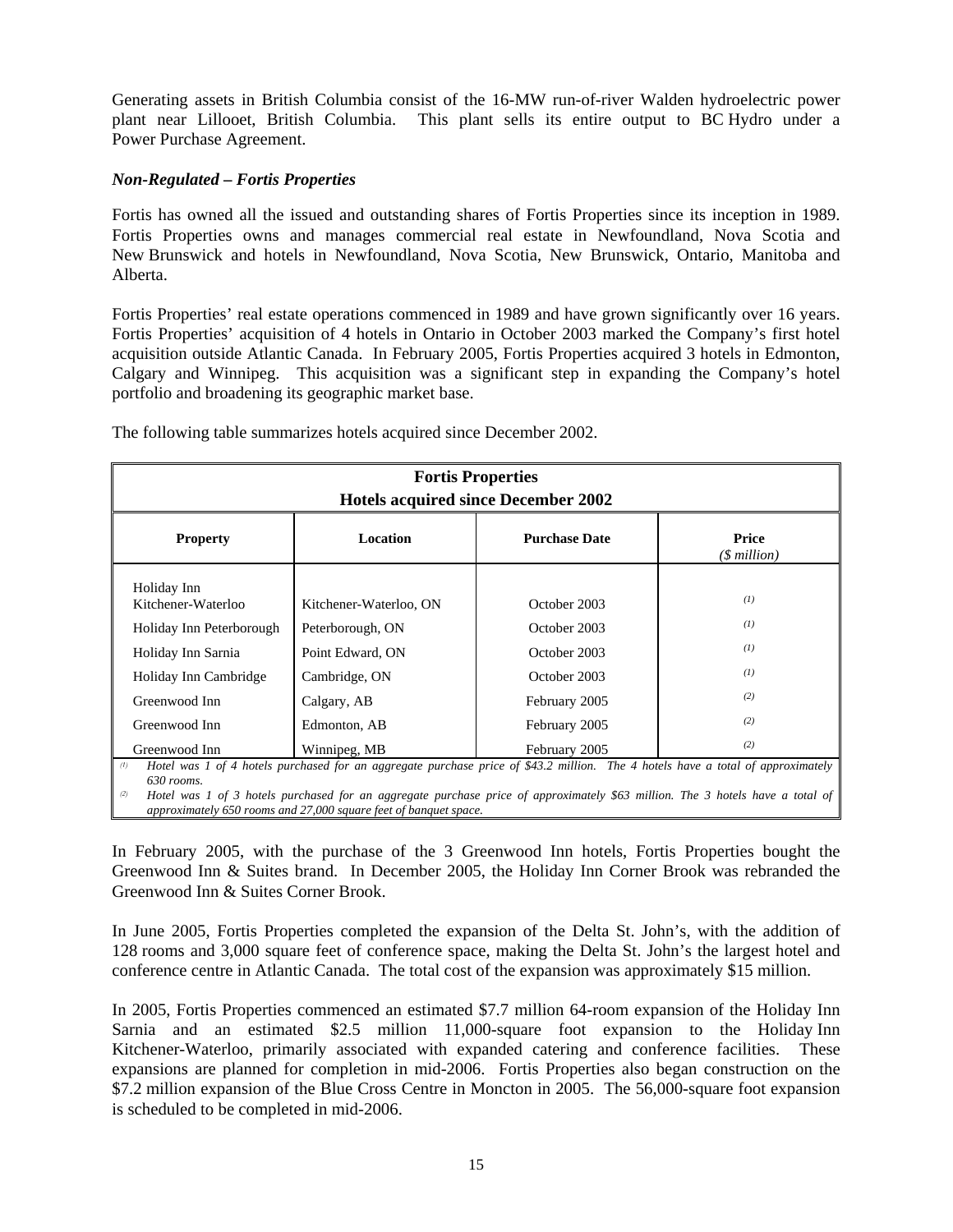# **2.2 Acquisitions**

#### *Princeton Light and Power Company, Limited*

On May 31, 2005, Fortis, through an indirect wholly owned subsidiary, acquired all issued common and preference shares of PLP for \$3.7 million. PLP is an electric utility serving approximately 3,200 customers, mainly in Princeton, British Columbia. PLP presently purchases its wholesale power from FortisBC Inc. under a Power Purchase Agreement.

The acquisition was financed through a combination of cash consideration of \$3.3 million and the issuance of 23,668 Common Shares (adjusted for stock split) of the Corporation at a fair value of \$18.71 per common share, the 5-day average trading price of the Common Shares of Fortis for the last 5 trading days immediately preceding the acquisition (adjusted for stock split).

#### *Fortis Properties - Greenwood Inn Acquisition*

On February 1, 2005, Fortis Properties acquired 3 Greenwood Inn hotels, located in Manitoba and Alberta, for approximately \$63 million. The acquisition expands the hospitality operations of Fortis Properties by approximately 650 rooms and 27,000 square feet of banquet space.

## **2.3 Outlook**

The Corporation's principal business of regulated electric utilities is capital intensive, and Fortis expects that most of its capital expenditures for the next 5 years will relate primarily to FortisAlberta and FortisBC. Consolidated gross capital expenditures for 2006 are expected to be almost \$450 million, of which approximately \$420 million will be invested in Regulated Utilities.

Fortis also expects to focus its capital on funding further acquisitions of utility assets. The Corporation will continue to pursue acquisition opportunities in Canada, the Caribbean and the United States. Fortis will also pursue growth in its non-regulated businesses including hydroelectric generation, hotels and real estate.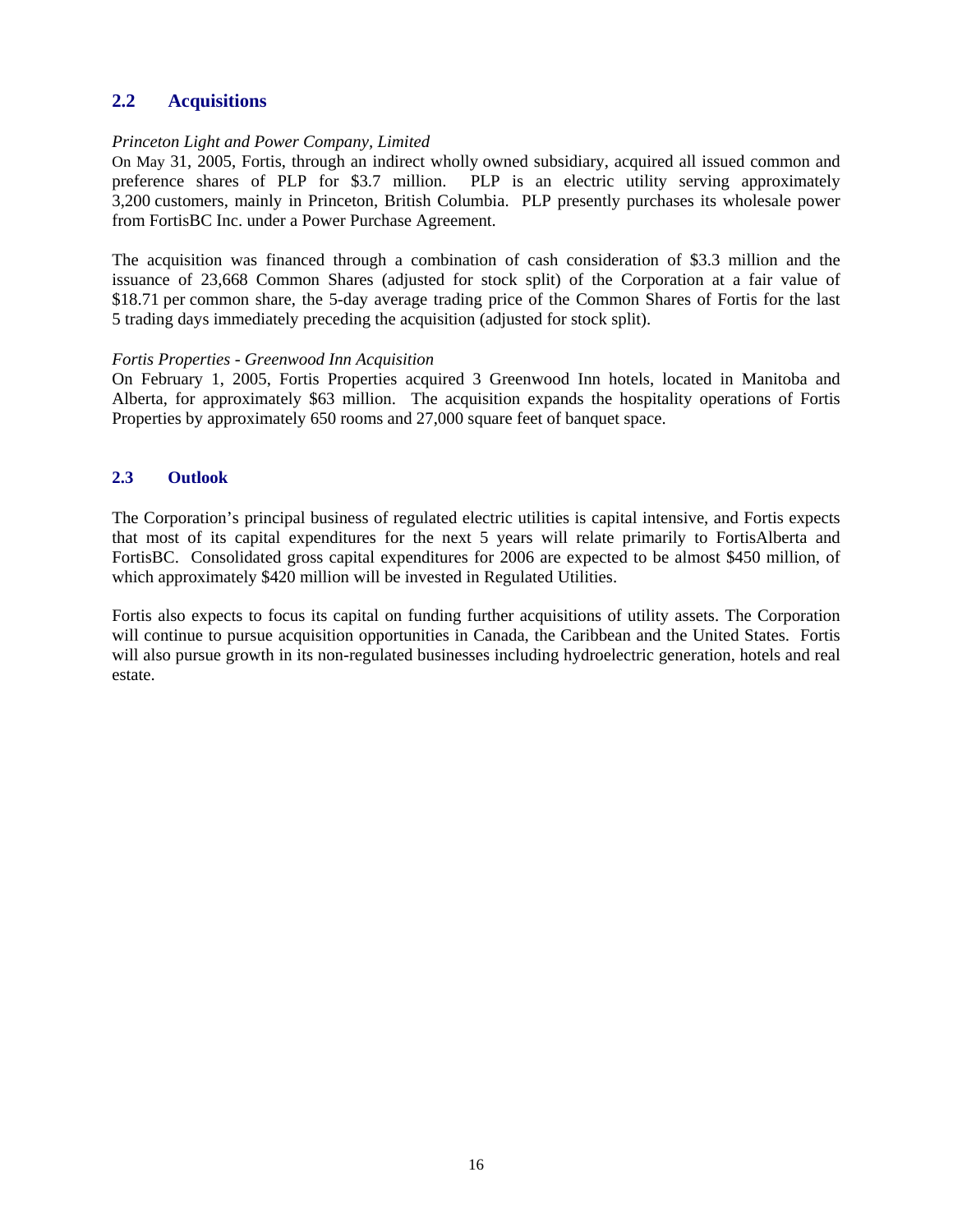#### *Regulated Utilities – Canadian*

#### **3.1 Newfoundland Power**

Newfoundland Power is the principal distributor of electricity in Newfoundland, serving approximately 227,000 customers on the island portion of the Province of Newfoundland and Labrador, or 85 per cent of the Province's electricity customers. The balance of the population is served by Newfoundland's other electric utility, Newfoundland Hydro, which also serves several larger industrial customers. Newfoundland Power owns and operates 30 small generating stations and approximately 10,700 kilometers of transmission and distribution lines. Approximately 90 per cent of the electricity that Newfoundland Power sells to its customers is purchased from Newfoundland Hydro. Newfoundland Power generates the remainder of its energy requirements.

#### *Market and Sales*

Annual weather-adjusted electricity sales increased to 5,004 GWh in 2005 from 4,979 GWh in 2004. Revenue increased to \$420.0 million in 2005 from \$404.4 million in 2004.

The following table compares the composition of Newfoundland Power's 2005 and 2004 revenue and

electricity sales by customer class. **Newfoundland Power Revenue and Electricity Sales by Customer Class** 

|                                                                                                                                                                                                                                                                                   | Revenue $(1)$ |       | <b>GWh Sales</b> <sup>(1)</sup> |       |  |
|-----------------------------------------------------------------------------------------------------------------------------------------------------------------------------------------------------------------------------------------------------------------------------------|---------------|-------|---------------------------------|-------|--|
|                                                                                                                                                                                                                                                                                   | (per cent)    |       | (per cent)                      |       |  |
|                                                                                                                                                                                                                                                                                   | 2004<br>2005  |       | 2005                            | 2004  |  |
| Residential                                                                                                                                                                                                                                                                       | 58.5          | 58.8  | 59.7                            | 59.7  |  |
| Commercial                                                                                                                                                                                                                                                                        | 35.8          | 36.2  | <b>39.6</b>                     | 39.6  |  |
| <b>Street Lighting</b>                                                                                                                                                                                                                                                            | 2.7           | 2.8   | 0.7                             | 0.7   |  |
| Other $(2)$                                                                                                                                                                                                                                                                       | <b>3.0</b>    | 2.2   |                                 |       |  |
| 100.0<br>Total                                                                                                                                                                                                                                                                    |               | 100.0 | 100.0                           | 100.0 |  |
| Revenue and electricity sales reflect weather-adjusted values pursuant to Newfoundland Power's weather normalization reserve.<br>(1)<br>(2)<br>Includes revenue from sources other than from the sale of electricity; the most significant being Joint-Use of Pole revenue, which |               |       |                                 |       |  |

*represents approximately 67 per cent of revenue in this category.* 

#### *Power Supply*

Approximately 90 per cent of Newfoundland Power's power supply is purchased from Newfoundland Hydro. The principal terms of the supply arrangements with Newfoundland Hydro are regulated by the PUB on a basis similar to that upon which Newfoundland Power's service to its customers is regulated. Newfoundland Power operates 30 small generating stations which generate approximately 10 per cent of the electricity sold by Newfoundland Power. The Company's hydro plants have a total capacity of approximately 95 MW. The diesel plants and gas turbines have a total capacity of approximately 7 MW and 44 MW, respectively.

Effective January 1, 2005, the introduction of a new purchased power rate structure changed the basis upon which Newfoundland Hydro charges Newfoundland Power for purchased power. This change was the result of an order of the PUB and was intended to promote energy conservation. The change in the purchased power rate structure resulted in Newfoundland Power paying for both energy and demand purchased from Newfoundland Hydro.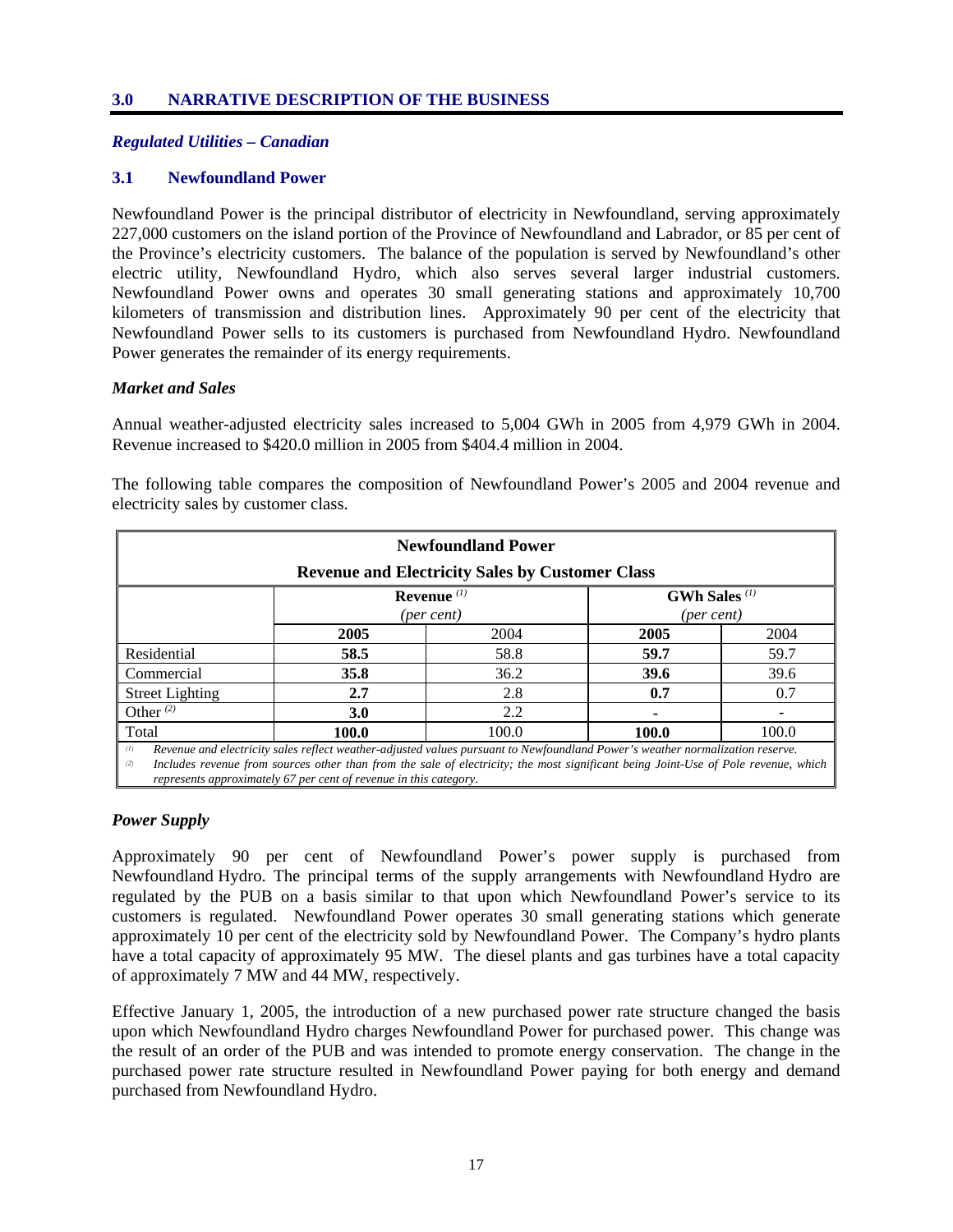Accordingly, a portion of the Company's annual purchased power cost, the demand charge, is set at a fixed amount based on peak billing demand for the previous winter season. Under the historic energy only rate structure, purchased power costs varied based on the amount of energy used by Newfoundland Power's customers.

#### *Regulation*

#### *Overview*

Under the provisions of the *Public Utilities Act* of Newfoundland and Labrador, the PUB has regulatory jurisdiction over the Company in respect of customer rates, capital expenditures, issuance of securities, terms of service and related matters. In exercising its jurisdiction over customer rates, the PUB is required to observe the power policy declared by the Government of Newfoundland and Labrador in the *Electrical Power Control Act, 1994* which includes the policy that rates should: (i) be reasonable and not unjustly discriminatory; (ii) be sufficient to provide a just and reasonable return to the producer or retailer; and (iii) not require that industrial customers subsidize the cost of power provided to rural customers. Certain of the Company's accounting policies are affected by its regulatory environment as discussed below.

#### *Revenue Recognition*

Up to and including December 31, 2005, Newfoundland Power recognized revenue on the billed basis of accounting as approved by the PUB. In 2005, the Company received an order from the PUB to change its revenue recognition policy from the billed basis to the accrual basis for financial and regulatory purposes effective January 1, 2006. The Company also received approval to recognize \$3.1 million of the 2005 unbilled revenue balance as revenue in 2006 to offset the impact of the transition to the accrual basis for income tax purposes, as discussed in the "Legal Proceedings" section below, and to defer recovery of approximately \$5.8 million in increased amortization of capital assets in 2006. The disposition of the remaining 2005 unbilled revenue balance has been deferred until the Company's next GRA which is anticipated in 2006 for the purpose of setting electricity rates for 2007.

## *Other Post-Employment Benefits*

The Company provides other post-employment benefits through defined benefit plans. The cost of these benefits is expensed in the year paid, as prescribed by a PUB order. Effective December 31, 2005, full and separate disclosure of the other post-employment benefits liability and an associated regulatory asset has been provided on the balance sheet. Under a PUB ruling, the Company was ordered to file a report no later than its next GRA, which addresses the use of the accrual method for other post-employment benefits as an alternative to the currently approved method of expensing the cost of these benefits in the year paid.

## *Automatic Adjustment Formula*

In 1998, the PUB approved the use of an automatic adjustment formula in the rate-setting process to change the Company's allowed rate of return on rate base to reflect changes in 30-year Government of Canada bond yields. The automatic adjustment formula is based on an equity risk premium approach where the Company's return on common equity is based on the sum of the risk-free cost of capital, i.e.; long-term Government of Canada bond yields and a risk premium which varies based on changes to the risk-free cost of capital. In 2003, the PUB completed a review of the automatic adjustment formula and ordered its continued use, with some modifications, in setting rates for 2005, 2006 and 2007.

In January 2006, Newfoundland Power received approval from the PUB of its final 2006 customer rates, which remain unchanged from 2005. The rates are based on a range of rate of return on rate base of 8.50 per cent to 8.86 per cent, which includes a rate of return on common equity of 9.24 per cent, also unchanged from 2005.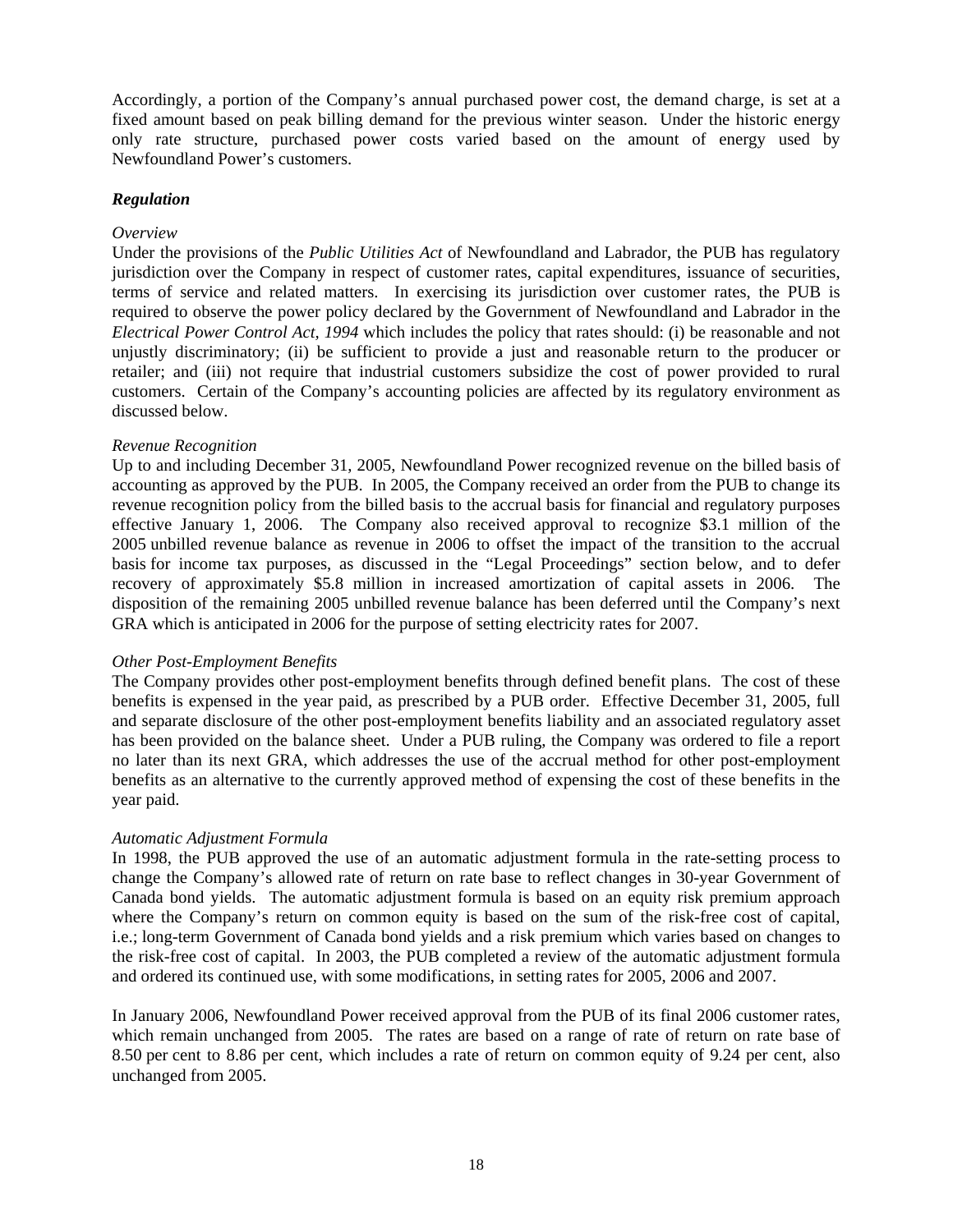#### *Weather Normalization Reserve*

Newfoundland Power records a weather normalization reserve account in its financial statements. The weather normalization reserve is approved by the PUB to adjust for the financial effect of variations in weather and streamflow when measured against long-term averages. The operation of this reserve account reduces the Company's year-to-year income volatility that would otherwise result from abnormal weather conditions. The balance in the weather normalization reserve and the underlying calculations are reviewed by the PUB annually.

#### *Rate Stabilization Account*

Newfoundland Power also records a rate stabilization account in its financial statements. The rate stabilization account approved by the PUB passes through to the Company's customers, with no impact on the Company's net earnings, charges related to municipal taxes and fluctuations in the cost and quantity of fuel oil burned by Newfoundland Hydro to produce the power sold to the Company. The account operates to permit these fluctuations to be reflected, in part, in the rates Newfoundland Power charges its customers without the requirement of a rate hearing. Newfoundland Power's rates are adjusted on July  $1<sup>st</sup>$  of each year to reflect changes in the rate stabilization account.

#### *Income Taxes*

Effective January 1, 1981, pursuant to PUB orders, future income tax liabilities are recognized solely on temporary differences on capital cost allowance in excess of amortization of capital assets excluding general expenses capitalized. As a result, the effective tax rate is subject to fluctuation. In 2005, the effective tax rate was 33 per cent, which remains unchanged from the 33 per cent reported in 2004. The effective tax rate is expected to remain at approximately 34 per cent in the near term.

## *Legal Proceedings*

Newfoundland Power settled its outstanding tax dispute with the CRA in the second quarter of 2005. At issue was the method used by the Company to recognize revenue from electricity sales. The Company's practice had been to record revenue on a billed basis, in accordance with PUB regulatory orders. CRA's position was that revenue should be recorded on an accrual basis for income tax purposes.

Newfoundland Power entered into an agreement with the CRA that provided for the full settlement of this issue on a prospective basis beginning in 2006. Under the terms of the settlement, CRA cancelled all outstanding reassessments related to Newfoundland Power's revenue recognition policy in past years and refunded the income tax deposit it held on behalf of the Company along with interest.

Newfoundland Power will record revenue for income tax purposes on the accrual basis starting in 2006 and, in each of the 2006, 2007 and 2008 taxation years, will include, as revenue for income tax purposes, one-third of the value of electricity consumed by its customers in December 2005 but not billed until January 2006.

#### *Human Resources*

At December 31, 2005, Newfoundland Power had 544 employees of which 306 were members of bargaining units represented by the IBEW, Local 1620.

The Company has 2 collective agreements governing its craft and clerical union employees. Both contracts are effective up to September 30, 2008. Newfoundland Power did not experience any material labour issues in 2005.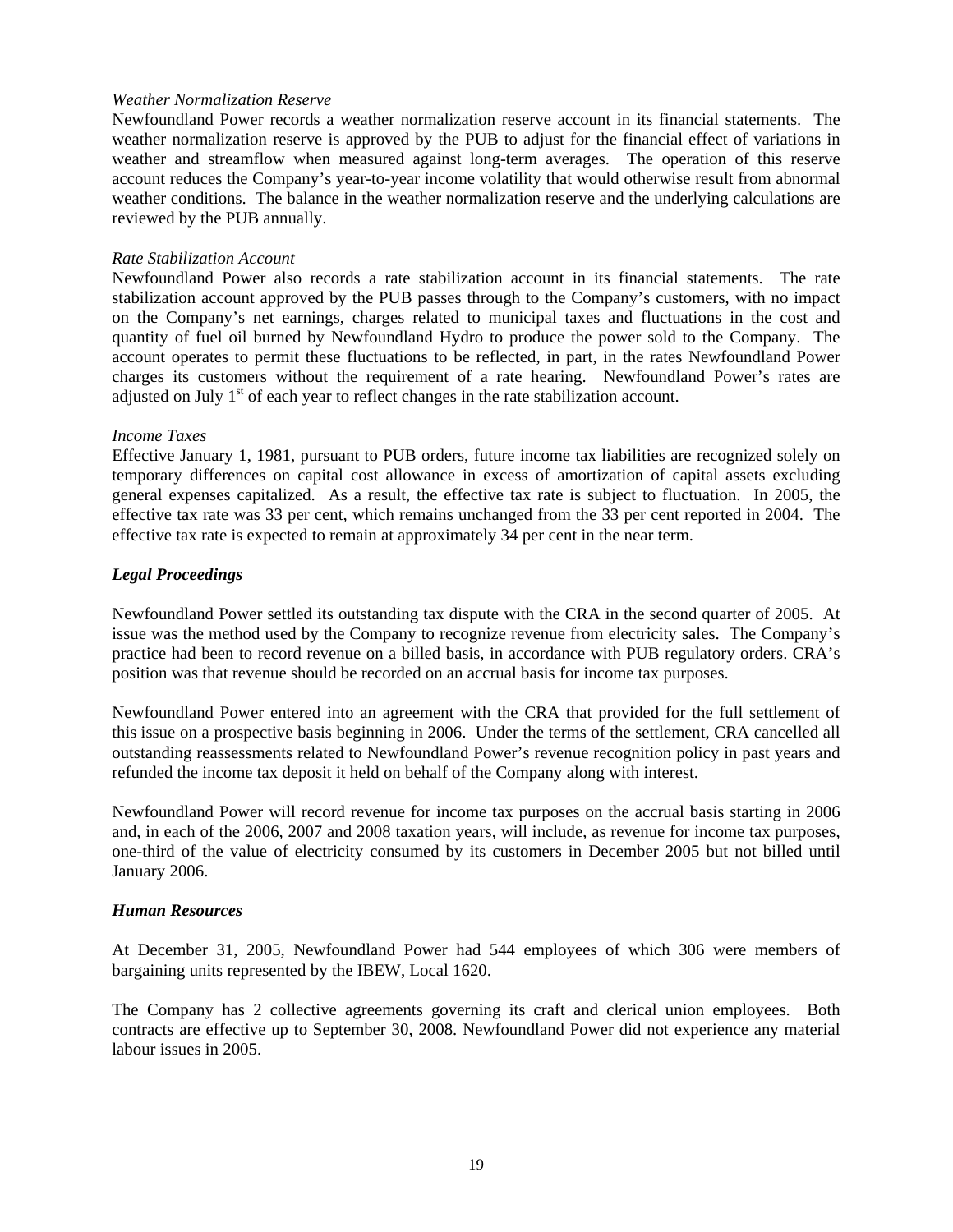On April 1, 2005, 76 employees voluntarily retired under an early retirement program. The Company received PUB approval to: (i) amortize the incremental pension costs associated with the early retirement program over 10 years; and (ii) amortize the related retirement allowances on a straight-line basis over 24 months.

#### *Environmental Matters*

Newfoundland Power is subject to various federal, provincial and local laws and regulations pertaining to the environment, including those relating to the generation, storage, handling, disposal and emission of various substances and wastes.

The Company's policy is to provide electricity service to its customers in an environmentally responsible manner and to meet the requirements of all environmental legislation and comply with all accepted standards of environmental protection. To fulfill these policy objectives, Newfoundland Power has created and implemented an EMS. Portions of the EMS utilize documented procedures to control activities that can affect the environment. These procedures include emergency response procedures that would be used in the event of an adverse environmental occurrence. The Company conducts ongoing education programs for its employees to inform them of environmental issues and to encourage environmental responsibility at all levels of the Company.

In 2005, an independent certified environmental auditor conducted an audit of Newfoundland Power's EMS in accordance with the requirements of the ISO 14001 standard. The Company uses the results of this annual audit to identify areas to which continual improvement to its EMS can be made. No opportunities for improvement or non-conformances were noted during this year's audit.

A registration audit of the Company's EMS for its generation system was conducted by an ISO 14001 Registrar in 2005. Based on the results of this audit, Newfoundland Power has retained its ISO 14001 registration for its generation function. An environmental compliance audit was conducted in 2005 for the Company. This audit occurs on a 3-year cycle and fulfils the ISO 14001 requirement for evaluation of compliance. This audit focused on the legal requirements that pertain to the Company and is a large driver for continual improvement.

Newfoundland Power has an ongoing program to identify and replace distribution transformers at risk of spillage. In addition, PCBs continue to be removed from service and disposed of through a licenced PCB-waste disposal company. Future PCB waste generated as a result of the Company's PCB phase-out and destruction program will be addressed on an ongoing basis. The Company has many small initiatives occurring in its generating plants to minimize contamination of the environment.

Newfoundland Power continues to monitor changes in environmental compliance requirements and to implement procedures and safeguards necessary to ensure ongoing compliance with environmental requirements, to prevent environmental problems to the extent reasonably possible and to address expeditiously any such problems that may arise.

Environmental laws and regulations had no material effect on the capital expenditures, earnings or competitive position of Newfoundland Power in 2005 and, based on current laws, facts and circumstances, are not expected to have any material effect in the foreseeable future.

## **3.2 Maritime Electric**

Maritime Electric operates an integrated electric utility, which directly supplies approximately 70,300 customers, constituting 90 per cent of the electricity consumers on Prince Edward Island. Maritime Electric purchases most of the energy it distributes to its customers from NB Power, a provincial Crown Corporation. Maritime Electric's system is connected to the mainland power grid via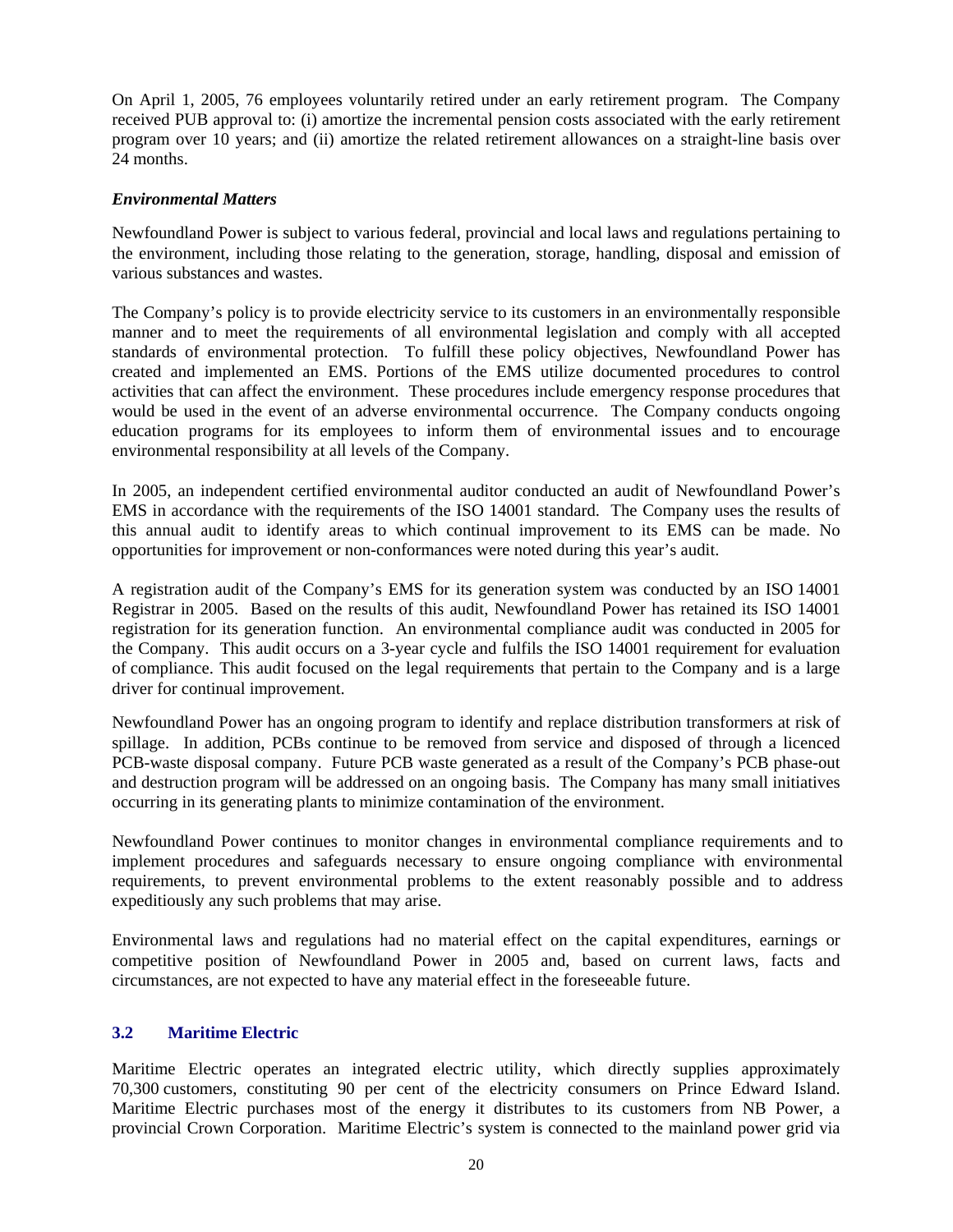2 submarine cables between Prince Edward Island and New Brunswick, which are leased from the Government of Prince Edward Island. Maritime Electric owns and operates generating plants on Prince Edward Island with a total capacity of 100 MW as at December 31, 2005. A new 50-MW combustion turbine generator was commissioned in early 2006.

# *Market and Sales*

Maritime Electric serves residential, commercial and industrial electricity customers. Annual electricity sales increased to 989 GWh in 2005 from 977 GWh in 2004. Revenue was \$116.7 million for 2005 compared to \$115.4 million last year.

The following table compares the composition of Maritime Electric's 2005 and 2004 revenue and electricity sales by customer class.

| <b>Maritime Electric</b>                                       |                                                                        |                                                        |      |      |  |  |  |
|----------------------------------------------------------------|------------------------------------------------------------------------|--------------------------------------------------------|------|------|--|--|--|
|                                                                |                                                                        | <b>Revenue and Electricity Sales by Customer Class</b> |      |      |  |  |  |
| <b>GWh Sales</b><br><b>Revenue</b><br>(per cent)<br>(per cent) |                                                                        |                                                        |      |      |  |  |  |
|                                                                | 2004<br>2004<br>2005<br>2005                                           |                                                        |      |      |  |  |  |
| Residential                                                    | 47.0                                                                   | 47.7                                                   | 41.7 | 42.1 |  |  |  |
| Commercial                                                     | 50.2                                                                   | 50.4                                                   | 57.7 | 57.4 |  |  |  |
| <b>Street Lighting</b>                                         | 1.4                                                                    | 1.4                                                    | 0.6  | 0.5  |  |  |  |
| Other $^{(1)}$                                                 | 1.4                                                                    | 0.5                                                    |      |      |  |  |  |
| Total                                                          | 100.0<br>100.0<br>100.0<br>100.0                                       |                                                        |      |      |  |  |  |
| (1)                                                            | Includes revenue from sources other than from the sale of electricity. |                                                        |      |      |  |  |  |

# *Power Supply*

In 2005, Maritime Electric met its energy supply requirements through purchases from NB Power with the balance supplied from generation facilities located on Prince Edward Island. Maritime Electric purchased 1,025.2 GWh of the 1,072.5 GWh required to meet its customers' needs from NB Power in 2005. The balance was met through the Company's on-Island generation facilities, as well as the purchase of 40.5 GWh of wind energy produced on Prince Edward Island. Maritime Electric's generation facilities are located in Charlottetown and have a total installed capacity of approximately 100 MW as at December 31, 2005, with its oil-fired steam plant and gas turbines having a total capacity of 60 MW and 40 MW, respectively. As of early 2006, there is a further 50 MW of generating capacity due to the commissioning of a new combustion turbine generator. The new combustion turbine generator can operate on light oil or natural gas and is located at the Company's Charlottetown Plant. The Company's generating capacity is used primarily for peaking, submarine cable loading issues and emergency purposes.

In 2005, approximately 18.9 per cent of the energy that Maritime Electric purchased from NB Power came from the Point Lepreau Station. During 2005, the Point Lepreau Station had an annual capacity factor of 80.1 per cent compared to 77.2 per cent in 2004.

During 1998, NB Power announced the results of an independent consultant audit of the Point Lepreau Station, which concluded that its remaining life was less than the estimate that had been used by NB Power for the purposes of calculating depreciation. Accordingly, the consultant and NB Power's external auditors recommended that NB Power reduce the Point Lepreau Station's net book value by \$450 million. Maritime Electric's obligations in respect of the Point Lepreau Station Unit Participation Agreement required a payment of approximately \$6.0 million in 2001, which is being amortized over the estimated life of the Point Lepreau Station.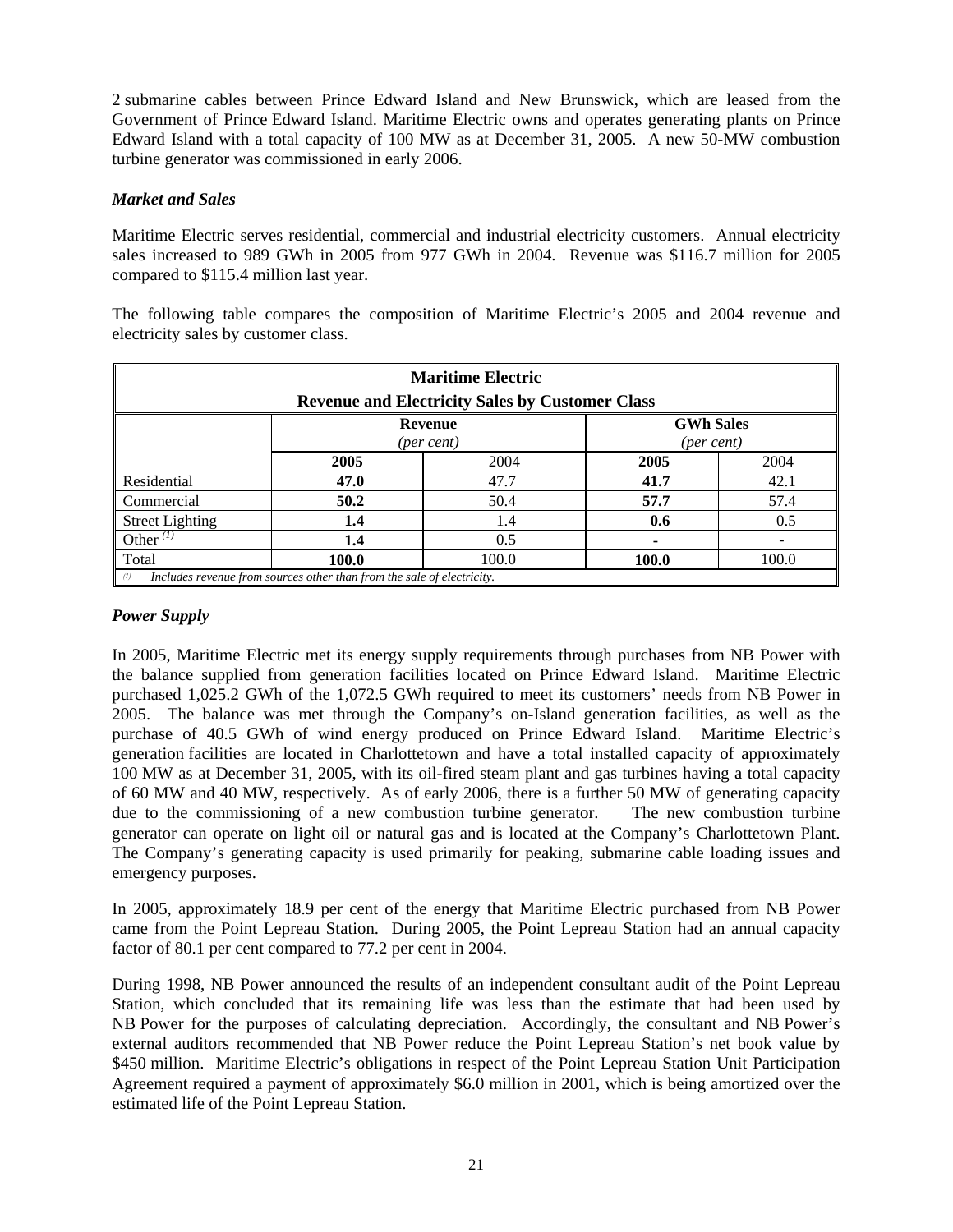The Point Lepreau Station is scheduled for a major refurbishment in 2008 that will extend its estimated life to 2035.

Legislation proclaimed by the Government of Prince Edward Island will see an increased reliance by Maritime Electric on renewable energy sources, such as wind-powered energy, located on Prince Edward Island. By 2010, Maritime Electric will be required to obtain at least 15 per cent of its annual energy requirements from renewable sources.

In 2005, Maritime Electric signed a Memorandum of Understanding with the Government of Prince Edward Island in respect of a \$30 million upgrade of the Island's transmission system to accommodate large-scale commercial wind-power development. This upgrade will take place over a 5-year period and is expected to commence in 2006.

## *Regulation*

For the period 1994 through 2003, Maritime Electric was regulated by the *Maritime Electric Company Limited Regulation Act* (Prince Edward Island). This legislation replaced the traditional cost of service form of regulation with a form of price cap regulation under which the rates charged by Maritime Electric decreased by 1 per cent every 6 months until the rates reached a level of not more than 110 per cent of the rates charged by NB Power for equivalent service to New Brunswick consumers.

Legislative changes proclaimed in October 2001 provided Maritime Electric with the ability to recover, from customers, 90 per cent of energy-related costs above 5 cents per kWh. In addition, the legislation provided for a further adjustment to rates to bring Maritime Electric's ROE 75 per cent of the way towards a target return of 11 per cent on average common equity. These adjustments helped reduce Maritime Electric's exposure to increases in energy-related costs and provide earnings stability.

In December 2003, the Government of Prince Edward Island proclaimed legislation returning Maritime Electric to traditional cost of service regulation. Under the new regulatory model, rates on Prince Edward Island are no longer linked to rates in New Brunswick but are based on the actual costs incurred to provide service on the Island and provide an approved rate of return on approved rate base assets. Maritime Electric believes that this change will result in more certainty and predictability and, ultimately, a more stable regulatory environment. On January 1, 2004, the *Maritime Electric Company Limited Regulation Act* (Prince Edward Island) was repealed and Maritime Electric is now regulated by IRAC under the provisions of the *Electric Power Act* (Prince Edward Island). The rates charged to customers as at December 31, 2003 were adopted as basic rates.

In January 2005, the Company received an Interim Order which established a new ECAM with application to the period commencing January 1, 2004. This ECAM will help mitigate the impact of fluctuating energy costs as it will allow the Company to collect (or rebate) energy costs from (or to) customers at levels above (or below) a base rate of 6.73 cents per kWh. The Interim Order also allowed the Company to commence the amortization of the \$20.8 million in recoverable costs accumulated as at December 31, 2003 in the amounts of \$1.5 million and \$2.5 million, for the fiscal years 2004 and 2005, respectively. On June 24, 2005, the Company was also given an Order to allow for a 2 per cent basic electricity rate increase effective July 1, 2005 with the new ECAM, effective January 1, 2004, to remain in effect until June 30, 2006.

On January 31, 2006, the Company filed an application with IRAC proposing an overall increase in customer electricity rates of 1.6 per cent, effective July 1, 2006, and a further amortization of \$1.5 million in 2006 and \$1.3 million in 2007 of the recoverable costs accumulated as at December 31, 2003.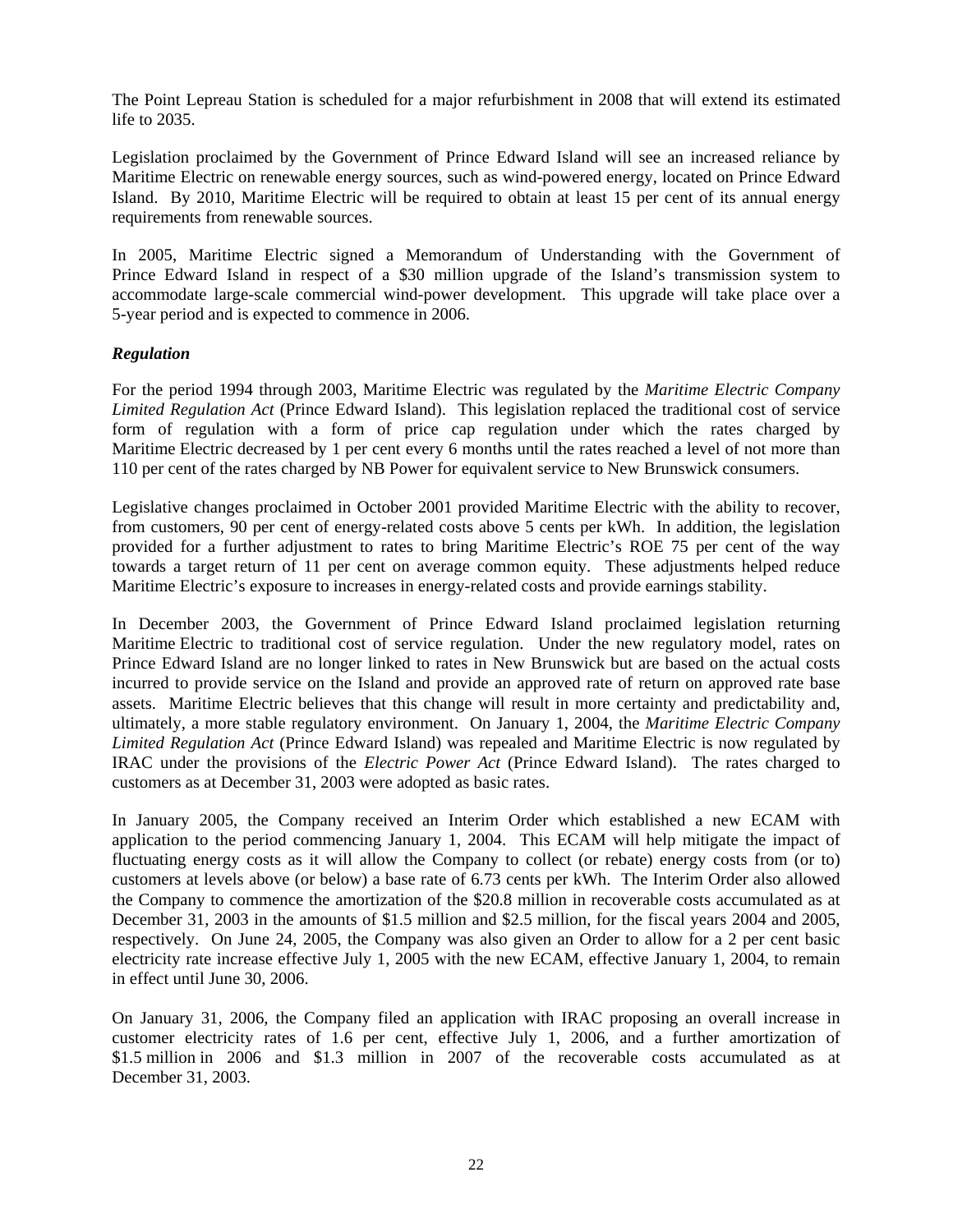The *Electric Power Act* (Prince Edward Island) requires Maritime Electric to maintain at least 40 per cent of its capital structure in the form of common equity. At December 31, 2005, the common equity component of Maritime Electric's capital structure was 42.7 per cent compared to 42.6 per cent at December 31, 2004.

## *Human Resources*

At December 31, 2005, Maritime Electric had 175 full-time employees, of which 122 employees were represented by IBEW, Local 1432. A new collective agreement covering the period ending December 31, 2008 was negotiated and signed with the IBEW, Local 1432 in 2005.

# *Environmental Matters*

Maritime Electric is subject to environmental regulation under various federal, provincial and local laws and regulations, including those relating to the generation, storage, handling, disposal and emission of various substances and wastes.

Maritime Electric conducts its operations with a view to complying with all applicable federal, provincial and local environmental laws and regulations. Environmental policies and procedures are reviewed periodically and updated as required. New procedures are developed as required and employees affected by the new or updated procedures receive appropriate training.

During 2005, Maritime Electric continued its program of environmental audits and site assessments on selected properties. Environmental laws and regulations had no material effect on the capital expenditures, earnings or competitive position of Maritime Electric in 2005 and, based on current laws, facts and circumstances, are not expected to have any material effect in the future.

## **3.3 FortisOntario**

The Corporation's regulated utility investments in Ontario, collectively FortisOntario, are composed of Canadian Niagara Power, including the operations of Port Colborne Hydro and Cornwall Electric. In total, FortisOntario's distribution operations serve approximately 51,300 customers in the Fort Erie, Port Colborne, Cornwall and Gananoque areas of Ontario and met a peak demand of 249 MW in 2005. Canadian Niagara Power owns international transmission facilities at Fort Erie, Ontario and owns a 10 per cent interest in each of Westario Power and Rideau St. Lawrence, 2 regional electric distribution companies formed in 2000 that, together, serve more than 27,000 customers.

| <b>FortisOntario</b><br><b>Regulated Utility Operations</b>                                                                                                                                                                                                                                                                           |                              |        |       |    |  |  |  |  |
|---------------------------------------------------------------------------------------------------------------------------------------------------------------------------------------------------------------------------------------------------------------------------------------------------------------------------------------|------------------------------|--------|-------|----|--|--|--|--|
| <b>Peak Demand (MW)</b><br><b>Service Territory</b><br>Customers (#)<br><b>Employees</b> $(\#)$<br>Company                                                                                                                                                                                                                            |                              |        |       |    |  |  |  |  |
| Canadian Niagara Power <sup><math>(1)</math></sup>                                                                                                                                                                                                                                                                                    | Fort Erie                    | 15,200 | 58.9  | 66 |  |  |  |  |
|                                                                                                                                                                                                                                                                                                                                       | Port Colborne <sup>(2)</sup> | 9,200  | 40.8  | 4  |  |  |  |  |
|                                                                                                                                                                                                                                                                                                                                       | Gananoque                    | 3.600  | 16.5  | 10 |  |  |  |  |
| Cornwall Electric                                                                                                                                                                                                                                                                                                                     | Cornwall                     | 23,300 | 133.0 | 47 |  |  |  |  |
| 140 $(3)$<br>249.2<br>51,300<br><b>Total</b>                                                                                                                                                                                                                                                                                          |                              |        |       |    |  |  |  |  |
| (1)<br>Canadian Niagara Power also owns a 10 per cent interest in each of Westario Power and Rideau St. Lawrence.<br>Canadian Niagara Power signed a 10-year operating lease agreement with the City of Port Colborne in 2002.<br>(2)<br>(3)<br>Includes 13 employees in Cornorate and Non-Regulated Congration operations in Ontario |                              |        |       |    |  |  |  |  |

The following table provides an overview of FortisOntario's regulated utility operations.

*(3) Includes 13 employees in Corporate and Non-Regulated Generation operations in Ontario.*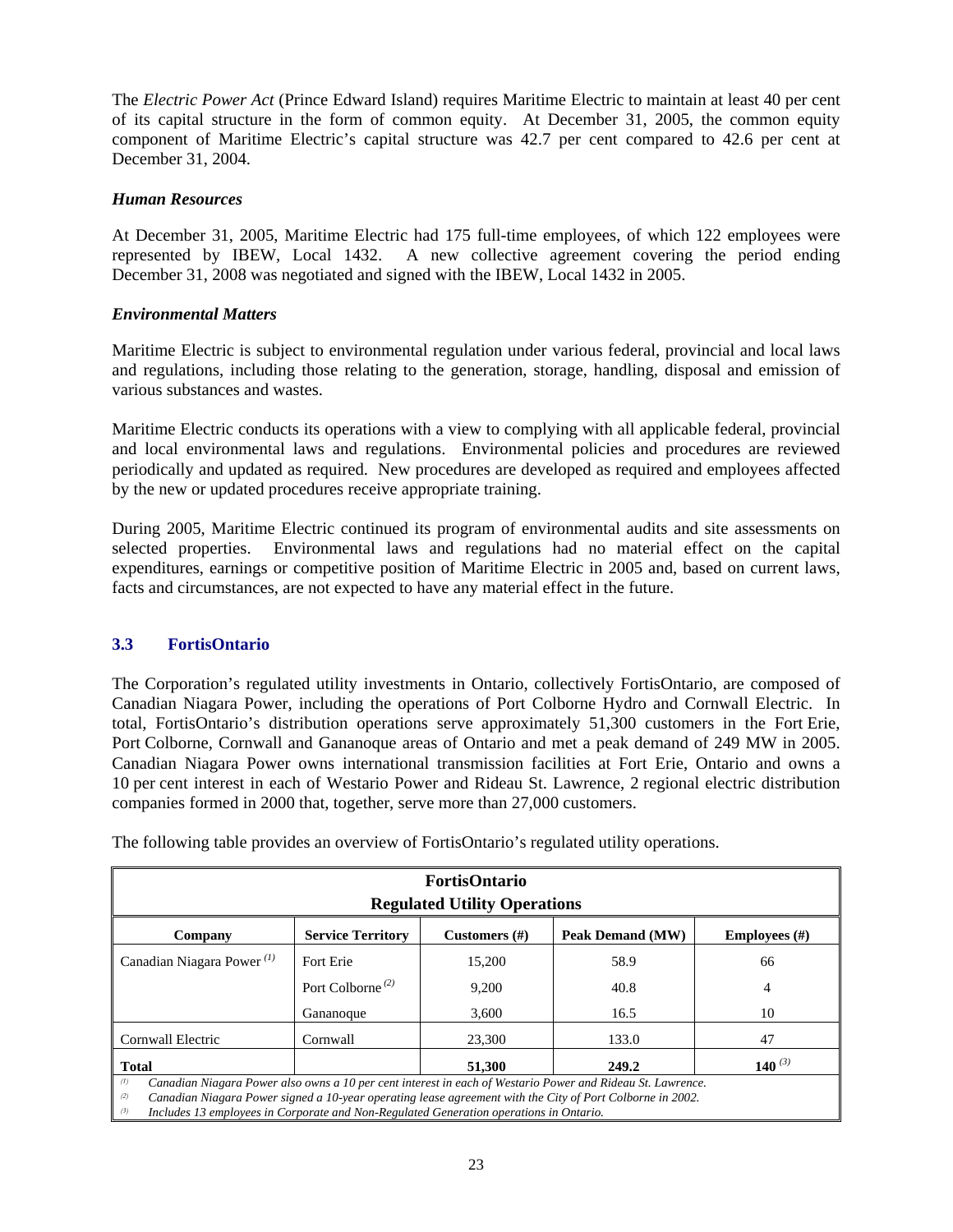# *Market and Sales*

Total annual electricity sales for 2005 were 1,195 GWh, comparable to 1,198 GWh in 2004. FortisOntario's revenue increased to \$139.7 million in 2005 from \$125.2 million in 2004.

The following table compares the composition of FortisOntario's 2005 and 2004 revenue and electricity sales by service territory.

| <b>FortisOntario</b>                                           |                              |                                                           |              |       |  |  |
|----------------------------------------------------------------|------------------------------|-----------------------------------------------------------|--------------|-------|--|--|
|                                                                |                              | <b>Revenue and Electricity Sales by Service Territory</b> |              |       |  |  |
| <b>GWh Sales</b><br><b>Revenue</b><br>(per cent)<br>(per cent) |                              |                                                           |              |       |  |  |
|                                                                | 2004<br>2004<br>2005<br>2005 |                                                           |              |       |  |  |
| Fort Erie                                                      | 22.3                         | 25.0                                                      | 24.2         | 23.9  |  |  |
| Port Colborne                                                  | 14.0                         | 12.6                                                      | 15.9         | 15.1  |  |  |
| Gananoque                                                      | 7.1<br>6.3<br>6.6<br>7.1     |                                                           |              |       |  |  |
| 52.8<br>57.1<br>53.9<br>56.1<br>Cornwall                       |                              |                                                           |              |       |  |  |
| Total                                                          | 100.0                        | 100.0                                                     | <b>100.0</b> | 100.0 |  |  |

The following table compares the composition of FortisOntario's 2005 and 2004 revenue and electricity sales by customer class.

| <b>FortisOntario</b><br><b>Revenue and Electricity Sales by Customer Class</b> |                                                                        |      |      |      |  |  |  |
|--------------------------------------------------------------------------------|------------------------------------------------------------------------|------|------|------|--|--|--|
| <b>GWh Sales</b><br><b>Revenue</b><br>(per cent)<br>(per cent)                 |                                                                        |      |      |      |  |  |  |
| 2005<br>2004<br>2004<br>2005                                                   |                                                                        |      |      |      |  |  |  |
| Residential                                                                    | 44.6                                                                   | 41.2 | 41.7 | 40.9 |  |  |  |
| Commercial                                                                     | 54.7                                                                   | 54.1 | 57.7 | 59.1 |  |  |  |
| Other $(1)$                                                                    | 0.7<br>0.6<br>4.7                                                      |      |      |      |  |  |  |
| Total<br>100.0<br>100.0<br>100.0<br>100.0                                      |                                                                        |      |      |      |  |  |  |
| (1)                                                                            | Includes revenue from sources other than from the sale of electricity. |      |      |      |  |  |  |

# *Power Supply*

Canadian Niagara Power purchases its power requirements for Fort Erie and Port Colborne from the IESO. Under the Standard Supply Code of the OEB, Canadian Niagara Power is obliged to provide Standard Service Supply to all its customers who do not choose to contract with an electricity retailer. This energy is provided to customers at either regulated or market prices. Designated customers and low-volume customers with annual usage less than 250,000 kWh receive this power at a two-tiered pricing regime. For residential customers, the first 1,000 kWh per month is currently priced at 5.0 cents per kWh and any consumption above that amount is priced at 5.8 cents per kWh. The threshold of the two-tiered pricing regime changes twice a year. In May, the first block drops to 600 kWh and, in November, it returns to 1,000 kWh. For non-residential and designated customers, the first 750 kWh is currently priced at 5.0 cents per kWh and any consumption above that amount is priced at 5.8 cents per kWh. The Government of Ontario subsidizes the difference between the competitive wholesale price paid to generators and the fixed commodity price received from customers. This difference is settled monthly with the IESO.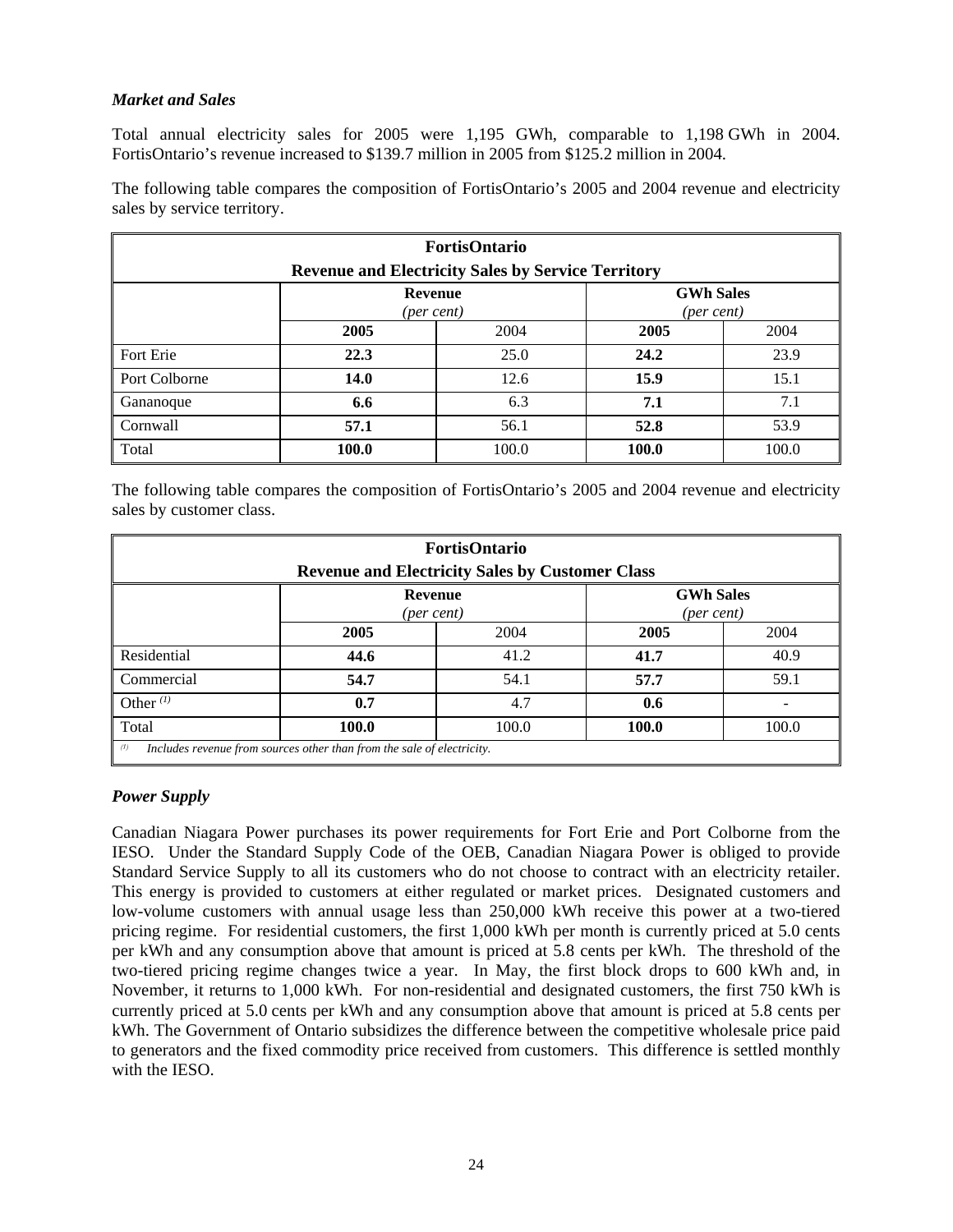In Gananoque, Canadian Niagara Power's distribution system is embedded within Hydro One Networks. Energy requirements for Gananoque are met through monthly energy purchases from Hydro One Networks (85 per cent) and CNE Energy (15 per cent). The energy is purchased at the hourly Ontario Energy Price. Energy sales to customers in Gananoque are treated in the same manner as those in Fort Erie and Port Colborne. Cost differences arising from sales at the regulated prices are settled with the IESO through the monthly invoicing process with Hydro One Networks.

Cornwall Electric purchases 98 per cent of its power requirements from Hydro-Québec under 2 fixed-term contracts. The first contract, which represents approximately 35 per cent of the power supply, expires in 2019. The second contract, which supplies the remainder of the power from Hydro-Québec, is a 12-month rolling contract. FortisOntario Inc.'s 5-MW gas-fired cogeneration plant generates the remaining 2 per cent of the power requirement in Cornwall.

## *Regulation*

Canadian Niagara Power's operations in Fort Erie were historically subject to minimal regulation in connection with its energy activities and were not subject to any form of rate regulation, other than under a franchise agreement with the Town of Fort Erie. Under the *Electricity Act* (Ontario) and the *Ontario Energy Board Act* (Ontario), Canadian Niagara Power is now subject to the same regulation as all distributors and transmitters of electricity in Ontario.

As a result of regulatory changes implemented on May 1, 2002, Canadian Niagara Power restructured and continues to operate its generation business separate from its transmission and distribution businesses. Its transmission and distribution businesses operate under Canadian Niagara Power, a wholly owned subsidiary of FortisOntario Inc. Distribution and transmission assets remain regulated on a cost of service basis.

On December 9, 2002, the *Electricity Pricing, Conservation and Supply Act, 2002* (Ontario) came into force, introducing a 4.3 cent per kWh retail commodity price cap for low-volume and designated customers and implementing a freeze on transmission and distribution rate increases until May 1, 2006. During the period of the rate freeze, the Government of Ontario subsidized the difference between the competitive wholesale price paid to generators and the fixed commodity price charged to low-volume and designated customers. For 2005, the transmission rates and Fort Erie and Gananoque distribution rates were set based on a 9.88 per cent ROE. In 2005, Port Colborne applied for and received approval by the OEB for the recovery of the final one-third of the phase-in to the 9.88 per cent ROE. However, in order to qualify, Canadian Niagara Power had to submit in 2004, for approval, a Conservation and Demand Management Plan to the OEB. This Plan was approved by the OEB in 2005. It includes a required investment equal to the value of the final one-third of ROE for 1 year, which may be spread over a 3-year period ending in September 2007.

On December 18, 2003, the *Ontario Energy Board Amendment Act, 2003* (Ontario) came into force. This legislation replaced the 4.3 cent per kWh commodity price cap with a two-tiered commodity pricing structure implemented April 1, 2004. Low-volume and designated customers who were capped at 4.3 cents per kWh began paying 4.7 cents per kWh for the first 750 kWh of electricity consumed each month, while electricity consumed in excess of this ceiling was priced at 5.5 cents per kWh. Any difference between the wholesale price and the fixed two-tiered pricing is subject to a true-up process administered by the IESO and financed by the Ontario Electricity Financial Corporation. Additionally, this legislation allowed electricity distributors to begin to recover a portion of the distribution costs incurred in preparing for the introduction of competition in the Ontario electricity market in May 2002. Starting April 1, 2004, distributors were permitted to recover amounts incurred up to and including December 31, 2002 with recovery over a 4-year period. In March 2004, Canadian Niagara Power received an OEB Decision and Order, and Interim Rate Schedule for transitional rates to recover its transitional costs in Fort Erie and Port Colborne. There were no transitional costs associated with Gananoque for the period prior to December 31, 2002.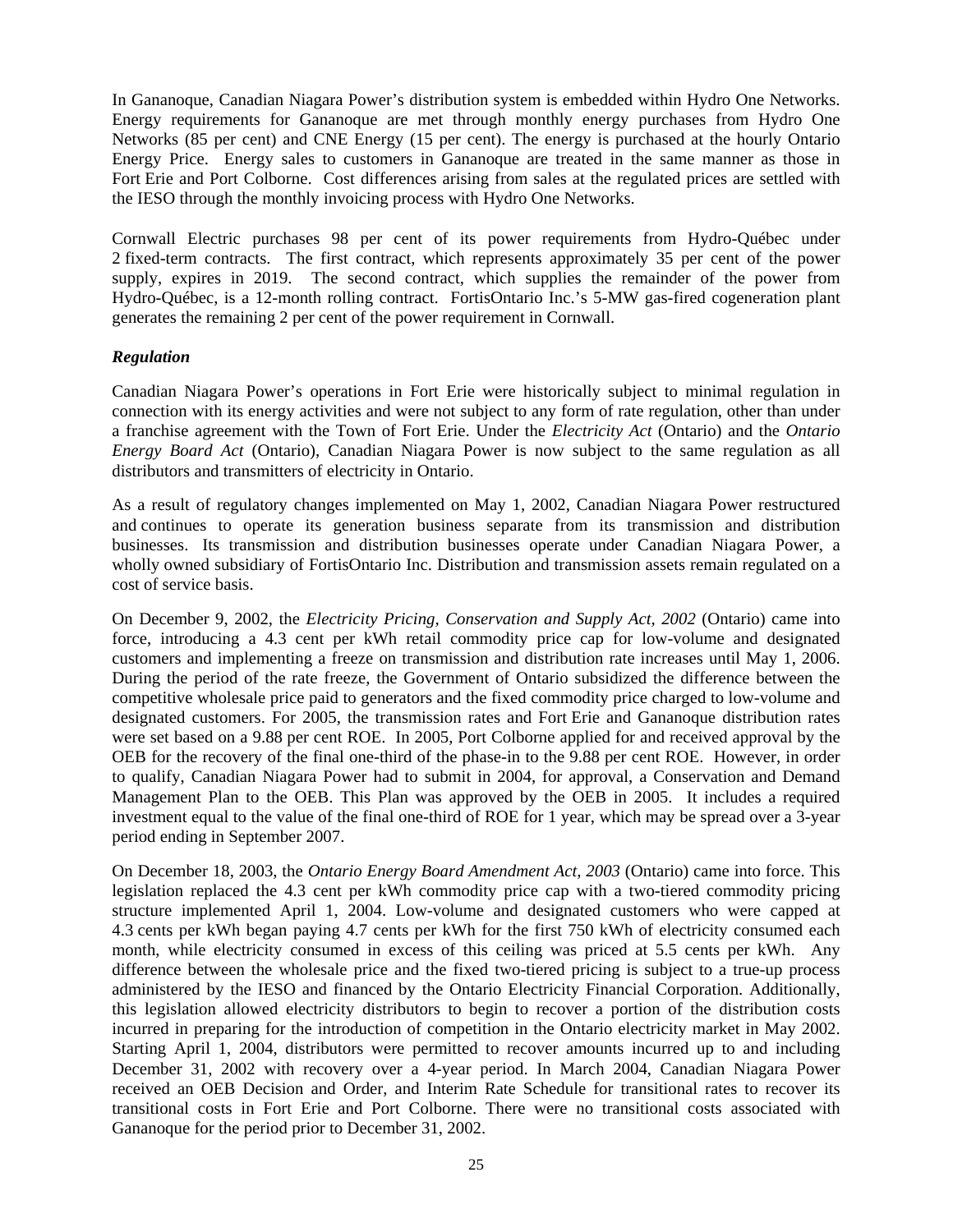In March 2005, Canadian Niagara Power received an OEB Decision and Order, and Interim Rate Schedule for transitional rates to continue the recovery of transitional costs in Fort Erie and Port Colborne.

On December 9, 2004, the *Electricity Restructuring Act, 2004* (Ontario) came into force amending certain prior legislation. It reorganized the Province of Ontario's electricity sector and introduced the regulated price plan, which was later developed and announced by the OEB on March 11, 2005. The regulated price plan is intended to reflect the true cost of electricity. It has replaced the interim two-tiered commodity pricing structure that had been in place since April 2004. Effective April 1, 2005, eligible customers pay 5.0 cents per kWh for the first 750 kWh used each month, and 5.8 cents per kWh for electricity consumed above this amount. Starting November 1, 2005, the price threshold, the amount of electricity that is charged at the lower price, will change twice a year for residential customers. The price threshold is 1,000 kWh per month in the winter months from November through April and 600 kWh per month in the summer months from May through October.

In June 2004, the OEB initiated a process to establish approved rates for electricity distributors based on updated revenue requirements, with the intent that the rates will be effective May 1, 2006. Canadian Niagara Power filed separate rate applications for each of its 3 operating areas - Fort Erie, Port Colborne and Gananoque. Coincident with filing the 2006 distribution rate applications, Canadian Niagara Power made applications to the OEB for disposition of its regulatory asset and liability balances in each of its 3 operating areas including final recovery of its transitional costs, those costs incurred in preparation of the open market in May 2002. Canadian Niagara Power has acknowledged to the OEB that its transition costs for Fort Erie and Port Colborne are in excess of \$60 per customer and that the OEB will conduct a comprehensive review of Canadian Niagara Power's regulatory asset claims.

Cornwall Electric has been given legislative exemption from a number of aspects of the Acts and is instead subject to a 35-year Franchise Agreement with the City of Cornwall, dated July 31, 1998, and franchise agreements with neighboring townships. Rates under the Franchise Agreement are determined based on the aggregate of a flow through of the contracted cost of power and a revenue requirement for other operating costs. The revenue requirement is reset each year based on a formula including adjustments for inflation, load growth and customer growth. In November 2004, the OEB granted Cornwall Electric a Distribution Licence valid until December 2019. The Distribution Licence acknowledges the existing service territory and franchise agreements. Prior to this date, Cornwall Electric had been granted an Interim Distribution Licence.

## *Human Resources*

At December 31, 2005, FortisOntario had 140 employees, of which 33 were represented by Canadian Union of Public Employees, Local 137, 49 were represented by IBEW, Local 636 in the Niagara Region and 6 were represented by IBEW, Local 636 in Gananoque. The collective agreements governing these employees expire on April 30, 2009, May 31, 2006 and July 31, 2006, respectively.

## *Environmental Matters*

FortisOntario is subject to various federal, provincial and local laws and regulations pertaining to the environment including those relating to the generation, storage, handling, disposal and emission of various substances and wastes.

FortisOntario conducts its operations with a view to complying with all applicable federal, provincial and local environmental laws and regulations. Environmental policies and procedures are reviewed periodically and are updated as required. New procedures are developed as required and employees affected by the new or updated procedures receive appropriate training.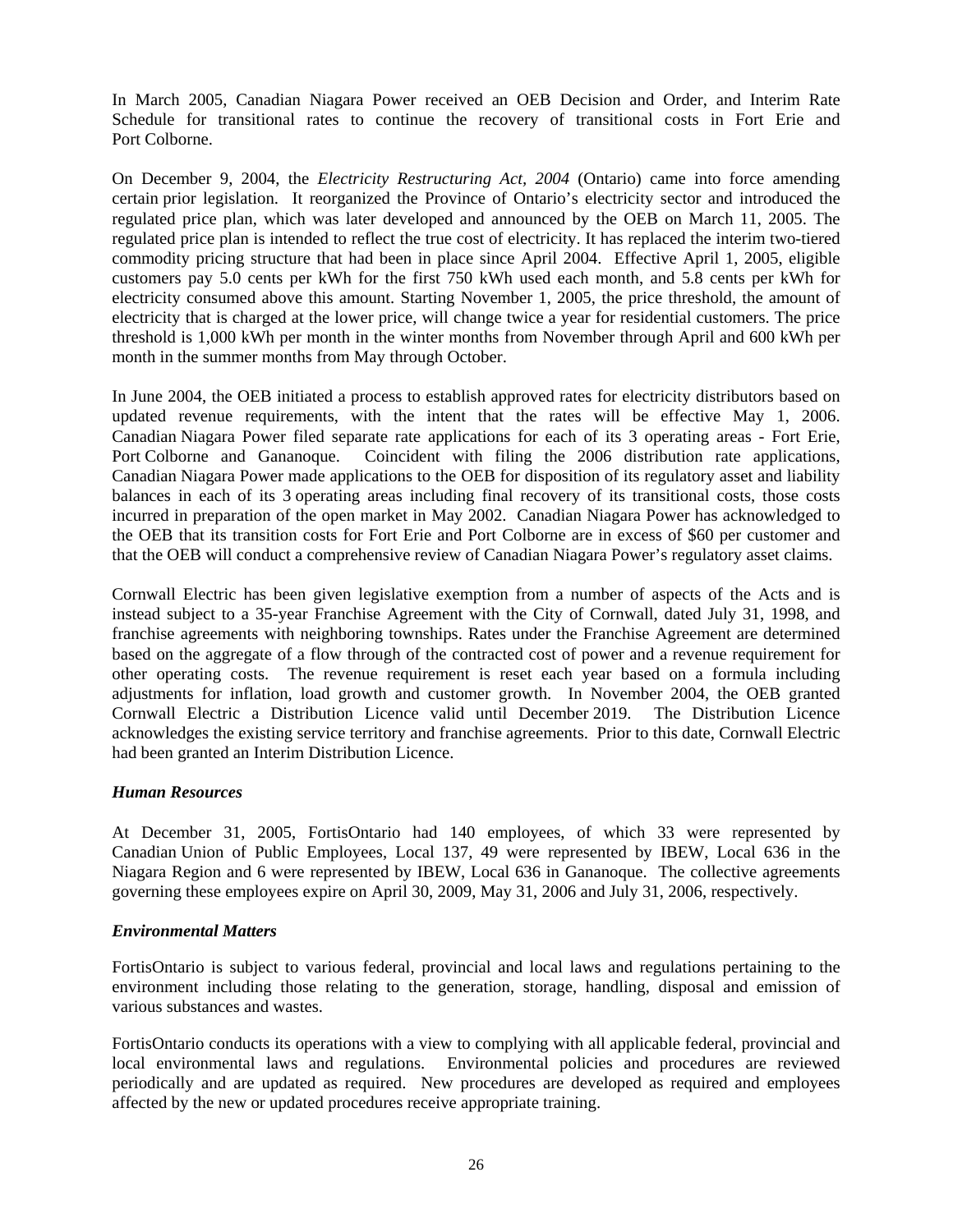Environmental laws and regulations had no material effect on the capital expenditures, earnings or competitive position of FortisOntario in 2005 and, based on current laws, facts and circumstances, are not expected to have any material effect in the future.

# **3.4 FortisAlberta**

FortisAlberta is a regulated electricity distribution utility in the Province of Alberta. Its business is the ownership and operation of regulated electricity distribution facilities that distribute electricity generated by other market participants from high-voltage transmission substations to end-use customers. FortisAlberta is not involved in generation, transmission or the direct sale of electricity. It is intended that FortisAlberta will remain a regulated electric distribution utility for the foreseeable future, focusing on the delivery of safe, reliable and cost-effective services to its customers in Alberta.

FortisAlberta owns and/or operates a largely rural, low-voltage distribution network in central and southern Alberta, totaling approximately 103,000 kilometres of distribution power lines. The Company's distribution network serves approximately 415,000 electricity customers, comprising of residential, commercial, farm and industrial consumers of electricity.

## *Market and Sales*

FortisAlberta's annual customer electricity sales increased to 14,445 GWh in 2005 from 13,908 GWh in 2004. Revenue increased to \$259.8 million in 2005 from \$223.4 million in 2004. Financial results for FortisAlberta are included in the consolidated financial statements of the Corporation from the date of acquisition, which occurred on May 31, 2004. FortisAlberta's electricity sales and revenue for the 7-month period ended December 31, 2004 was 7,964 GWh and \$129.7 million, respectively.

The following table compares the composition of FortisAlberta's 2005 and 2004 electric rate revenue and electricity sales by customer class.

| <b>FortisAlberta</b><br><b>Electric Rate Revenue and Electricity Sales by Customer Class</b> |                                                                        |       |       |       |  |  |
|----------------------------------------------------------------------------------------------|------------------------------------------------------------------------|-------|-------|-------|--|--|
|                                                                                              | GWh Sales <sup>(1)</sup><br><b>Revenue</b><br>(per cent)<br>(per cent) |       |       |       |  |  |
|                                                                                              | $2004^{(2)}$<br>2005<br>2005                                           |       |       |       |  |  |
| Residential                                                                                  | 30.1                                                                   | 31.7  | 15.3  | 15.1  |  |  |
| Large commercial and industrial                                                              | 23.8                                                                   | 25.4  | 60.9  | 60.7  |  |  |
| Farms                                                                                        | 11.4                                                                   | 12.5  | 8.5   | 8.7   |  |  |
| Small commercial                                                                             | 12.0                                                                   | 12.7  | 7.9   | 7.9   |  |  |
| Small oil and gas                                                                            | 8.0                                                                    | 8.9   | 6.3   | 6.5   |  |  |
| Other $(3)$                                                                                  | 14.7                                                                   | 8.8   | 1.1   | 1.1   |  |  |
| Total                                                                                        | 100.0                                                                  | 100.0 | 100.0 | 100.0 |  |  |

*(1) GWh percentages presented exclude FortisAlberta's GWh sales to "transmission connected" customers. These sales consist primarily of large-scale industrial customers directly connected to the transmission grid. The Company collects energy sales information and discloses it as the volume risk on transmission throughput that resides with the distribution utility. This transmission revenue is recorded net of expenses in FortisAlberta's financial statements.* 

*(2) The 2004 figures are for the year ended December 31, 2004. Fortis acquired FortisAlberta on May 31, 2004, therefore, only sales from the date of acquisition onward are reflected in the Annual Consolidated Financial Statements of Fortis.* 

*(3) Other revenue in 2005 included amounts associated with the resolution of tax matters associated with prior periods and the finalization of certain load settlement amounts.*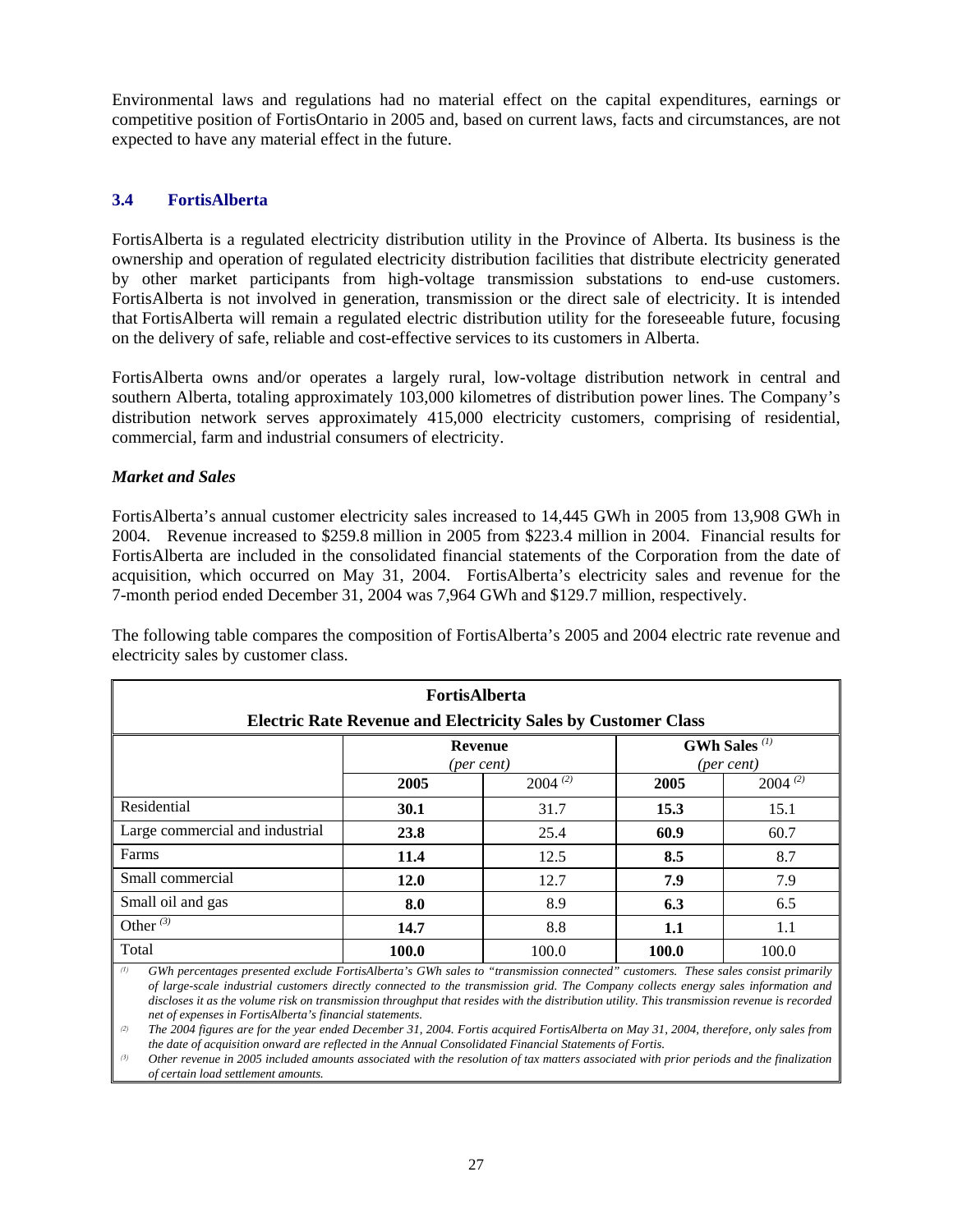#### *Regulation*

FortisAlberta is regulated by the AEUB pursuant to the *Electric Utilities Act* (Alberta), the *Public Utilities Board Act* (Alberta) and the *Hydro and Electric Energy Act* (Alberta). FortisAlberta operates under cost of service regulation as prescribed by the AEUB. The revenue requirement for the Company provides for the recovery of all prudently incurred operating expenses, depreciation and amortization, income tax, interest on debt supporting regulated assets and an AEUB-approved allowed ROE applied to approved rate base assets. The regulated capital structure for FortisAlberta has been set as 63 per cent debt and 37 per cent equity in the Generic Cost of Capital Decision dated July 2, 2004. The same order set the formula for establishing FortisAlberta's regulated ROE for future years. For 2005, FortisAlberta's regulated ROE was confirmed at 9.50 per cent by AEUB Order U2004-423. FortisAlberta's allowed ROE is adjusted annually through the operation of an automatic adjustment formula to adjust for forecast changes in long-term Canada bond yields. The Company believes that the formulaic approach to rate setting enhances the transparency and predictability of the regulatory process and will, in many cases, reduce the complexity and cost of regulatory proceedings.

On May 24, 2005, the AEUB approved the Negotiated Settlement dealing with all aspects of FortisAlberta's 2005 Distribution Access Tariff Application. The Negotiated Settlement resulted in a 2005 distribution revenue requirement of \$215.4 million, which translated into a 2.1 per cent increase on base rates for 2005, effective August 1, 2005. The approved revenue requirement reflected forecast operating expenses of \$101.0 million and capital expenditures of \$134.3 million, before customer contributions. The cumulative impact of the Negotiated Settlement on results for the first half of 2005 was reflected in the second quarter of 2005. FortisAlberta billed customers on interim rates for the period January 1, 2005 through July 31, 2005. The revenue shortfall for this period was collected from customers over the period August 2005 through December 2005 by means of a distribution adjustment rider.

On November 22, 2005, as a result of the operation of the automatic adjustment formula, the AEUB issued its Return on Equity Decision, which set FortisAlberta's allowed ROE at 8.93 per cent for 2006, down from 9.5 per cent for 2005. This decrease is directly related to lower long-term Canada bond yields.

FortisAlberta filed an application with the AEUB for its 2006 and 2007 electricity rates on December 12, 2005. The 2006 and 2007 rate application includes a 2006 distribution revenue requirement of \$221.2 million (excluding miscellaneous revenue and adjustment riders) and an allowed ROE of 8.93 per cent. Although the base rates remain constant in 2006, revenue is forecast to be \$5.8 million higher than the 2005 approved revenue due to forecasted increases in the number of customers and the associated increase in energy deliveries. The revenue requirement reflects a forecast level of operating expenses of \$103.6 million included in base rates and \$13.0 million that will be collected by separate riders. Gross capital expenditures are forecasted to be \$193.0 million and customer contributions are forecasted to be \$23.3 million. In addition, FortisAlberta also expects to contribute \$10.7 million to AESO projects. Until 2006 and 2007 rates are approved, the Company will be on interim rates starting January 1, 2006. These interim rates were approved by the AEUB on December 20, 2005. FortisAlberta expects a decision from the AEUB on rates for 2006 and 2007 in the latter part of 2006.

In December 2005, the Company received approval from the AEUB for interim rates, effective January 1, 2006, to recover from customers the transmission costs under the new rate structure that FortisAlberta is required to pay to the AESO. Transmission costs paid to the AESO are subject to deferral account treatment by the AEUB and, as such, will not impact FortisAlberta's earnings in 2006.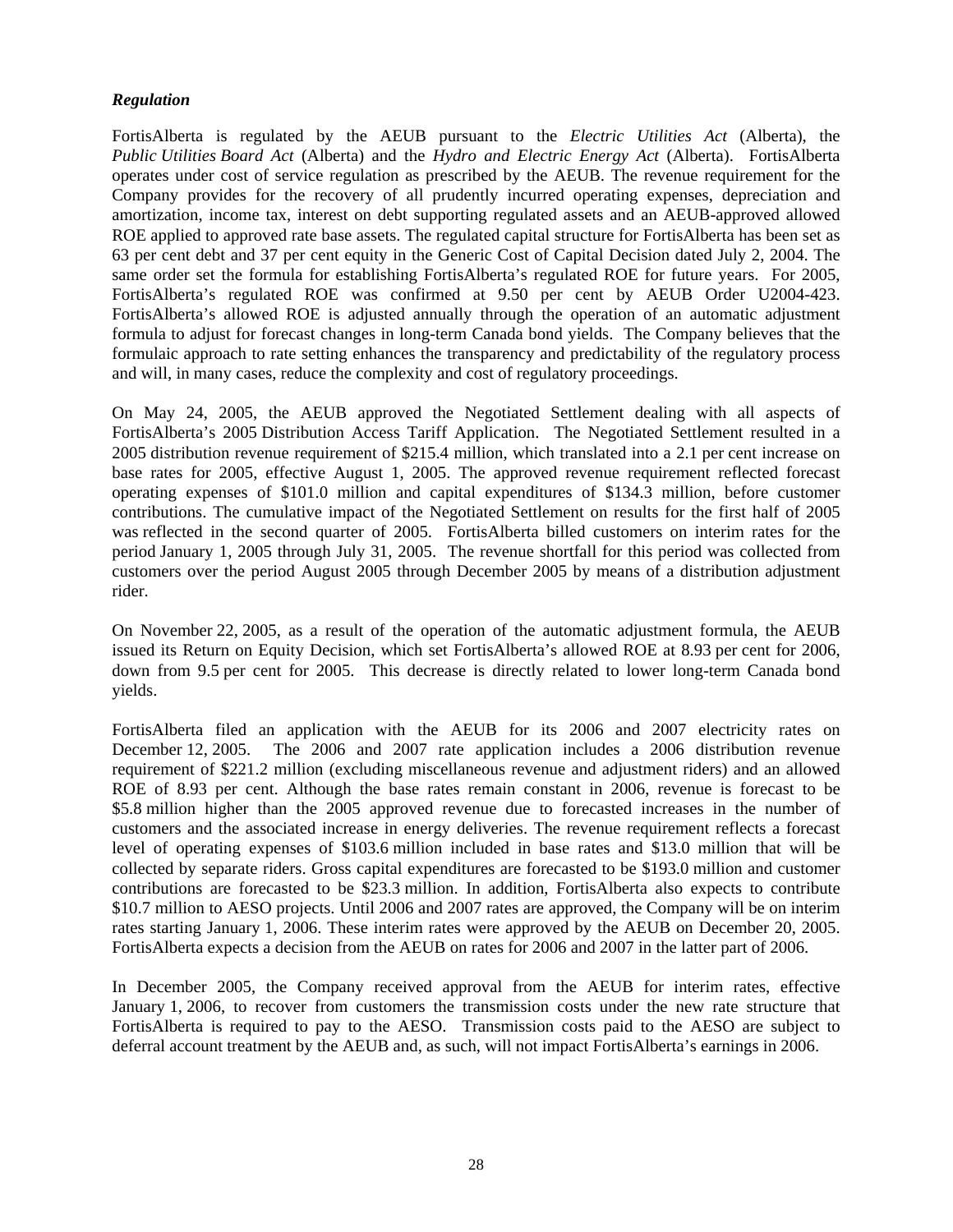## *Legal Proceedings*

On August 8, 2005, FortisAlberta announced that an agreement was reached with EPCOR to settle all aspects of the claim filed on August 18, 2003 in the Court of Queen's Bench of Alberta. On October 3, 2005, FortisAlberta signed an agreement with Aquila, Inc. and its insurers, which partitioned an insurance policy intended to cover legal expenses incurred to defend the lawsuit, as well as any amounts rendered against FortisAlberta by way of a legal ruling, or agreed to in a settlement. The proceeds received under this insurance policy have partially offset the settlement of the EPCOR claim.

FortisAlberta is subject to various legal proceedings and claims that arise in the ordinary course of business operations. The Company believes that the amount of liability, if any, from these actions would not have a material effect on the Company's financial position or results of operations.

## *Human Resources*

At December 31, 2005, FortisAlberta had 760 full-time employees, 40 part-time employees and 105 temporary and term employees. The majority of employees are represented by the UUWA, with approximately 244 employees not represented by any labour association. There are 2 collective agreements with the UUWA. The Dispatch/Contact Centre Collective Agreement expired December 31, 2004 and the main Collective Agreement expired December 31, 2005. The Company is currently in negotiations to renew both of these agreements and expects to enter into new contracts in the first half of 2006.

# *Franchise Agreements*

Most of the Company's residential, commercial and industrial customers located within a municipal boundary are served through franchise agreements between the Company and customers' municipality of residence. In Alberta, the standard franchise agreement, which could include a franchise fee payable to the municipality, is generally for 10 years and can be renewed for 5 years upon mutual consent of the parties. All municipal franchises are governed by legislation that requires the municipality or the utility to give notice, and obtain AEUB approval, if it intends to terminate its franchise agreement. Any agreement that is not renewed continues in effect until either the Company or the municipality terminates it with AEUB permission. If a franchise agreement is terminated and the municipality subsequently exercises its right under the *Municipal Government Act* (Alberta) to purchase the Company's distribution network within the municipality's boundaries, the Company is required to be compensated in respect of such purchases.

FortisAlberta serves over 145 municipalities, of which 130 are on standardized individual franchise agreements. Substantially all of these agreements expire between 2011 and 2015. The Company is currently in the process of renewing another 12 franchise agreements. It is anticipated that these agreements will be finalized by the end of 2006. The Company is in discussions with the remaining municipalities regarding franchise agreements. In June 2005, the City of Airdrie, which had previously provided notice to the Company of its intention to terminate its franchise agreement, signed a 10-year franchise agreement with the Company, effective August 8, 2005.

## *Environmental Matters*

Although primarily regulated at the provincial level, Canadian federal, provincial and municipal governments share jurisdiction over matters affecting the environment. As a result, the Company is subject to extensive federal, provincial and municipal regulations relating to the protection of the environment, including, but not limited to, air emissions, wildlife, water, and land protection and the proper storage, transportation, disposal and release of hazardous and non-hazardous substances. In addition, both the provincial and federal governments have environmental assessment legislation, which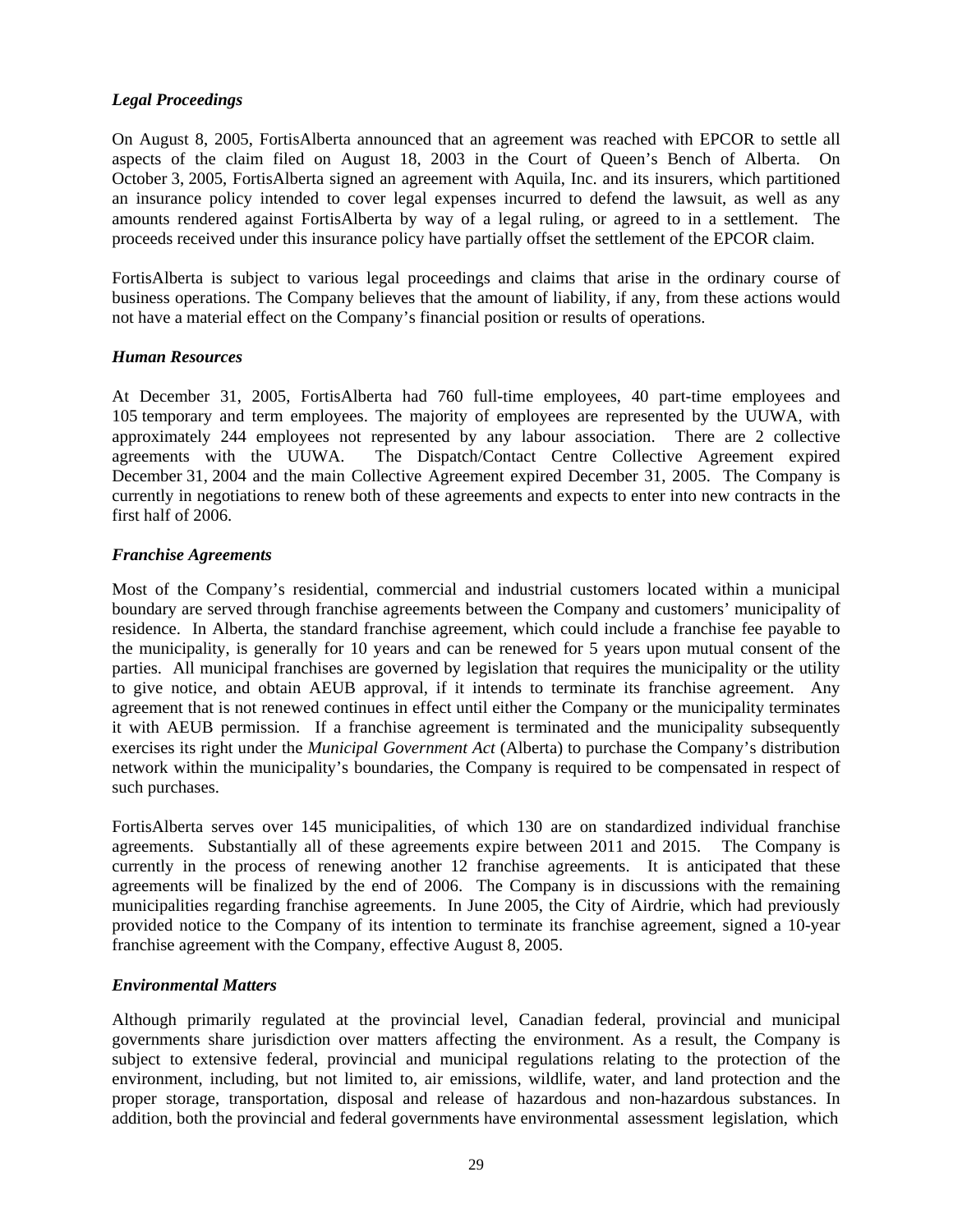is designed to foster better land-use planning, and the identification and mitigation of potential environmental impacts of projects or undertakings prior to and after commencement.

FortisAlberta follows the guidelines of the "Industrial Treated Wood Users Guidance Document" provided by Environment Canada. The Company's handling of treated wood is designed to promote public and employee safety, provide system reliability and prevent undue environmental impact. As the Company continues to meet the needs of customers through its rural service territory, the environmental concerns surrounding waste management and wildlife impacts are reviewed to prevent the compromising of relevant legislation.

During 2005, the Company made progress in establishing and implementing an EMS consistent with ISO 14001 guidelines. The Company is not seeking certification under these standards. ISO 14001 is an international standard for an EMS. The EMS provides a framework that allows for the identification of environmental impacts, the establishment of processes and programs to mitigate those impacts and the monitoring of performance to aid in the continual improvement of the Company's environmental performance. The programs designed to achieve these objectives are in various stages of implementation or completion. In response to the current risks and priorities, this EMS is continually reviewed and tested. The Company is expecting to initialize an EMS-audit process by the last quarter of 2006 which will assess the effectiveness of the EMS program.

# **3.5 FortisBC**

FortisBC includes FortisBC Inc, an integrated, regulated electric utility that owns a network of generation, transmission and distribution assets located in the southern interior of British Columbia. FortisBC Inc. serves a diverse mix of approximately 150,000 customers, approximately 100,000 of whom are served directly by the Company's assets while the remainder are served through the wholesale supply of power to municipal distributors. Residential customers represent the largest customer segment of the Company. FortisBC Inc.'s generation assets consist of 4 regulated hydroelectric generating plants on the Kootenay River with an aggregate capacity of 214 MW at year-end 2005, increasing to 235 MW in early 2006, and an annual energy output of approximately 1,600 GWh. FortisBC Inc. meets the balance of its requirements through a portfolio of long-term and short-term power purchase contracts approved by the BCUC, the costs of which are flowed through to customers. The transmission and distribution assets consist of approximately 1,400 kilometres of transmission lines and approximately 5,000 kilometres of distribution power lines and include 11 terminal substations, 4 generation substations, 64 distribution substations, 30,000 distribution service transformers and over 78,000 support structures. FortisBC also includes PLP. PLP, which was purchased on May 31, 2005, is an electric utility that serves approximately 3,200 customers, mainly in Princeton, British Columbia.

FortisBC also includes non-regulated operating, maintenance and management services relating to the 450-MW Waneta hydroelectric generation facility owned by Teck Cominco, the 149-MW Brilliant Hydroelectric Plant owned by CPC/CBT, the 185-MW Arrow Lakes Hydroelectric Plant owned by CPC/CBT and the distribution system owned by the City of Kelowna.

## *Market and Sales*

FortisBC has a diverse customer base composed of residential, general service, industrial and municipal/wholesale customers. Annual electricity sales increased to 2,968 GWh in 2005 from 2,873 GWh in 2004. Revenue increased to \$194.7 million in 2005 from \$184.5 million in 2004. Financial results for FortisBC are included in the consolidated financial statements of the Corporation from the date of acquisition, which occurred on May 31, 2004. FortisBC's electricity sales and revenue for the 7-month period ended December 31, 2004 were 1,662 GWh and \$109.5 million, respectively.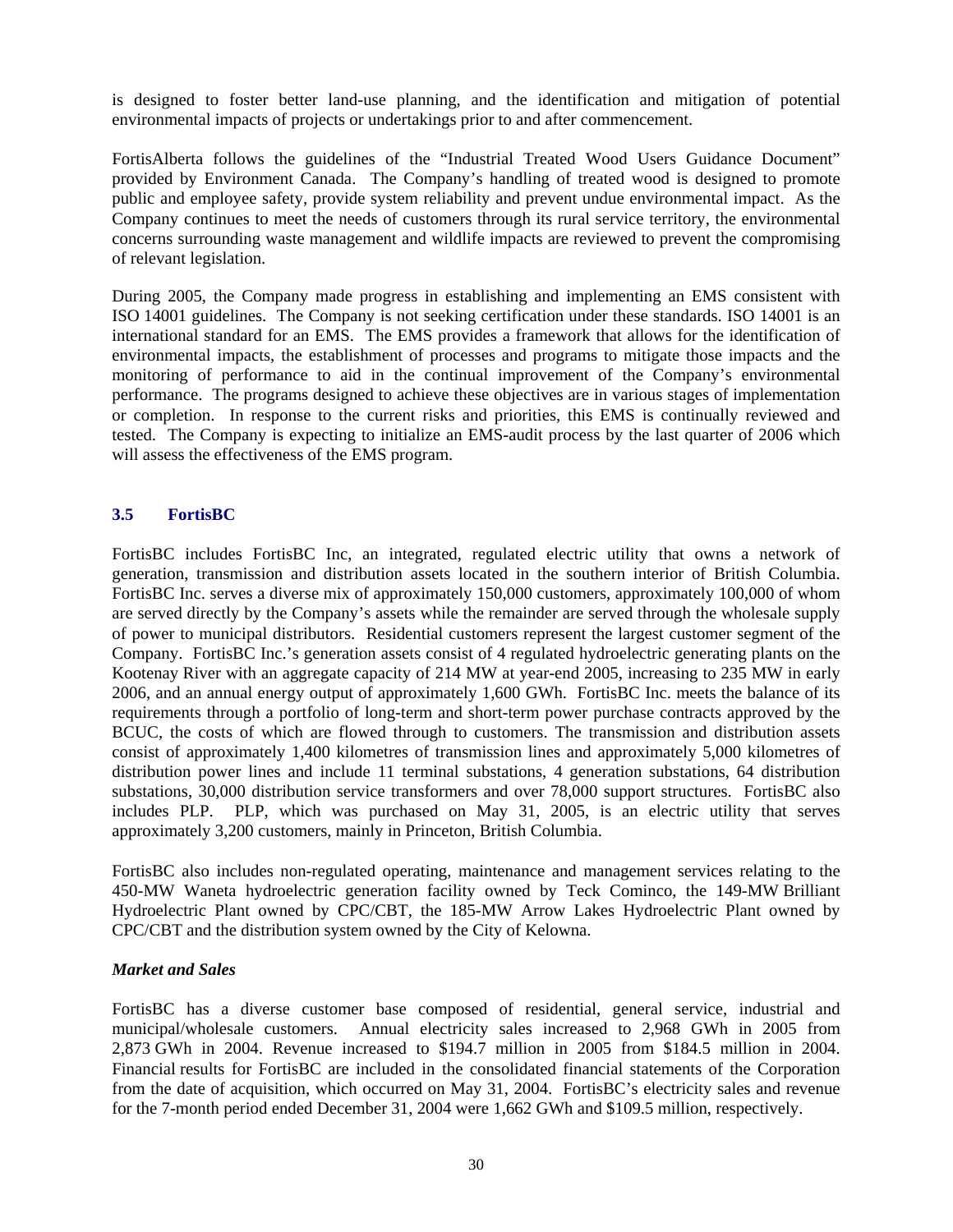|                 | <b>FortisBC</b>                                                         |                                                        |       |       |  |  |  |  |
|-----------------|-------------------------------------------------------------------------|--------------------------------------------------------|-------|-------|--|--|--|--|
|                 |                                                                         | <b>Revenue and Electricity Sales by Customer Class</b> |       |       |  |  |  |  |
|                 | <b>GWh Sales</b><br><b>Revenue</b><br>(per cent)<br>$(\text{per cent})$ |                                                        |       |       |  |  |  |  |
|                 | $2005$ <sup>(1)</sup>                                                   | $2004^{(2)}$                                           |       |       |  |  |  |  |
| Residential     | 41.2                                                                    | 38.6                                                   | 36.4  | 35.9  |  |  |  |  |
| General service | 23.9                                                                    | 20.9                                                   | 22.2  | 20.6  |  |  |  |  |
| Wholesale       | 20.4                                                                    | 23.2                                                   | 29.4  | 31.7  |  |  |  |  |
| Industrial      | 9.2                                                                     | 9.0                                                    | 12.0  | 11.8  |  |  |  |  |
| Other $(3)$     | 5.3                                                                     | 8.3                                                    |       |       |  |  |  |  |
| Total           | 100.0                                                                   | 100.0                                                  | 100.0 | 100.0 |  |  |  |  |

The following table compares the composition of FortisBC's 2005 and 2004 revenue and electricity sales by customer class.

*(1) The 2005 figures include the results of PLP from May 31, 2005 onward.*

*(2) The 2004 figures are for the year ended December 31, 2004. Fortis acquired FortisBC on May 31, 2004; therefore, only sales from the date of acquisition onward are reflected in the Annual Consolidated Financial Statements of Fortis.*

*(3) Other includes revenue from sources other than from the sale of electricity, consisting of revenue from Fortis Pacific Holdings.*

# *Generation and Power Supply*

FortisBC Inc. meets the electricity supply requirements of its customers through a mix of owned generation and short-term and long-term power purchase contracts. FortisBC Inc. owns 4 regulated hydroelectric generating plants on the Kootenay River with an aggregate installed capacity of 214 MW at year-end 2005, increasing to 235 MW in early 2006, that provide approximately 50 per cent of the Company's energy needs and 30 per cent of its capacity needs.

FortisBC Inc.'s 4 hydroelectric generation facilities are governed by the CPA. The CPA is a multi-party agreement that enables the 4 separate owners of 7 major hydroelectric generating plants (with a combined capacity of approximately 1,400 MW and located in relatively close proximity to each other) to coordinate the operation and dispatch of their plants. FortisBC Inc. and the other parties have negotiated an amended and restated CPA, dated July 1, 2005, and are currently awaiting the outcome of the regulatory process. In the meantime, the parties are operating under the terms of the restated CPA.

The following table lists the plants and their owners.

| <b>Plant</b>          | Capacity (MW) | Owners                             |
|-----------------------|---------------|------------------------------------|
| Canal Plant           | 580           | <b>BC</b> Hydro                    |
| Waneta Dam            | 450           | <b>Teck Cominco</b>                |
| Kootenay River System | 214           | FortisBC Inc.                      |
| <b>Brilliant Dam</b>  | 149           | <b>Brilliant Power Corporation</b> |

Brilliant Power Corporation, Teck Cominco and FortisBC Inc. are collectively defined in the CPA as the Entitlement Parties. The CPA enables BC Hydro and the Entitlement Parties, through coordinated use of water flows subject to the 1961 Columbia River Treaty between Canada and the United States and storage reservoirs, and through the coordinated operation of generating plants, to generate more power from their respective generating resources than they could if they operated independently. Under the CPA, BC Hydro takes into its system all power actually generated by all 6 plants owned by the Entitlement Parties. In exchange for permitting BC Hydro to determine the output of these facilities, each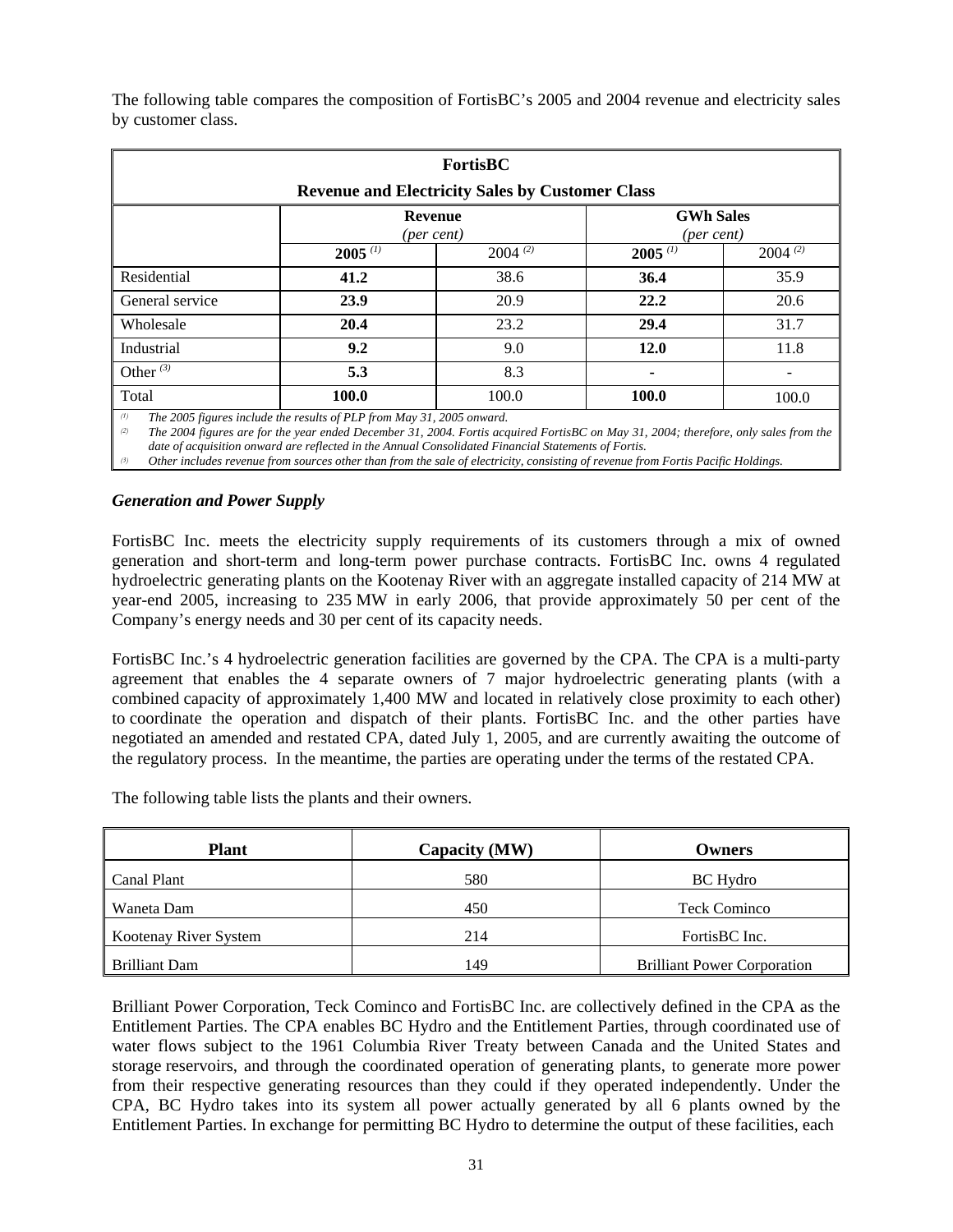of the Entitlement Parties is contractually entitled to a fixed annual entitlement of capacity and energy from BC Hydro. The Entitlement Parties receive their entitlements irrespective of actual water flows to the Entitlement Parties' generating plants and are, accordingly, insulated from the hydrology risk of water availability.

The majority of FortisBC Inc.'s remaining electricity supply is acquired through long-term power purchase contracts, consisting of the following:

- a 129-MW Power Purchase Agreement with Brilliant Power Corporation, a long-term contract terminating in 2056;
- an additional ongoing agreement to purchase 20 MW of power pursuant to the Brilliant Power Purchase Agreement;
- a 200-MW Power Purchase Agreement with BC Hydro terminating in 2013; and
- a number of small power purchase contracts with independent power producers.

All of these purchase contracts have been approved by the BCUC and prudently incurred costs thereunder flow through to customers through FortisBC's Inc.'s electricity rates. FortisBC Inc.'s contracts provide the Company with the flexibility to respond to changes in demand with little commodity exposure.

Although FortisBC Inc. can currently meet the substantial majority of its customer supply requirements from its own generation and the long-term power purchase agreements described above, a portion of the customer load during the winter peak-demand periods may need to be supplied from the market in the form of short-term power purchases. Costs related to such purchases, provided they are prudently incurred and accurately forecast, are flowed through to customers. FortisBC Inc. generally makes arrangements prior to the winter season to acquire power at known prices should the need arise. In this way, the risk of forecasting an accurate price is minimized.

## *Regulation*

FortisBC Inc. is regulated by the BCUC which operates under and administers the *Utilities Commission Act* (British Columbia). FortisBC Inc. is required to regularly file rate applications with the BCUC. FortisBC Inc.'s rates are established pursuant to both a cost of service methodology and a PBR framework. In short, the rate process first requires FortisBC Inc. to establish and have its annual revenue requirements approved by the BCUC. These annual revenue requirements include the recovery of prudently incurred operating expenses, power purchase costs, depreciation and amortization, income tax, interest on debt and a reasonable ROE. The PBR framework, which in part governs FortisBC Inc.'s rates, is intended to encourage FortisBC Inc. to operate efficiently by permitting its shareholders and customers to share in cost savings if specific targets are met. FortisBC Inc.'s allowed ROE is adjusted annually through the operation of an automatic adjustment formula to adjust for forecast changes in long-term Canada bond yields.

On May 31, 2005, the BCUC issued its decision on the 2005 Revenue Requirement Application filed on November 26, 2004, approving a 3.4 per cent electricity rate increase, effective January 1, 2005. This rate replaced the interim refundable rate of 3.7 per cent. Due to the change in rates, approximately \$0.3 million was refunded to customers during the third quarter of 2005. The decision also approved an allowed ROE of 9.43 per cent, the continuation of a common equity ratio of 40 per cent and the 2005 Capital Plan in the amount of \$121.6 million.

In June 2005, a British Columbia utility applied to the BCUC for, among other things, a review of the current ROE adjustment mechanism that also applies to FortisBC Inc. The application was subject to a regulatory process in which FortisBC Inc. participated to the extent that the proceedings affected FortisBC Inc. On March 2, 2006, the BCUC issued its Decision on this matter. The Decision, when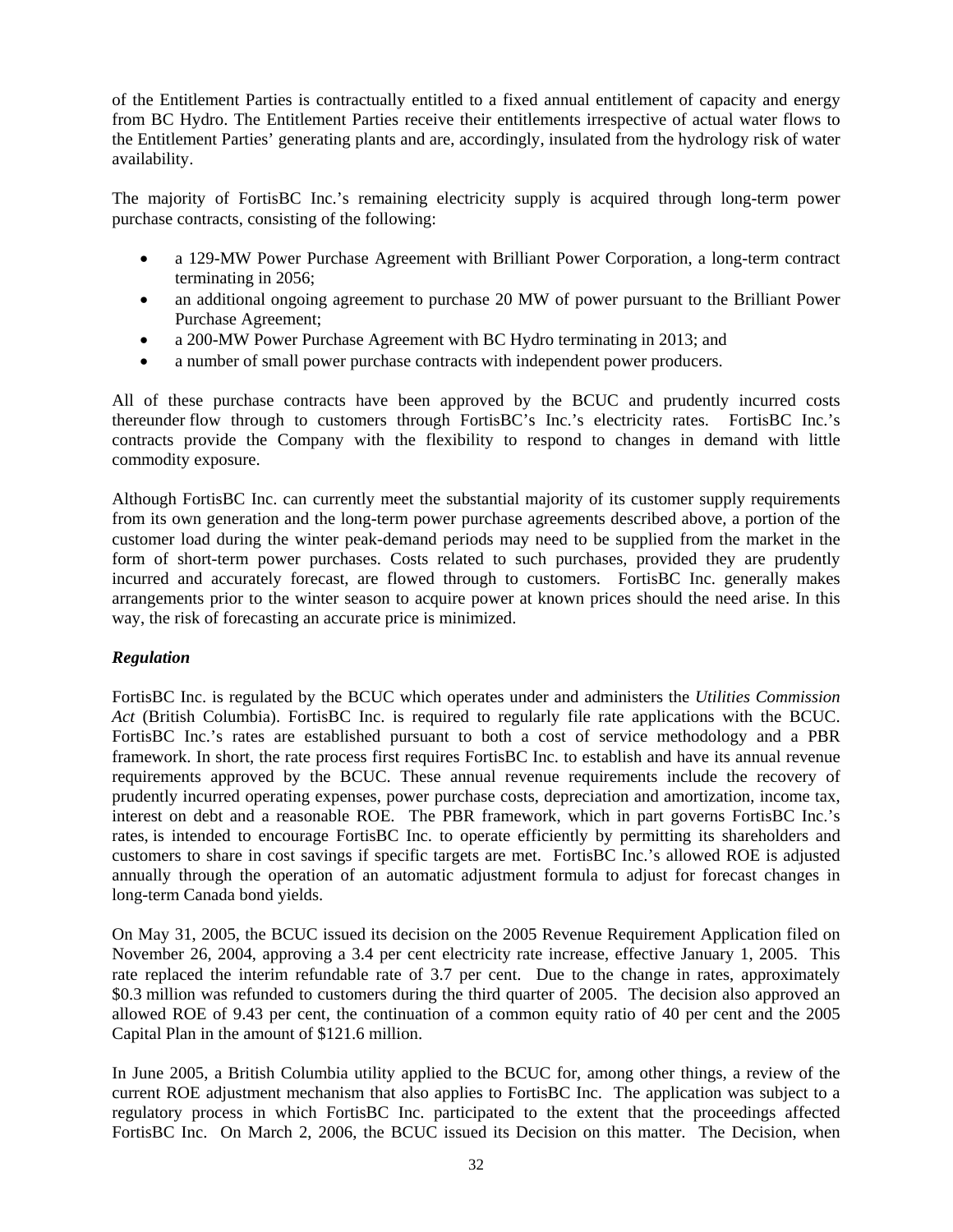applied to FortisBC Inc., increases the Company's allowed ROE from 8.69 per cent to 9.20 per cent, effective January 1, 2006. FortisBC Inc.'s deemed common equity component was not impacted by the Decision and remains at 40 per cent.

FortisBC Inc. is focused on responding to customer growth and enhancing system reliability and safety through its extensive capital program. FortisBC Inc. expects to spend approximately \$500 million on capital projects over the next  $\overline{5}$  years. Due to the size of the forecast capital program relative to the size of the Company, its implementation, financing and customer rate impacts present key challenges to FortisBC Inc. On January 31, 2006, the Company received approval from the BCUC for its \$111.7 million 2006 Capital Plan, net of contributions in aid of construction, with approximately \$27 million in projects subject to a further approval process.

FortisBC Inc. filed its 2006 Revenue Requirement Application in November 2005 seeking approval of a 5.9 per cent increase in electricity rates effective January 1, 2006. The rate increase is primarily driven by the extensive capital program planned for 2006. In December, the BCUC approved an interim refundable rate increase of 5.9 per cent, effective January 1, 2006. The 2006 Revenue Requirement Application was reviewed with the BCUC in February 2006, with a negotiation or a hearing scheduled thereafter, and includes a proposed new PBR mechanism to determine revenue requirements for 2007 through 2009. The 2006 Application was based on the continuation of the generic ROE mechanism and a cost of capital for rate-making purposes to reflect a capital structure of 40 per cent equity and 60 per cent debt. The ROE used in the 2006 Application was 8.69 per cent, down from 9.43 per cent for 2005. This decrease is directly related to lower long-term Canada bond yields. Now that the BCUC has rendered its final Decision on the appropriate ROE for the benchmark low-risk utility, FortisBC Inc.'s allowed ROE will be established at 9.20 per cent, effective January 1, 2006.

# *Legal Proceedings*

FortisBC Inc. has received correspondence and met with the B.C. Ministry of Forests to discuss the possibility of an invoice being issued to the Company for costs incurred by the Ministry of Forests in 2003 in relation to a forest fire near Vaseux Lake. The Ministry of Forests has alleged breaches of the Forest Practices Code and negligence and has filed, but not served, a writ and statement of claim against FortisBC Inc. FortisBC Inc. is currently communicating with the Ministry of Forests and its insurers. In addition, FortisBC Inc. has become aware of 2 writs and statements of claim filed, but not served, by private land owners in relation to the same matter. The outcome cannot be reasonably determined and estimated at this time and, accordingly, no amount has been accrued in the consolidated financial statements.

On January 5, 2006, FortisBC Inc. was served a writ and statement of claim filed with the B.C. Supreme Court under the *Class Proceedings Act*, *1995* on behalf of a class consisting of all persons who are or were customers of FortisBC Inc. and who paid or have been charged FortisBC Inc.'s late payment penalties at any time between April 1, 1981 and the date of any judgment in this action. The claim is that forfeitures of the prompt payment discount offered to customers constitute "interest" within the meaning of section 347 of the Criminal Code and, since the effective annual rate of such interest exceeds 60 per cent, they are illegal and void. In the action, the class seeks damages and restitution of all late payment penalties which were forfeited. The outcome cannot be reasonably determined and estimated at this time and, accordingly, no amount has been accrued in the consolidated financial statements.

## *Human Resources*

At December 31, 2005, FortisBC Inc. had 516 employees. FortisBC Inc. has separate collective agreements with IBEW, Local 213 and COPE Union, Local 378, covering 410 employees. There are 106 employees who are not represented by any union.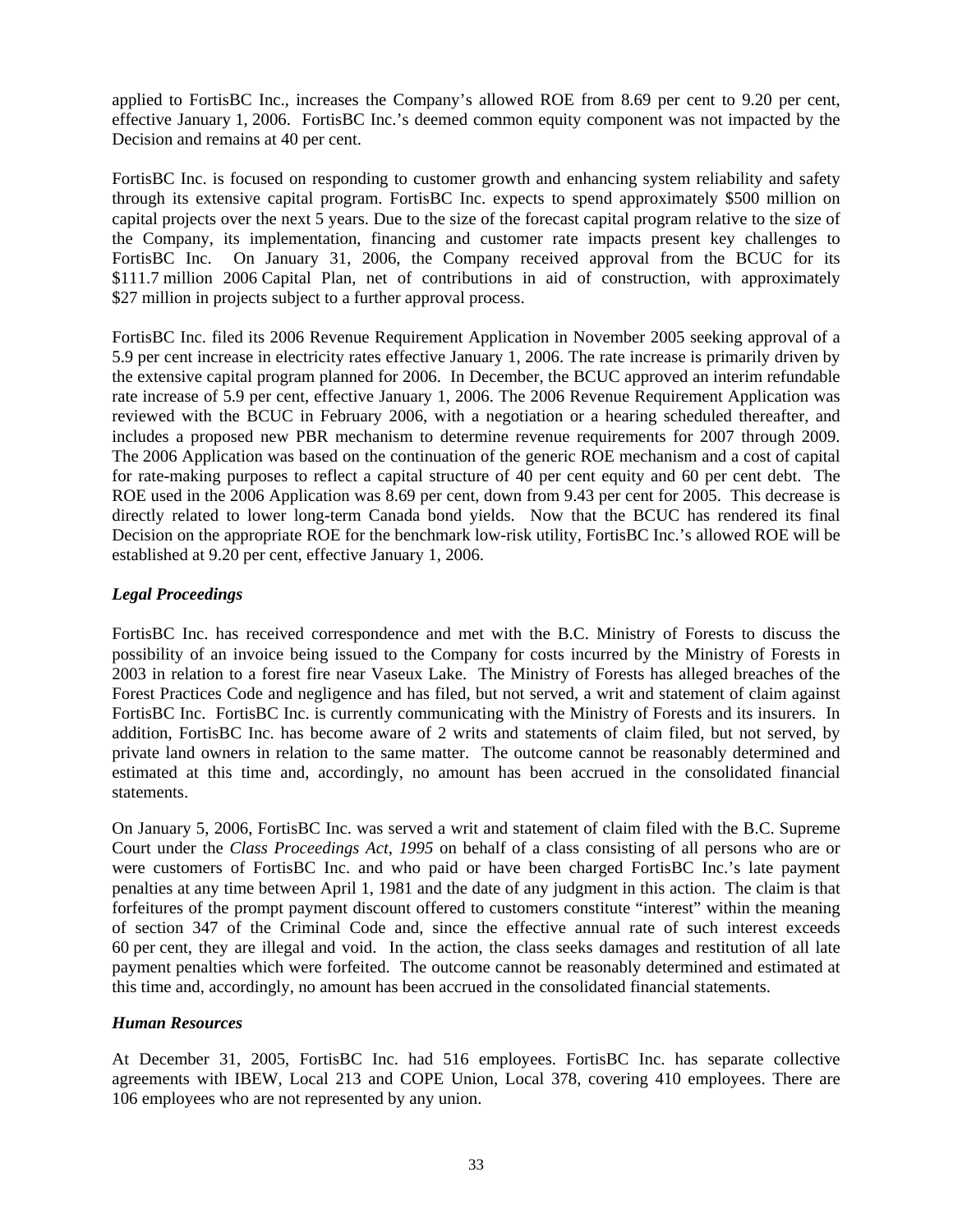The Collective Agreement between the Company and IBEW expired on January 31, 2005. IBEW represents 259 employees in specified occupations in the areas of generation, transmission and distribution. The Company and IBEW reached an agreement which was ratified in early January 2006. The agreement expires on January 31, 2008.

The Collective Agreement between the Company and COPE expired on January 31, 2006. COPE represents 151 employees in office and professional occupations. Discussions between the Company and COPE commenced in March 2006.

## *Environmental Matters*

Although primarily regulated at the provincial level, Canadian federal, provincial and local governments share jurisdiction over the environment. As a result, FortisBC is subject to extensive federal, provincial and local regulation relating to the protection of the environment, including air emissions, water discharges and the generation, storage, transportation, disposal and release of various substances. In addition, both the provincial and federal governments have environmental assessment legislation which is designed to foster better planning and identify and mitigate potential environmental impacts of projects and undertakings prior to commencement.

ISO 14001 is an international standard for EMS. FortisBC has developed an EMS that is consistent with the ISO 14001 standard. The intent of the system is to provide a framework that allows for the monitoring of performance and the establishment of processes to enhance that performance. The essence of FortisBC's management system is the "plan, check, do and review" cycle, which is the core of continuous improvement. This system is continually being refined in order to enhance FortisBC's environmental performance and to reflect organizational changes as they occur.

The EMS includes an environmental policy, a summary of the major environmental aspects of FortisBC's business, a summary of relevant environmental legislation and an internal reporting system, which includes reporting to the Board of Directors. The environmental management programs, which are designed to achieve the objectives of the system, are in various stages of implementation. Reporting procedures and an environmental information management system are being developed, tested and implemented. The management system is used to identify environmental impacts and aid in the continual improvement of Fortis BC's environmental performance.

# *Regulated Utilities – Caribbean*

# **3.6 Belize Electricity**

Belize Electricity is the primary commercial transmitter and distributor of electricity in Belize, Central America. Serving approximately 69,000 customers, Belize Electricity meets a peak demand of 64 MW from multiple sources, which include power purchases from: (i) the Mollejon and Chalillo hydroelectric facilities owned and operated by BECOL; (ii) CFE, the Mexican state-owned power company; and (iii) its own diesel-fired and gas turbine generation. All major load centers are connected to Belize's national electricity system, which is connected to the Mexican electricity system, allowing Belize Electricity to optimize its power supply options.

## *Market and Sales*

Annual electricity sales increased to 350 GWh in 2005 from 330 GWh in 2004. Revenue increased to BZ\$125.4 million in 2005 from BZ\$110.1 million in 2004.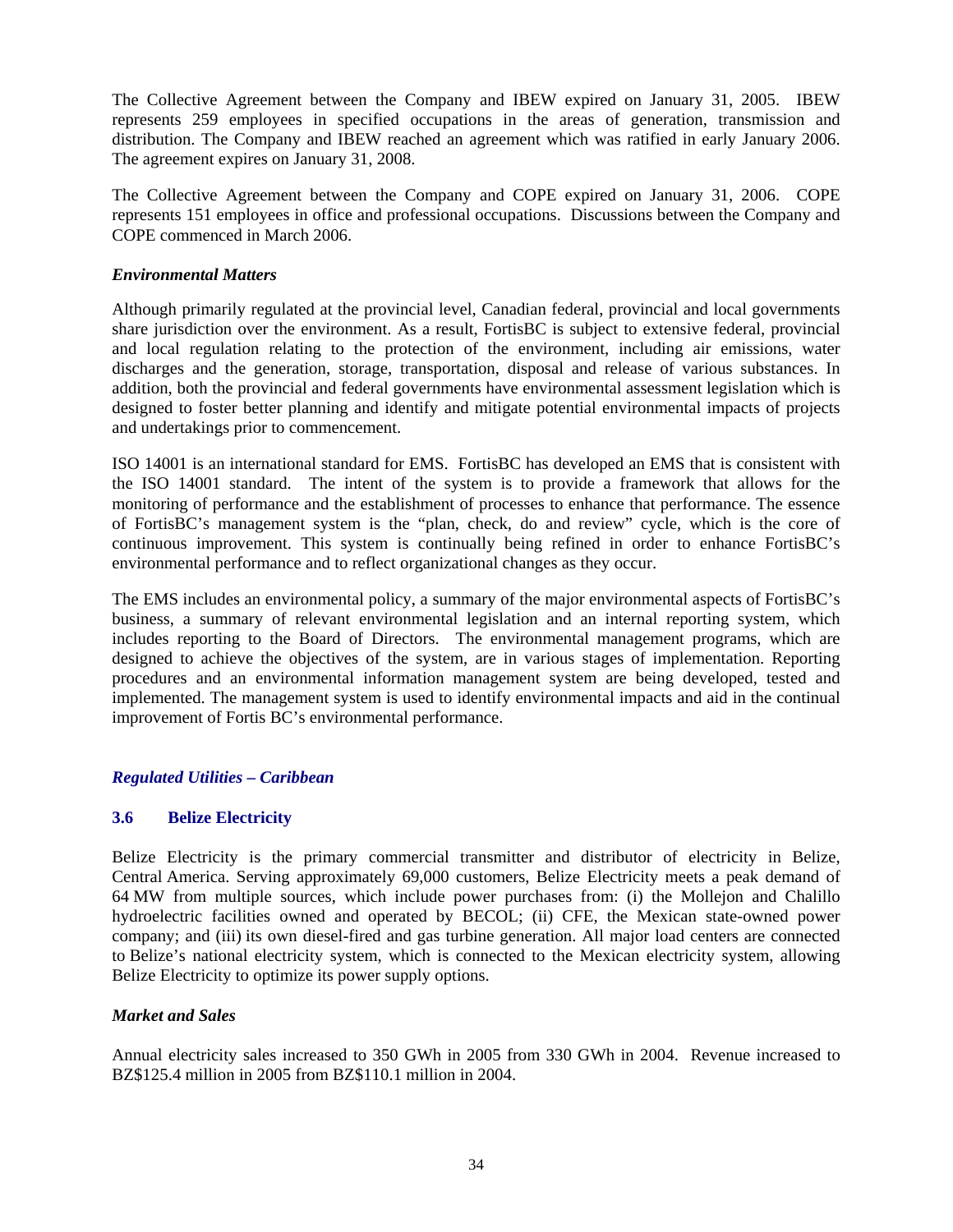| <b>Belize Electricity</b><br><b>Revenue and Electricity Sales by Customer Class</b>                                                                       |                                         |      |                                           |      |  |  |
|-----------------------------------------------------------------------------------------------------------------------------------------------------------|-----------------------------------------|------|-------------------------------------------|------|--|--|
|                                                                                                                                                           | <b>Revenue</b><br>${\rm (per \, cent)}$ |      | <b>GWh Sales</b><br>${\rm (per \, cent)}$ |      |  |  |
|                                                                                                                                                           | 2005                                    | 2004 | 2005                                      | 2004 |  |  |
| Residential                                                                                                                                               | 55.7                                    | 54.5 | 57.9                                      | 57.5 |  |  |
| Commercial $(1)$                                                                                                                                          | 32.7                                    | 32.4 | 35.4                                      | 35.2 |  |  |
| <b>Street Lighting</b>                                                                                                                                    | 7.7                                     | 8.9  | 6.7                                       | 7.3  |  |  |
| Other <sup><math>(2)</math></sup>                                                                                                                         | 3.9                                     | 4.2  |                                           |      |  |  |
| 100.0<br>Total<br>100.0<br>100.0<br>100.0                                                                                                                 |                                         |      |                                           |      |  |  |
| (1)<br>Includes revenue sources classified as commercial and industrial.<br>Includes revenue from sources other than from the sale of electricity.<br>(2) |                                         |      |                                           |      |  |  |

The following table compares the composition of Belize Electricity's 2005 and 2004 revenue and electricity sales by customer class.

Sales were positively impacted by economic growth in the commercial and industrial sector, particularly aquaculture, tourism, and agricultural processing, as well as residential growth.

# *Power Supply*

Belize Electricity purchased and produced 404 GWh of electricity in 2005. Belize Electricity purchased 68 GWh from the Mollejon and Chalillo hydroelectric facilities and 254 GWh from CFE. The balance, 82 GWh, was produced by Belize Electricity's diesel-fired generation, which has an installed capacity of 43.5 MW, including a 22.8-MW gas turbine generating facility commissioned in 2003.

With Belize Electricity experiencing annual growth in energy demand of 6 per cent to 10 per cent over the past 3 years, the Company continues to pursue initiatives to increase in-country generation supply to enhance its ability to meet demand once the supply from the Mexican State-owned CFE terminates on August 20, 2006. In July 2005, a request for proposals for 25 MW of baseload generation in 2007 and 15 MW in 2009 was issued to potential independent power producers. Six responses were received by October 31, 2005 and are currently under evaluation by the Company and the PUC.

The Mollejon hydroelectric facility was enhanced with the construction of the Chalillo Project which is expected to double hydroelectric output. The Chalillo facility was completed on September 12, 2005. Hydro Maya, a private small hydroelectric developer in southern Belize with which Belize Electricity has a Power Purchase Agreement, is constructing a 4-MW run-of-river hydroelectric plant. Hydro Maya is expected to commission the plant by August 2006. On December 1, 2004, an agreement was signed with Belize Cogeneration Energy Limited for the supply of 13.5 MW of capacity and energy to come on line late 2007.

# *Regulation*

Belize Electricity is regulated by the PUC under the terms of the *Electricity Act* (Belize)*,* the *Electricity (Tariffs, Charges and Quality of Service Standards) By-Laws* (Belize) and the *Public Utilities Commission Act* (Belize)*.* Basic electricity rates at Belize Electricity are composed of 2 components. The first component is VAD and the second is cost of fuel and purchased power, including the variable cost of generation, which is a flow through in customer rates. The VAD component of the tariff allows the Company to recover its operating expenses, transmission and distribution expenses, taxes and amortization and rate of return on regulated rate base in the range of 10 per cent to 15 per cent. The regulations include transparent tariff-setting methodologies and provide incentive to Belize Electricity to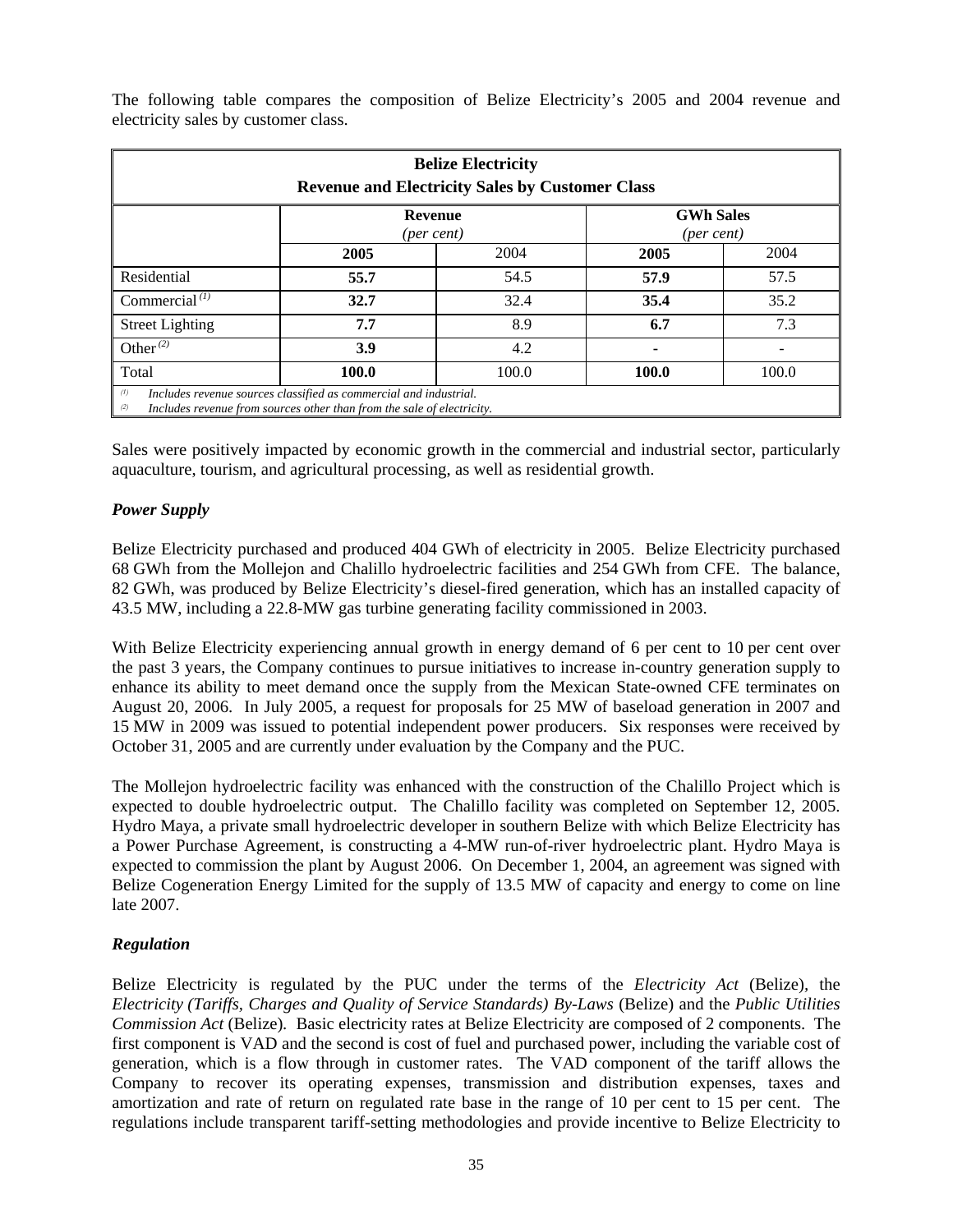deliver reliable power and quality service to customers and to manage the electricity delivery process as efficiently as possible.

Effective January 1, 2000, the PUC established the CPRSA which is designed to normalize changes in the price of electricity due to fluctuating cost of power. Through the operation of the CPRSA, consumer electricity rates are stabilized and Belize Electricity is provided with a mechanism that permits, over time, the full recovery of its cost of power. Effective July 1, 2002, the Hurricane Cost of Power Rate Stabilization Account was also established to normalize and allow for recovery of hurricane reconstruction costs over time.

Belize Electricity's Licence to generate, transmit and supply electricity in Belize expires in 2015. Under the terms of the Licence, Belize Electricity has a right of first refusal on any replacement licence. If the current Licence is not renewed for any reason, Belize Electricity will be entitled to receive, upon the transfer of its electric utility assets to a new operator, the greater of market value or 120 per cent of the net book value of these assets.

The tariffs, rates and charges by-laws mandated a BZ\$0.05 per kWh decrease in electricity rates for the period 2000 through 2005. Rates have been reduced by BZ\$0.05 per kWh, in total, since Fortis acquired the Company in October 1999.

The Company filed its full Tariff Application with the PUC on March 2, 2005 as required by tariff by-laws. On July 14, 2005, the PUC delivered its final decision approving an overall 11 per cent increase in electricity rates, inclusive of the recovery of rate stabilization account balances, to BZ39.0 cents per kWh from BZ34.9 cents per kWh, effective July 1, 2005 through June 30, 2006. On December 19, 2005, revised tariff by-laws allowing for faster recovery of excess cost of power in the CPRSA and adjustment to rates for the cost of power component of the tariff outside of normal tariff applications were made law. On December 20, 2005, Belize Electricity filed an application with the PUC for a Threshold Event Review Proceeding as provided for in the by-laws. The PUC issued its final decision on December 31, 2005 for an additional 13 per cent increase in tariffs, effective January 1, 2006. The PUC also approved a reduction in the Threshold Event level from BZ\$6.0 million to BZ\$3.0 million and approved that there will be no electricity rate decreases until the CPRSA is fully repaid.

## *Human Resources*

At December 31, 2005, Belize Electricity had more than 250 employees, of which 136 were represented by the BEWU. Belize Electricity's collective agreement with the BEWU was signed on November 29, 2000 and is to be reviewed every 5 years. Preparations are underway for union negotiations which are expected to commence by mid-year 2006.

## *Environment*

As part of its ongoing commitment to fully comply with internationally acceptable environmental standards, Belize Electricity focused environmental initiatives on generating plants. An EMS plan was fully implemented in the generation departments in 2004 and early 2005. The EMS plan was extended to the substation and garage department in late 2005. Belize Electricity intends to have its operations ISO 14001 compliant by the end of 2007. In an effort to achieve this, an environmental audit, in accordance with the ISO standard, was completed in May 2005 and the Company demonstrated above-average compliance with the EMS plan.

Environmental laws and regulations had no material effect on the capital expenditures, earnings or competitive position of Belize Electricity in 2005 and, based on current law, facts and circumstances, are not expected to have any material effect in the future.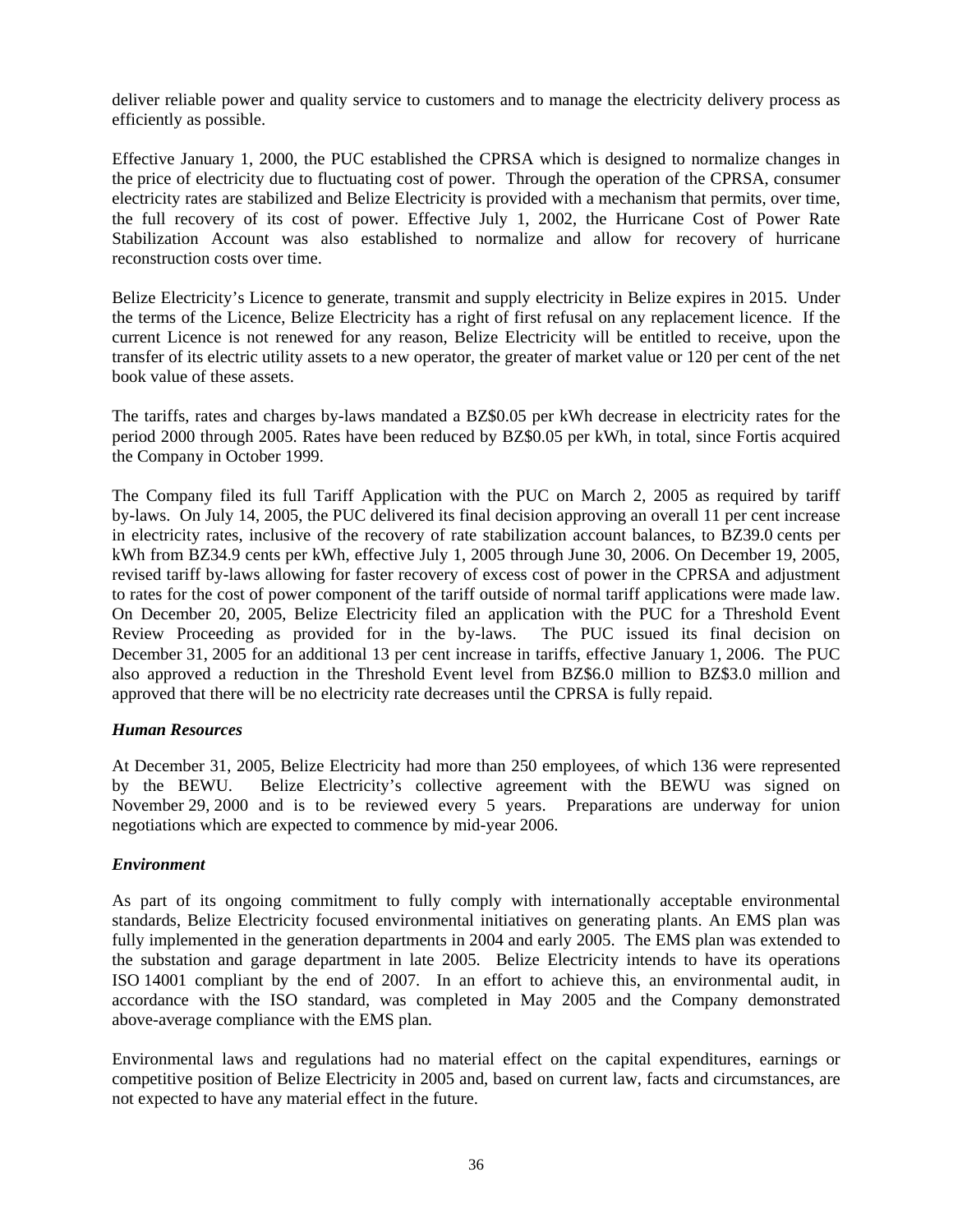## **3.7 Caribbean Utilities**

Caribbean Utilities operates the only public electric utility on the island of Grand Cayman, Cayman Islands. Caribbean Utilities and the Cayman Islands are continuing to recover from the impact of Hurricane Ivan, a Category V hurricane, which struck Grand Cayman in September 2004.

Caribbean Utilities serves more than 20,000 customers and met a peak load of 79 MW in the summer of 2005. As at December 31, 2005, approximately 107 MW of generating capacity had been restored or leased. The Company expects electricity sales to achieve 100 per cent of pre-Ivan sales by the end of April 2006. The aggregate annual energy sold by Caribbean Utilities was 376 GWh for the fiscal year ended April 30, 2005 as compared to 450 GWh pre-Ivan.

# *Power Supply*

Caribbean Utilities relies upon diesel generation to produce electricity for the island of Grand Cayman. Grand Cayman has neither hydroelectric potential nor inherent thermal resources and the Company must rely upon diesel fuel imported to Grand Cayman primarily from refineries in the Caribbean and the Gulf of Mexico. The fuel is shipped by pipeline from suppliers' tanker terminals to Caribbean Utilities' centralized generating plant located on the outskirts of George Town.

As of December 31, 2005, Caribbean Utilities has recovered 95.4 MW in generating capacity as compared to pre-Ivan owned capacity of 123 MW. The Company has leased an additional 11.4 MW of capacity to ensure reliability as generation becomes available. Caribbean Utilities has also contracted to repair 4 hurricane-damaged Caterpillar units totaling 16.8 MW to be completed in April 2006, and to add an 8.4-MW gas turbine unit for standby purposes which is expected to be commissioned in April 2006. These projects will return total owned capacity to approximately 120 MW, or 98 per cent of pre-Ivan capacity, by the summer of 2006.

## *Regulation*

Caribbean Utilities operates the only public electric utility on Grand Cayman, Cayman Islands pursuant to a 25-year exclusive Licence from the Government of the Cayman Islands, expiring in 2011. The Licence incorporates a schedule of customer tariffs to which the Company must adhere until such time as an amendment to such rates is effected in accordance with the terms of the Licence. There is provision in the Licence for customer tariffs to be adjusted upward or downward each year to provide Caribbean Utilities with a rate of return of 15 per cent on the allowable assets that comprise its rate base, which is fixed for the term of the Licence.

Caribbean Utilities submitted a proposal to the Government of the Cayman Islands in July 2002 to extend its current Licence and replace the 15 per cent rate of return on rate base mechanism for adjusting customer rates with a price cap mechanism. The non-binding tentative agreement signed by Caribbean Utilities and the Government in June 2004 expired following Hurricane Ivan. The current Licence is still in effect and is scheduled to expire in January 2011 or when replaced by a new Licence by mutual agreement. In May 2005, a new Government was elected in the Cayman Islands and, in November 2005, the Company resumed Licence extension discussions with the new Government with the objective of obtaining a new Licence by the summer of 2006.

Upon submitting its Final Return to Government on July 21, 2005 for its 2005 fiscal year end, Caribbean Utilities determined that, under its current Licence, it was permitted a rate increase of 9.5 per cent, effective August 1, 2005, as a result of substantial costs incurred from Hurricane Ivan. The Company determined, without prejudice to its rights under its existing Licence, that given the post-hurricane economic realities, it would not have been in the best interest of the Cayman Islands and its residents, or in the longer-term interest of the Company, to implement the rate increase as allowed under the Licence. The Company and the Government agreed on a CRS of US0.89 cents per kWh for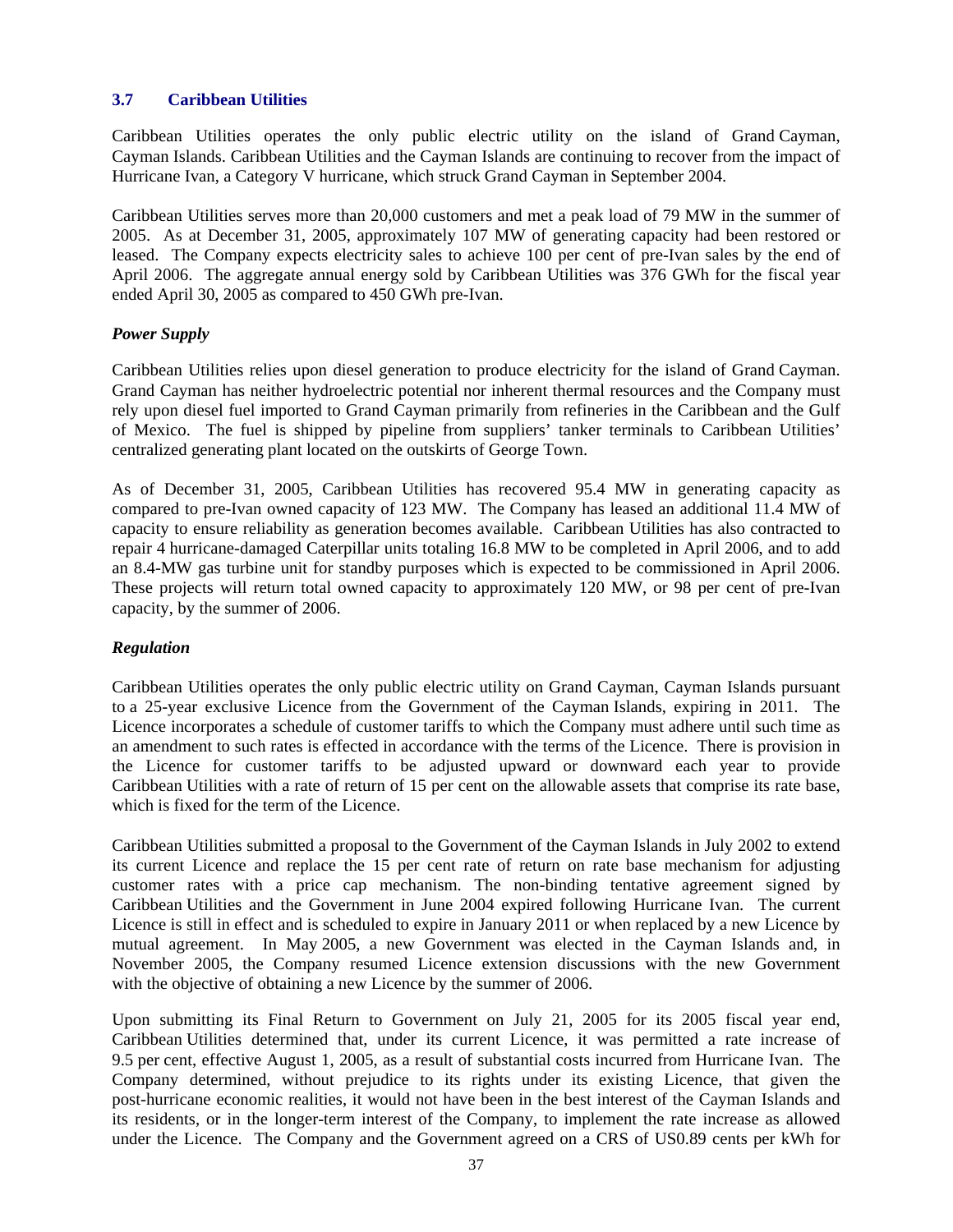each kWh of electricity consumed by customers. The CRS represents a 4.7 per cent average increase in base electricity rates, less than half of the 9.5 per cent permitted under the Licence. The CRS became effective for August 2005 billings and will continue for a period of approximately 3 years. It has also been agreed with the Government that there will be no increases in basic billing rates until July 31, 2008 and no retroactive increases in billing rates are permitted after the CRS has been fully recovered. Caribbean Utilities had direct uninsured hurricane losses of US\$14.0 million. By agreement with the Government, Caribbean Utilities will recover US\$13.4 million of the US\$14.0 million uninsured losses through the CRS. In addition, Caribbean Utilities has agreed to absorb US\$3.6 million of indirect costs incidental to the hurricane which will not be recovered from customer rates. These indirect costs were recorded in Caribbean Utilities' fiscal year ended April 30, 2005.

#### *Human Resources*

Caribbean Utilities has 192 non-unionized full-time employees, approximately 90 per cent of whom are Caymanian.

#### *Environmental Matters*

Caribbean Utilities received ISO 14001:1996 certification of its electric power generation and other Caribbean Utilities' activities, products and services at the North Sound Road site in May 2004. This initiative was undertaken in 2002 as part of the Company's commitment to environmental responsibility and community leadership. ISO 14001 is an internationally recognized environmental standard developed by the International Organization for Standardization and was confirmed to Caribbean Utilities by the Quality Management Institute, a subsidiary of the Canadian Standards Association.

Caribbean Utilities launched several major environmental initiatives throughout the ISO 14001 certification process, including the implementation of an EMS as required by the standard. Caribbean Utilities is the only organization in the Cayman Islands to receive ISO 14001 certification.

Management of Caribbean Utilities believes that the Company conforms to all Cayman Islands planning regulations. There are environmental risks associated with Caribbean Utilities' operations, such as risks involved in the storage and handling of diesel fuel and emissions resulting from the burning of such fuel and the disposal of waste oil. Although environmental regulations in the Cayman Islands are less onerous than those in North America, Caribbean Utilities believes it acts responsibly in environmental matters and continues to monitor its operations in this regard.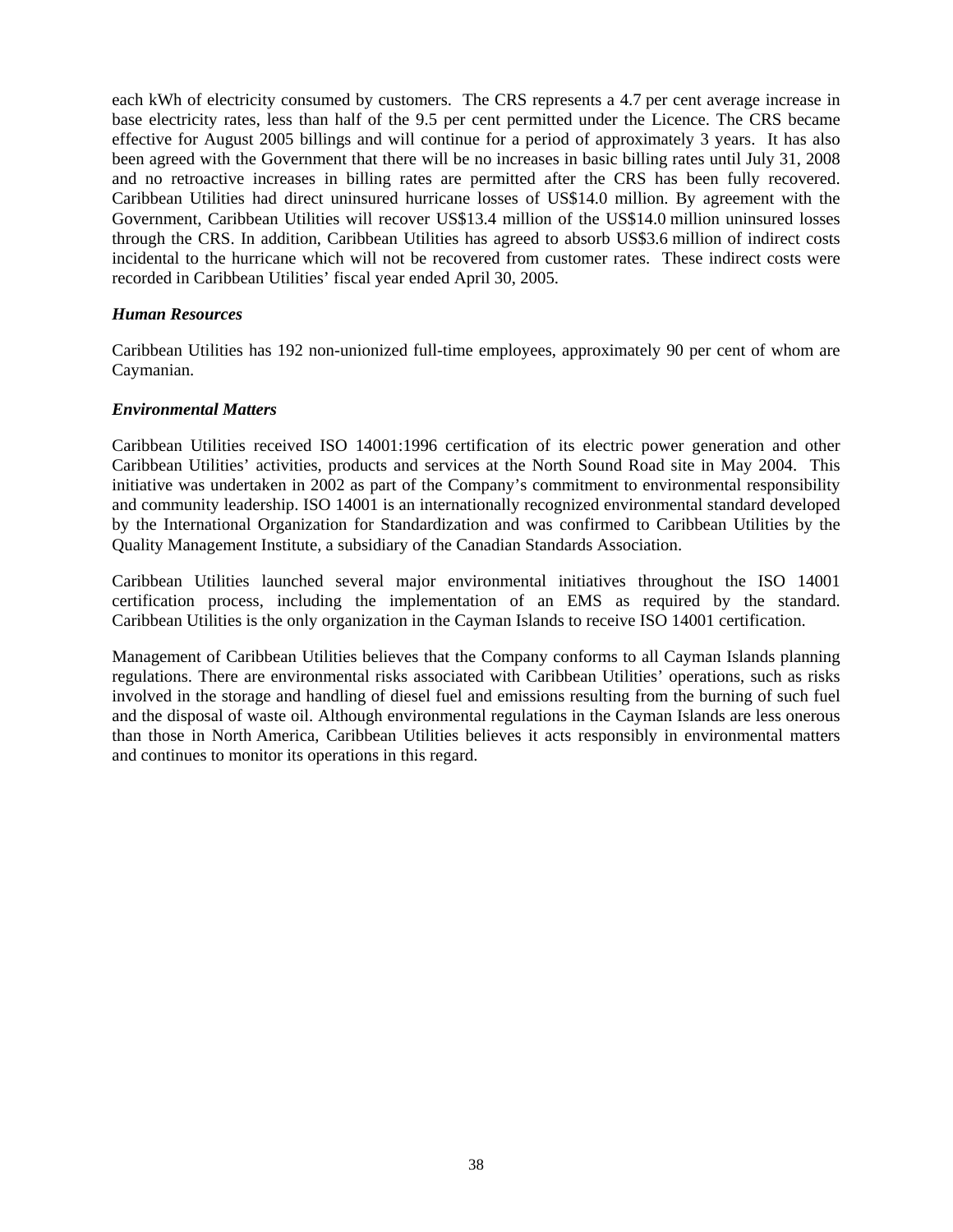## *Non-Regulated – Fortis Generation*

Annual energy sales from non-regulated generation assets for 2005 were 1,049 GWh compared to 1,028 GWh last year. Revenue was \$84.0 million in 2004 compared to \$69.2 million last year.

The following table compares the composition of Fortis Generation's 2005 and 2004 revenue and energy sales by location.

| <b>Fortis Generation</b><br><b>Revenue and Energy Sales by Location</b> |                              |       |                                |       |
|-------------------------------------------------------------------------|------------------------------|-------|--------------------------------|-------|
|                                                                         | <b>Revenue</b><br>(per cent) |       | <b>GWh Sales</b><br>(per cent) |       |
|                                                                         | 2005                         | 2004  | 2005                           | 2004  |
| Ontario                                                                 | 58.6                         | 55.5  | 67.5                           | 70.1  |
| Belize                                                                  | 12.5                         | 14.8  | 6.5                            | 6.1   |
| Central Newfoundland                                                    | 19.6                         | 22.1  | 15.2                           | 14.8  |
| <b>Upper New York State</b>                                             | 7.1                          | 6.0   | 7.1                            | 6.7   |
| <b>British Columbia</b>                                                 | $2.2\,$                      | 1.6   | 3.7                            | 2.3   |
| Total                                                                   | 100.0                        | 100.0 | 100.0                          | 100.0 |

## **3.8 Ontario**

Non-regulated generation operations in Ontario include the operations of FortisOntario Inc. and the former FortisOntario Generation. On December 14, 2005, FortisOntario Generation was transferred from FortisOntario Inc. to Fortis Properties and was amalgamated with CNE Energy on January 1, 2006 and continues operations as CNE Energy.

FortisOntario Inc. includes 75 MW of water entitlement associated with the Rankine Station at Niagara Falls and the operation of a 5-MW gas-fired cogeneration plant that provides district heating to 17 commercial customers in Cornwall. CNE Energy operations in Ontario consist of 6 small hydroelectric generating stations, which were originally acquired as Granite Power Distribution and Rideau Falls, with a combined capacity of approximately 8 MW.

With respect to the water entitlement associated with the 75-MW Rankine Station, energy provided by a water and power exchange agreement with OPGI totaled 653.5 GWh in 2005. Under this agreement, water, which would otherwise be used at FortisOntario Inc.'s Rankine Station, is diverted to OPGI's Sir Adam Beck hydro plants where it can produce substantially more energy due to the relative locations on the Niagara River of OPGI's and FortisOntario Inc.'s generating stations. FortisOntario Inc. receives energy from OPGI that is essentially equivalent to that which would have been generated at the Rankine Station from the same water supply.

Up to February 18, 2005, the water agreement, formally entered into in 1971, was automatically renewed on a yearly basis unless terminated by written notice given by either party prior to the end of March in each year. On February 18, 2005, FortisOntario Inc. completed the Niagara Exchange Agreement with OPGI addressing the future disposition of FortisOntario Inc.'s water rights and facilities on the Niagara River. The Niagara Exchange Agreement facilitates the firm and irrevocable exchange of 75 MW of wholesale electric power supply to FortisOntario Inc. from OPGI until April 30, 2009 in exchange for the transfer of FortisOntario Inc.'s water entitlement to OPGI. FortisOntario Inc. also received a payment of \$10 million from OPGI resulting from the settlement of other contractual matters. During 2005, the Rankine Station assets were written down as a result of the implementation of the Niagara Exchange Agreement.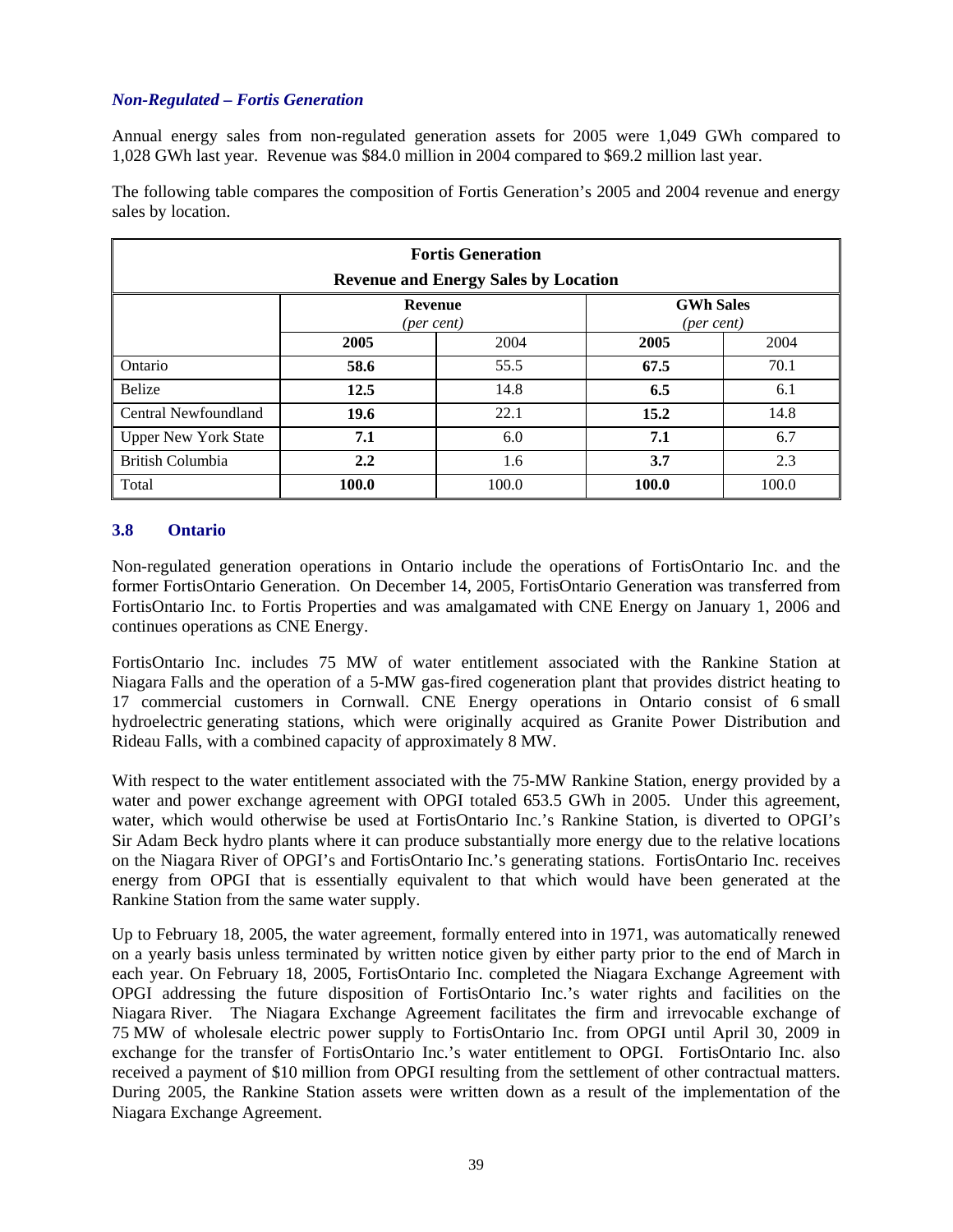The energy from the 5-MW plant is sold to Cornwall Electric. The energy from CNE Energy's 6-MW plants in Gananoque is sold to Canadian Niagara Power and energy from the 2-MW Rideau plant is sold to the market.

# **3.9 Belize**

Non-regulated generation operations in Belize consist of the operations of BECOL. BECOL operates both the 25-MW Mollejon hydroelectric facility and the 7-MW Chalillo hydroelectric facility and sells the entire output to Belize Electricity under a 50-year Power Purchase Agreement and a Franchise Agreement. Under these agreements, the Mollejon hydroelectric facility will be transferred to the Government of Belize in 2037 after which it will be leased by BECOL for a further 15 years. In September 2005, construction of the Chalillo hydroelectric facility was completed extending the terms of the revised Power Purchase Agreement to the  $50<sup>th</sup>$  anniversary of the Chalillo Project commencement date. The Franchise Agreement grants BECOL the right to use the water in the Macal River, upstream of the Mollejon hydroelectric facility, for hydroelectric generation. The Government of Belize has agreed not to grant any rights or take any action that would impede the amount or quality of water flow on the upper Macal River. BECOL was afforded full duty-free and tax-free status and the Government of Belize warrants that there is no limitation upon the repatriation or free exchange of funds.

BECOL was incorporated under the laws of Belize in 1991 with Dominion Energy Central America Inc., a wholly owned subsidiary of Dominion Energy Group Inc. of Virginia (USA) owning 95 per cent of the ordinary shares and the remaining 5 per cent owned by the Social Security Board of Belize, a statutory body controlled by the Government of Belize. In November 1999, Dominion Energy Group Inc. sold all of its interest in BECOL to Duke Energy International, which in turn sold this interest to Fortis in January 2001. The Social Security Board's remaining 5 per cent interest held in BECOL was acquired by Fortis in May 2004.

BECOL was originally formed to develop and manage the hydroelectric potential of the Macal River in western Belize. The first project undertaken by BECOL was the 25-MW run-of-river hydroelectric plant at Mollejon and a 115-kilovolt transmission line which was later sold to Belize Electricity. The Mollejon hydroelectric facility was commissioned with all units operational in November 1995 and began commercial operations in April 1996. After facing many environmental challenges, on May 2003 BECOL embarked on its second hydroelectric facility, Chalillo, some 16 kilometers upstream of the Mollejon hydroelectric facility. This 7-MW hydroelectric facility, which was completed in September 2005 and officially commissioned in November 2005, will serve as an upstream storage facility expecting to double the energy output of the Mollejon hydroelectric facility to an average of 160 GWh annually. Both hydroelectric facilities were developed under a build, own and operate arrangement with the Government of Belize. Mollejon is subject to a further transfer arrangement with the Government of Belize. BECOL currently employs 24 full-time personnel, none of whom participate in a collective agreement.

BECOL is a leader in environmental management in Belize and made its operations compliant with the ISO 14001 international environmental standards in 2002. Regular audits by external environmental auditors are conducted to ensure continued compliance.

# **3.10 Central Newfoundland**

Non-regulated generation operations in central Newfoundland are conducted through the Corporation's indirect 51 per cent interest in the Exploits Partnership. The Exploits Partnership is a partnership with Abitibi-Consolidated that constructed, installed and operates additional capacity at Abitibi-Consolidated's hydroelectric plant at Grand Falls-Windsor and redeveloped the forestry company's hydroelectric plant at Bishop Falls, Newfoundland and Labrador. The 51 per cent interest in the partnership is through CNE Energy, a wholly owned subsidiary of Fortis Properties, which was transferred from the Corporation's direct control on December 1, 2005. On December 1, 2005, the name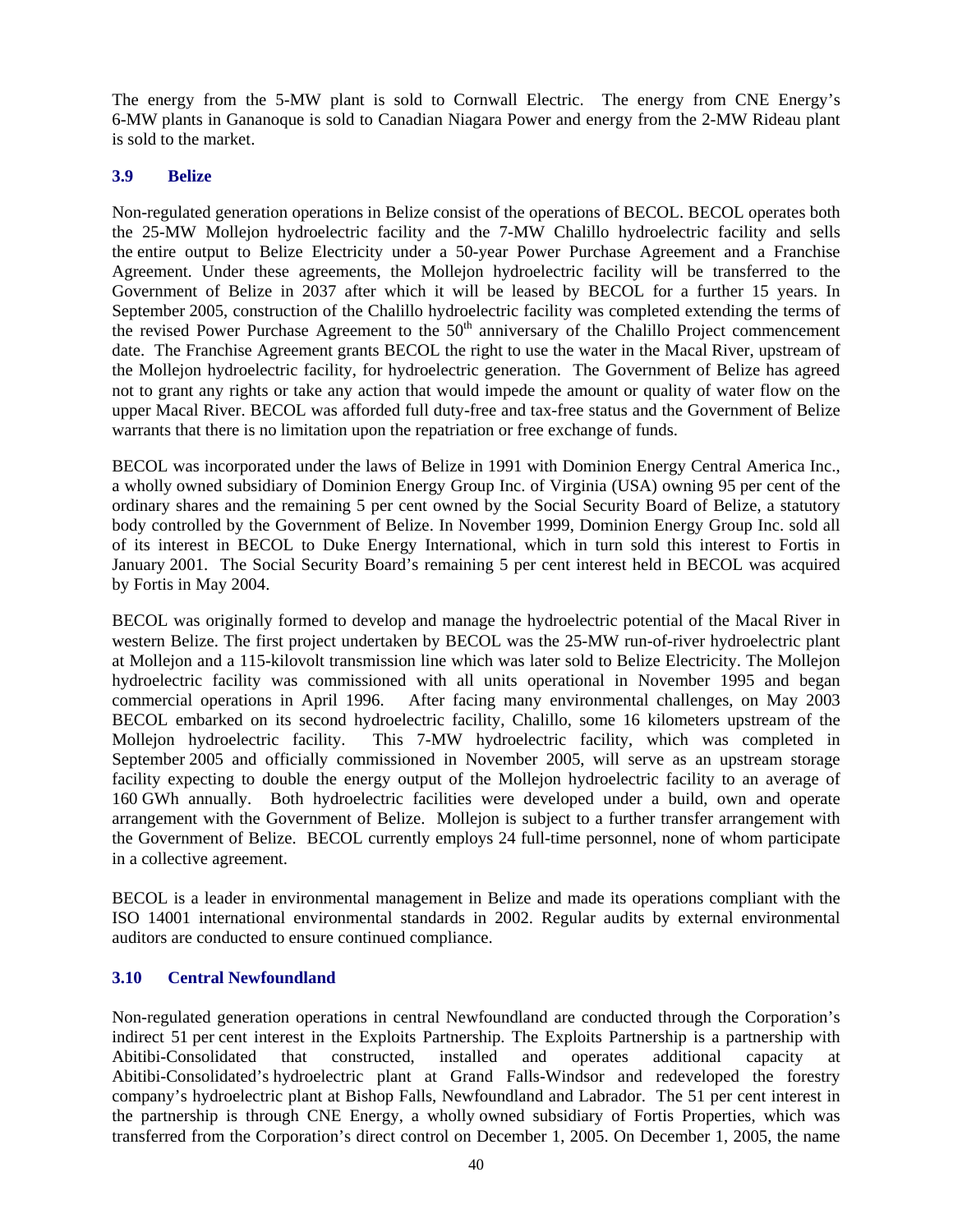of CNE Energy replaced the previous name of Central Newfoundland Energy Inc. On January 1, 2006, CNE Energy and FortisOntario Generation amalgamated and continue to operate as CNE Energy.

The project undertaken by the Exploits Partnership was completed in November 2003. Abitibi-Consolidated continues to utilize the historical annual generation of approximately 450 GWh while the additional energy, approximately 140 GWh, produced from the new facilities is sold to Newfoundland Hydro under a 30-year take-or-pay Power Purchase Agreement, which is exempt from regulation.

## **3.11 Upper New York State**

Non-regulated generation operations in Upper New York State include the operations of 4 hydroelectric generating stations with a combined generating capacity of 23 MW operating under licences from FERC. These generating stations operate as FortisUS Energy, which became a direct subsidiary of Fortis Properties on January 1, 2005 by way of a transfer from its subsidiary, Maritime Electric.

# **3.12 British Columbia**

Non-regulated generation operations in British Columbia consist of the 16-MW run-of-river Walden hydroelectric power plant near Lillooet, British Columbia. This plant is a non-regulated operation that sells its entire output to BC Hydro under a Power Purchase Agreement. Generation operations in British Columbia were acquired as part of FortisBC Inc. in May 2004.

# *Non-Regulated – Fortis Properties*

## **3.13 Fortis Properties**

Fortis Properties owns and operates hotels in 6 provinces in Canada and commercial real estate in Atlantic Canada. Its holdings include 15 hotels with more than 2,900 rooms and approximately 2.7 million square feet of commercial real estate. As a wholly owned subsidiary of Fortis, Fortis Properties is the Corporation's vehicle for non-utility diversification and growth. In 2005, Fortis Properties derived approximately 34 per cent of its revenue from real estate operations and 66 per cent of its revenue from hotel operations. Fortis Properties derived approximately 49 per cent of its operating earnings from real estate operations and 51 per cent of its operating earnings from hotel operations.

## *Real Estate Division*

Fortis Properties' Real Estate Division is anchored by high-quality tenants under long-term leases. Strong retention of tenants enabled the Division to end the year with 95.9 per cent occupancy, compared to 95.0 per cent in 2004. Rental rates remained stable during the year. In contrast, the average national occupancy rate was approximately 91 per cent at the end of 2005, compared to approximately 88 per cent at the end of 2004. Vacancy rates are continuing to decrease as tenants take advantage of the discounted rental rates and tenant inducements. Over the next few years, it is expected that major urban centers will experience large construction projects to satisfy tenant demands.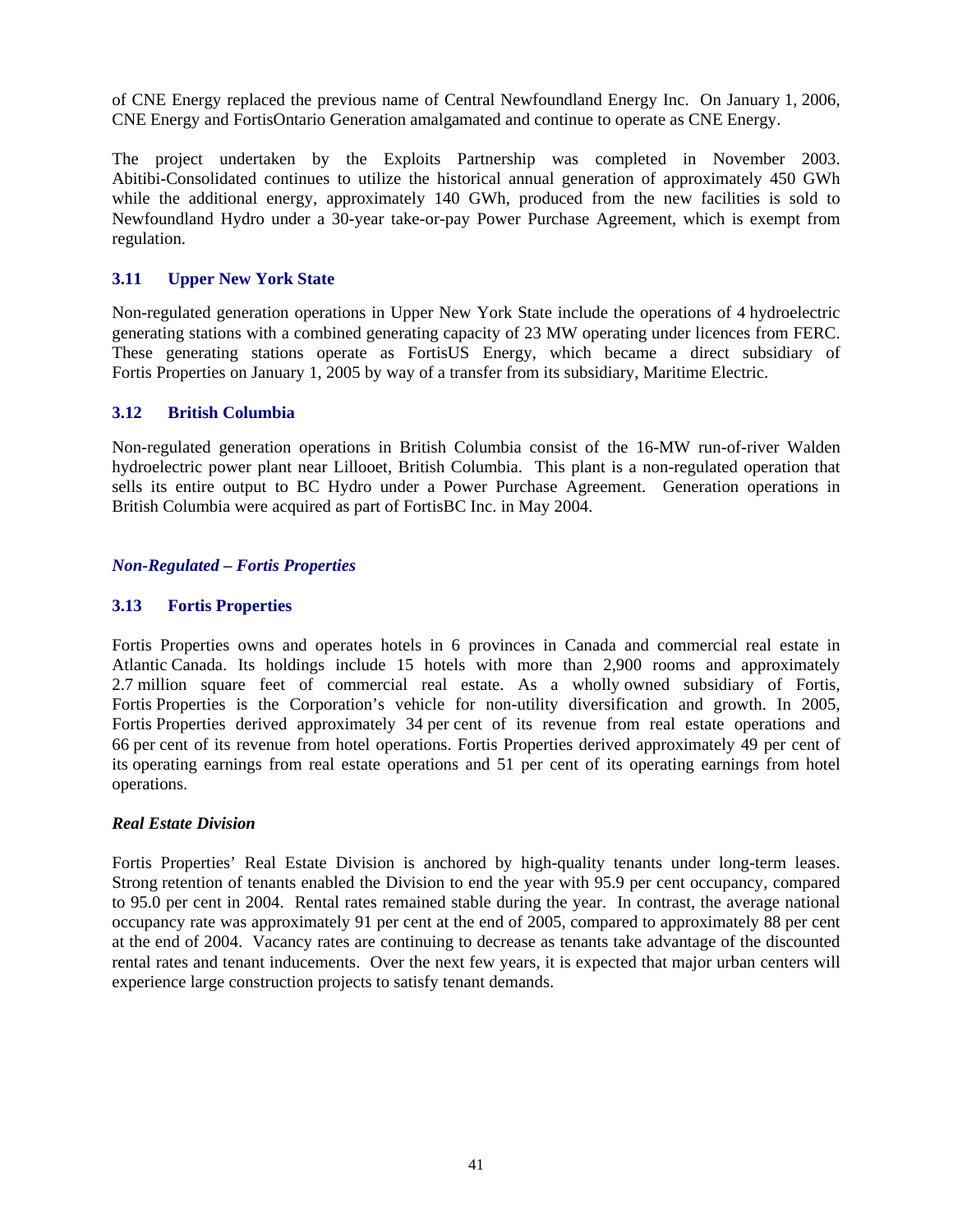| <b>Fortis Properties</b> |                                     |                         |                                                |  |
|--------------------------|-------------------------------------|-------------------------|------------------------------------------------|--|
|                          | <b>Office and Retail Properties</b> |                         |                                                |  |
| <b>Property</b>          | Location                            | <b>Type of Property</b> | <b>Gross Lease Area</b><br>(square feet 000's) |  |
| Fort William Building    | St. John's, NL                      | Office                  | 188                                            |  |
| Cabot Place I            | St. John's, NL                      | Office                  | 133                                            |  |
| <b>TD</b> Place          | St. John's, NL                      | Office                  | 93                                             |  |
| Fortis Building          | St. John's, NL                      | Office                  | 82                                             |  |
| Multiple Office          | St. John's, NL                      | Office and Retail       | 70                                             |  |
| Millbrook Mall           | Corner Brook, NL                    | Retail                  | 122                                            |  |
| <b>Fraser Mall</b>       | Gander, NL                          | Retail                  | 102                                            |  |
| Marystown Mall           | Marystown, NL                       | Retail                  | 87                                             |  |
| <b>Fortis Tower</b>      | Corner Brook, NL                    | Office                  | 70                                             |  |
| Viking Mall              | St. Anthony, NL                     | Retail                  | 68                                             |  |
| Maritime Centre          | Halifax, NS                         | Office and Retail       | 561                                            |  |
| <b>Brunswick Square</b>  | Saint John, NB                      | Office and Retail       | 511                                            |  |
| <b>Kings Place</b>       | Fredericton, NB                     | Office and Retail       | 292                                            |  |
| <b>Blue Cross Centre</b> | Moncton, NB                         | Office and Retail       | 266                                            |  |
| <b>Total</b>             |                                     |                         | 2,645                                          |  |

The following table sets out the office and retail properties owned by Fortis Properties, in each case as legal and beneficial owner.

# *Hospitality Division*

Fortis Properties' Hospitality Division remained relatively stable in occupancy and achieved modest improvement in average room rates in 2005. Average occupancy for 2005 was 63.9 per cent, which is consistent with 2004, while the average daily rate increased slightly to \$111.07 from \$110.65 in 2004. These improvements resulted in revenue per available room increasing for the tenth consecutive year to \$70.95 from \$70.72 in 2004.

During the year, Fortis Properties expanded its hotel portfolio to 15 hotels and more than 2,900 rooms with the purchase of 3 hotels in Manitoba and Alberta. Acquired for the purchase price of approximately \$63 million, these hotels are located in Winnipeg, Edmonton, and Calgary.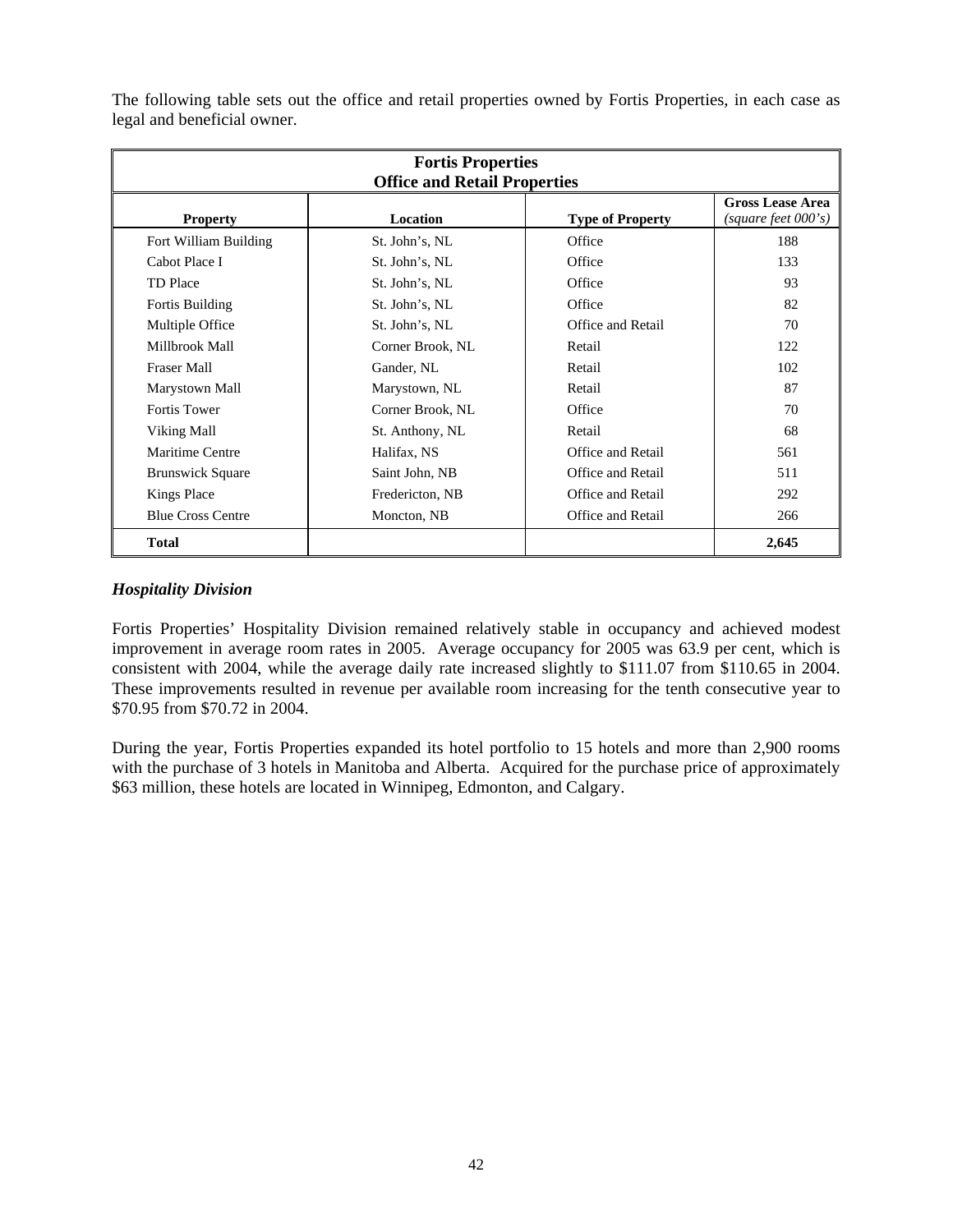| <b>Fortis Properties</b>                     |                           |                                 |                                                         |  |
|----------------------------------------------|---------------------------|---------------------------------|---------------------------------------------------------|--|
| <b>Hotels</b>                                | <b>Hotels</b><br>Location | Number of<br><b>Guest Rooms</b> | <b>Conference Facilities</b><br>$(square$ feet $000's)$ |  |
| Delta St. John's Hotel and Conference Center | St. John's, NL            | 403                             | 21                                                      |  |
| Holiday Inn St. John's                       | St. John's, NL            | 252                             | 11                                                      |  |
| <b>Mount Peyton</b>                          | Grand Falls-Windsor, NL   | 150                             | 4.4                                                     |  |
| Greenwood Inn Corner Brook                   | Corner Brook, NL          | 102                             | 4.9                                                     |  |
| Four Points by Sheraton Halifax              | Halifax, NS               | 177                             | 5.5                                                     |  |
| Days Inn Sydney                              | Sydney, NS                | 165                             | 1.0                                                     |  |
| Delta Sydney                                 | Sydney, NS                | 152                             | 6.3                                                     |  |
| Delta Brunswick                              | Saint John, NB            | 255                             | 12.8                                                    |  |
| Holiday Inn Kitchener-Waterloo               | Kitchener-Waterloo, ON    | 182                             | 7.8                                                     |  |
| Holiday Inn Peterborough                     | Peterborough, ON          | 153                             | 6.6                                                     |  |
| Holiday Inn Sarnia                           | Point Edward, ON          | 151                             | 8.4                                                     |  |
| Holiday Inn Cambridge                        | Cambridge, ON             | 143                             | 5.8                                                     |  |
| Greenwood Inn Calgary                        | Calgary, AB               | 210                             | 8.5                                                     |  |
| Greenwood Inn Edmonton                       | Edmonton, AB              | 224                             | 8.0                                                     |  |
| Greenwood Inn Winnipeg                       | Winnipeg, MB              | 213                             | 10.0                                                    |  |
| <b>Total</b>                                 |                           | 2,932                           | 122                                                     |  |

The hotels owned and managed by Fortis Properties are summarized as follows.

# *Human Resources*

At December 31, 2005, Fortis Properties employed approximately 1,400 employees, 472 of whom are represented by the unions listed in the following table.

| <b>Fortis Properties</b>                                                                                                                                               |              |                             |                                         |  |
|------------------------------------------------------------------------------------------------------------------------------------------------------------------------|--------------|-----------------------------|-----------------------------------------|--|
|                                                                                                                                                                        |              | <b>Unions</b>               |                                         |  |
| <b>Property</b>                                                                                                                                                        | <b>Union</b> | <b>Expiry of Agreement</b>  | Number of<br><b>Unionized Employees</b> |  |
| Holiday Inn St. John's                                                                                                                                                 | <b>CAW</b>   | August 31, 2006             | 44                                      |  |
| Delta St. John's                                                                                                                                                       | <b>UFCW</b>  | December 31, 2006           | 201                                     |  |
| Greenwood Inn Corner Brook                                                                                                                                             | <b>CAW</b>   | March 11, 2007              | 44                                      |  |
| East Side Mario's St. John's                                                                                                                                           | <b>CAW</b>   | July 31, 2007               | 70                                      |  |
| Days Inn Sydney                                                                                                                                                        | <b>UFCW</b>  | December 31, 2007           | 30                                      |  |
| Delta Sydney                                                                                                                                                           | <b>CAW</b>   | September 30, 2005 $^{(1)}$ | 73                                      |  |
| St. John's Real Estate                                                                                                                                                 | <b>IBEW</b>  | April 17, 2010              | 10                                      |  |
| Delta Brunswick                                                                                                                                                        | <b>USWA</b>  | (2)                         | (2)                                     |  |
| <b>Total</b><br>472                                                                                                                                                    |              |                             |                                         |  |
| (1)<br>Negotiations with Delta Sydney commenced in November 2005 and remain in progress.<br>Union is newly formed and no agreement has been negotiated to date.<br>(2) |              |                             |                                         |  |

## *Environmental Matters*

Fortis Properties is committed to meeting the requirements of environmental standards related to its business operations. In assessing new properties, all buildings and hotels must meet environmental standards. This process is also applied to existing properties, ensuring environmental compliance of all facilities. Environmental laws and regulations had no material effect on the capital expenditures, earnings or competitive position of Fortis Properties in 2005 and, based on current law, facts and circumstances, are not expected to have any material effect in the future.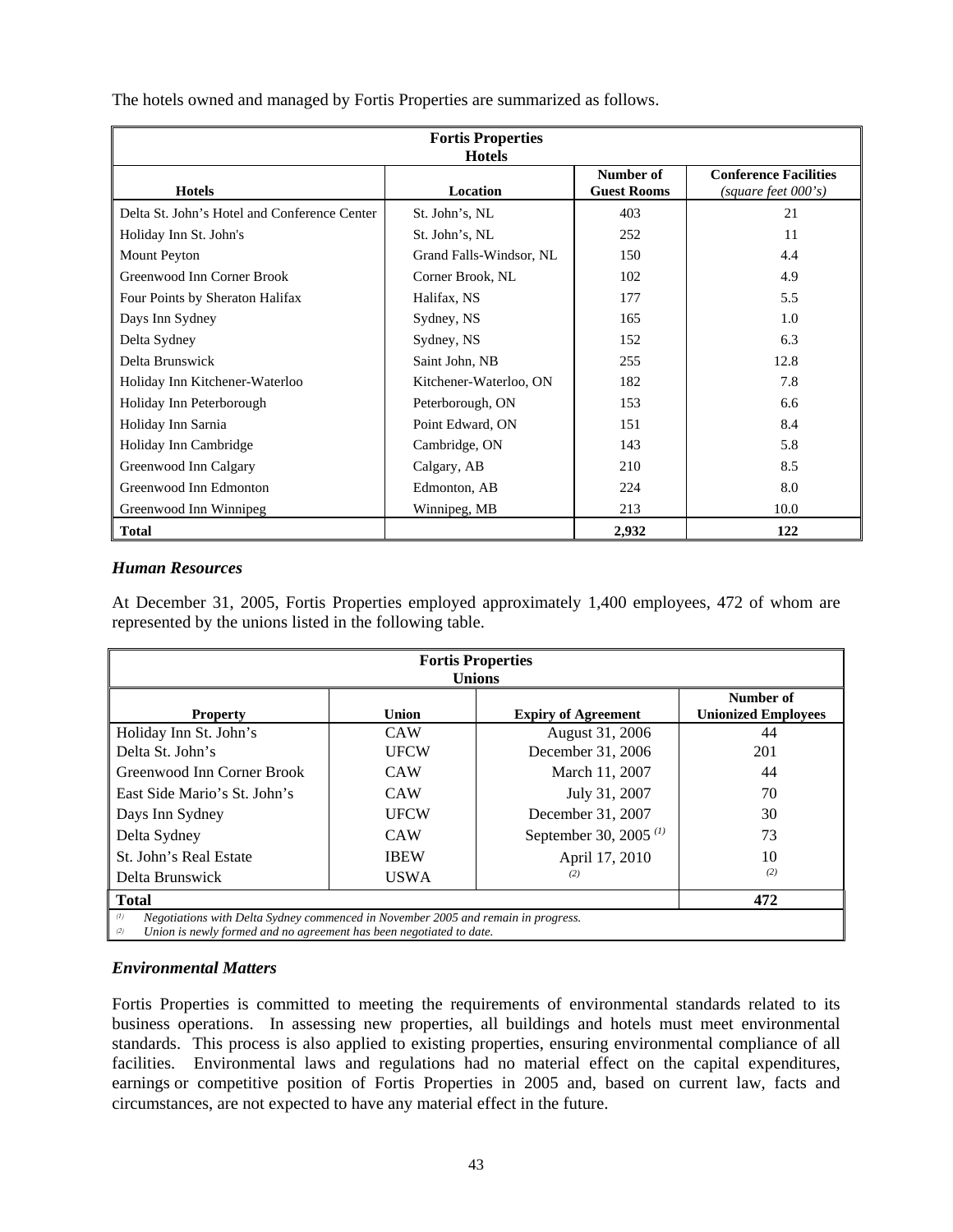#### **4.0 RISK FACTORS**

The following is a summary of the Corporation's significant business risks.

**Regulation:** The Corporation's key business risk is regulation. Regulated assets were approximately 84 per cent of total assets at December 31, 2005. Each of the Corporation's utilities is subject to some form of regulation which can impact future revenues and earnings. Management at each operating utility is responsible for working closely with regulators and local governments to ensure both compliance with existing regulations and the proactive management of regulatory issues.

Approximately 84 per cent of the Corporation's operating revenue and equity income was derived from regulated utilities operations in 2005, while approximately 74 per cent of the Corporation's operating earnings was derived from regulated utilities operations in 2005. These regulated operations - Newfoundland Power, Maritime Electric, FortisOntario, FortisAlberta, FortisBC and Belize Electricity are subject to the normal uncertainties faced by regulated companies. These uncertainties include approvals by the PUB, IRAC, OEB, AEUB, BCUC and PUC, as applicable, of customer rates that permit a reasonable opportunity to recover on a timely basis the estimated costs of providing services, including a fair rate of return on rate base. The ability of the utilities to recover the actual costs of providing services and to earn the approved rates of return depends on achieving the forecasts established in the rate-setting process. Upgrades of existing facilities and the addition of new facilities require the approval of the regulators. There is no assurance that capital projects perceived as required by management of the utilities will be approved or that conditions to such approvals will not be imposed. Capital cost overruns relative to such approvals granted might not be recoverable.

Rate applications that establish revenue requirements may be subject to negotiated settlement procedures as well as pursued through public hearing processes. In 2005, significant regulatory rate decisions were received at Maritime Electric, FortisAlberta, FortisBC Inc., Belize Electricity and Caribbean Utilities which reduced regulatory risk for 2005. Additionally, in January 2006, Newfoundland Power received approval from the PUB of its final 2006 electricity rates, which remain unchanged from 2005. In September 2005, Canadian Niagara Power made application to the OEB for new electricity distribution rates effective May 1, 2006. In order to establish 2006 rates, FortisBC Inc. filed a GRA with the BCUC on November 24, 2005. FortisBC Inc.'s application seeks approval of a 5.9 per cent rate increase effective January 1, 2006. Within the 2006 rate application, FortisBC Inc. also proposes a new PBR mechanism. FortisBC Inc. is proposing that the application be disposed of through a negotiated settlement process. FortisAlberta filed a full 2006/2007 Distribution Tariff Application on December 12, 2005 pertaining to 2006 and 2007 customer electricity rates and capital expenditures. As well, on January 31, 2006, Maritime Electric filed a GRA for electricity rates effective July 1, 2006. There can be no assurance that rate orders issued will permit these utilities to recover all costs actually incurred and to earn the expected rates of return. A failure to obtain acceptable rate orders may adversely affect the business carried out by each of these utilities, the undertaking or timing of proposed expansion projects, the issue and sale of securities, ratings assigned by rating agencies and other matters which may, in turn, negatively impact the Corporation's results of operations or financial position.

Although Fortis considers the regulatory frameworks in each of the jurisdictions to be fair and balanced, uncertainties do exist at the present time. Regulatory frameworks in Ontario and Alberta have undergone significant changes since the deregulation of new generation and the introduction of retail competition. The regulations and market rules in these jurisdictions which govern the competitive wholesale and retail electricity markets are relatively new and there may be significant changes in these regulations and market rules that could adversely affect the ability of FortisOntario and FortisAlberta to recover their costs or to earn reasonable returns on their capital. As these companies and their applicable regulators work through the regulatory process associated with the recently submitted GRAs, it is anticipated that more certainty will be gained concerning the evolving regulatory frameworks and environments.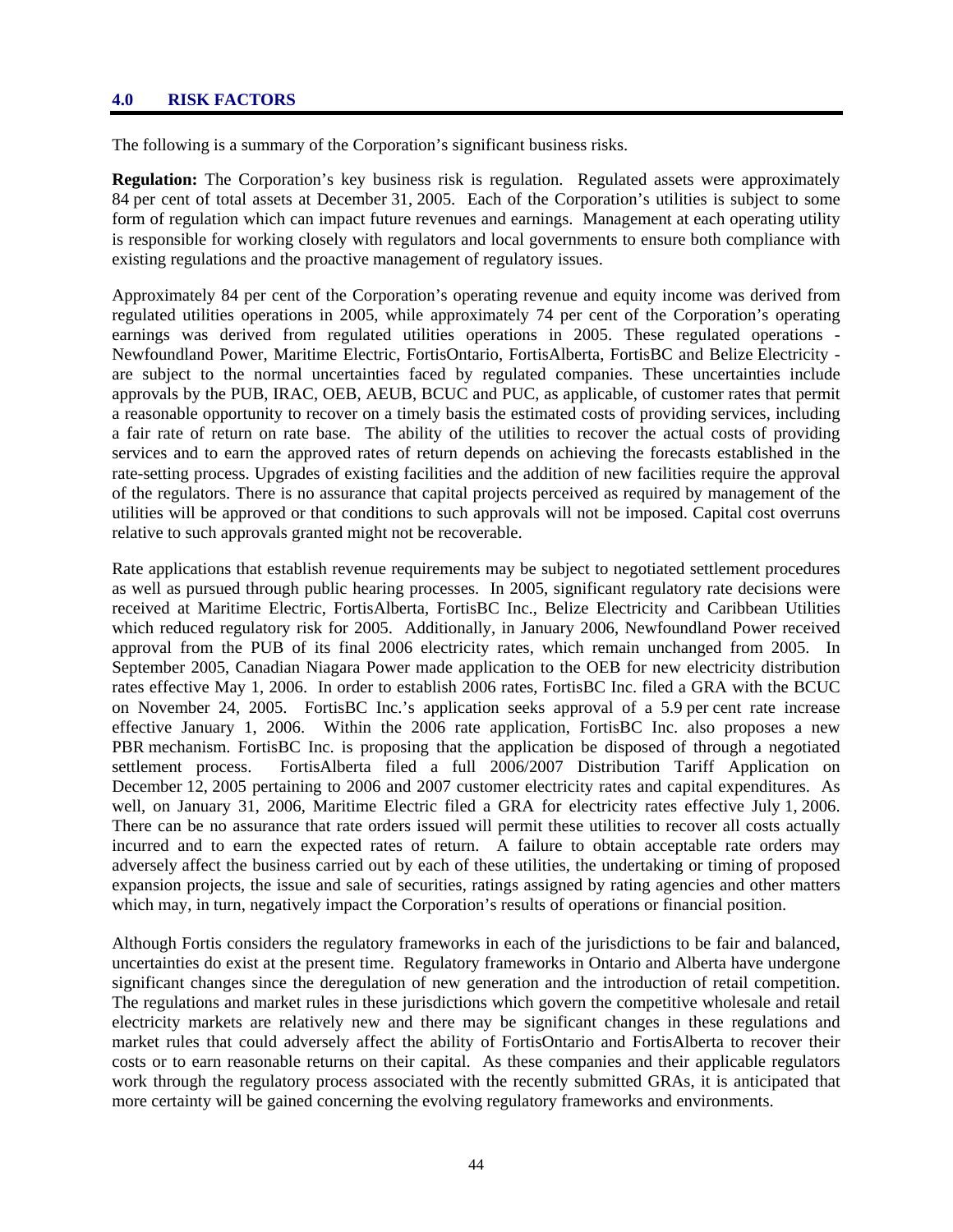Currently, although all of the Corporation's regulated utilities operate under traditional cost of service methodologies, their regulators are utilizing, to varying degrees, PBR and other rate-setting mechanisms such as automatic rate of return formulas which could adversely affect the ability of the utilities to earn reasonable returns on their capital.

Generally, allowed returns for regulated utilities in North America are exposed to changes in the general level of interest rates. Earnings of such regulated utilities are exposed to changes in interest rates associated with rate-setting mechanisms. The rate of return is either directly impacted through automatic adjustment mechanisms or indirectly through regulatory determinations of what constitutes appropriate returns on investment. Automatic adjustment mechanisms currently exist at Newfoundland Power, FortisAlberta and FortisBC Inc.

**Integration and Separation of FortisAlberta and FortisBC:** Risks associated with integrating and separating the operations of FortisAlberta and FortisBC were reduced in 2005. Integration of FortisAlberta and FortisBC into the Fortis Group continued during 2005. The separation of the operations of the 2 companies was substantially completed in 2005, ahead of schedule, with both companies having established separate management teams and boards of directors. FortisBC has also established a locally based head office in Kelowna, British Columbia and has transitioned most of its business functions from FortisAlberta. The final step, however, will be the repatriation of information technology systems, which is expected to be completed in late 2006 or early 2007.

**Derivative Instruments and Hedging:** The Corporation manages its financial exposures in accordance with its risk management policy and procedures. Derivative instruments, such as interest rate swaps, are used only to manage risk and not for trading purposes. The Corporation designates each derivative instrument as a hedge of specific assets or liabilities on the balance sheet and assesses, both at the hedge's inception and on an ongoing basis, whether the hedging transactions are effective in offsetting changes in cash flows of the hedged items. Payments or receipts on derivative instruments that are designated and effective as hedges are recognized concurrently with, and in the same financial category as, the hedged item. If a derivative instrument is terminated or ceases to be effective as a hedge prior to maturity, the gain or loss at that date is deferred and recognized in income concurrently with the hedged item. Subsequent changes in the value of the financial instrument are reflected in income. If the designated hedged item is sold, extinguished or matures prior to the termination of the related derivative instrument, the gain or loss at that date on such derivative instrument is recognized in income.

Fortis manages interest rate risk by locking in interest rates for long periods through fixed-rate debt and interest rate swap contracts. The Corporation's interest rate swap contract, as outlined in Note 10 to the 2005 Fortis Inc. Annual Consolidated Financial Statements, is accounted for as a hedge against the long-term debt. The change in the market value of the interest rate swap contract, which will fluctuate over time, is not recognized until future interest payments are made. The Corporation's interest rate hedging programs are typically unaffected by changes in market conditions, as interest rate swaps are generally held to maturity consistent with the objective to lock in interest rate spreads on the hedged item. Approximately 80 per cent of the Corporation's long-term debt facilities and capital lease obligations have maturities beyond 5 years. The Corporation's exposure to interest rate risk is associated with short-term borrowings and other variable interest credit facilities.

The Corporation's earnings from its foreign investments are exposed to changes in US exchange rates. However, the Corporation has effectively decreased its exposure to foreign currency exchange rate fluctuations through the use of US dollar borrowings. As a result of the Corporation's hedging strategy, the estimated annual sensitivity to each 4-cent increase in the US exchange rate will result in a 1-cent increase in the Corporation's earnings per common share.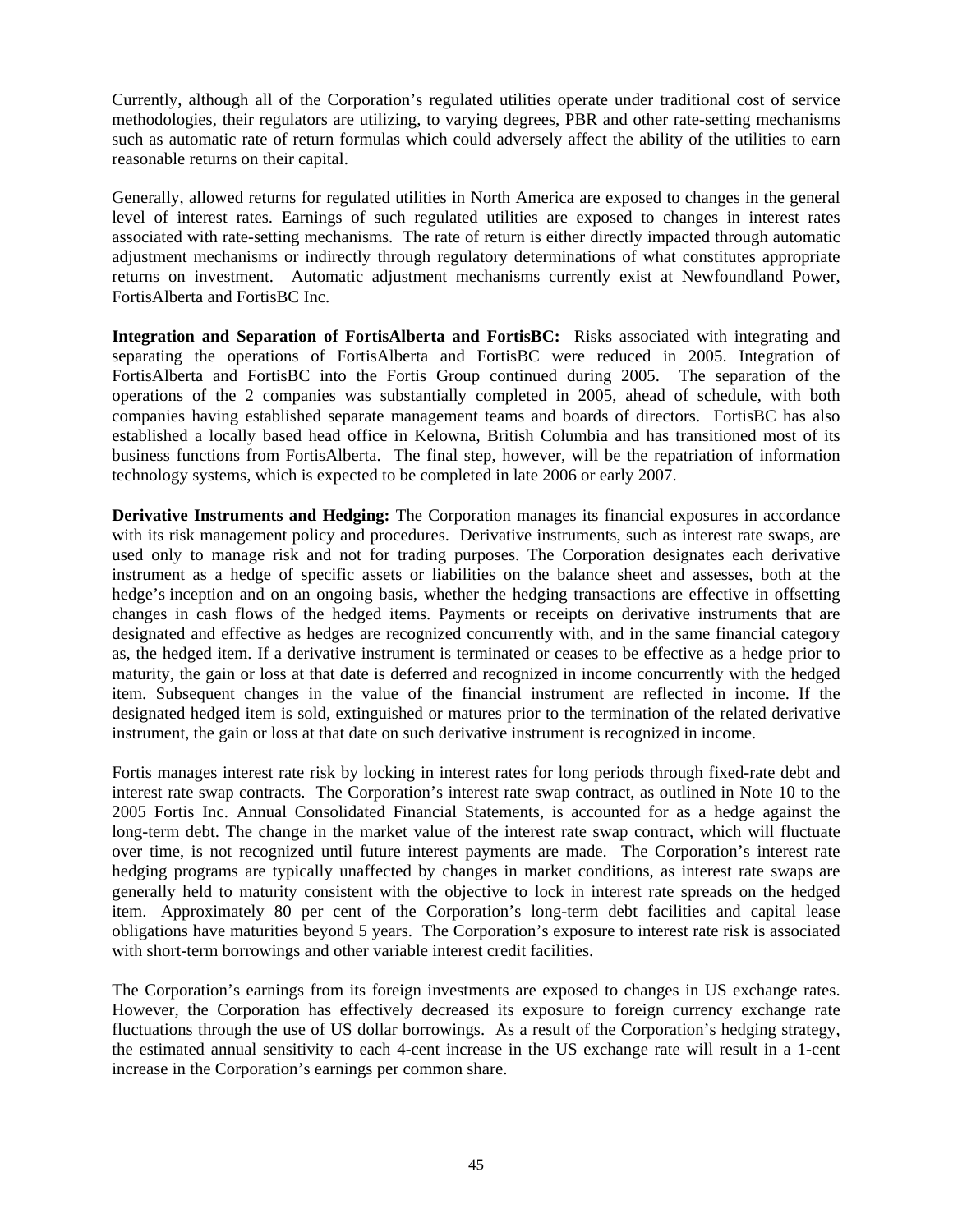The Corporation's earnings are also impacted by foreign currency exchange rate fluctuations associated with the translation of its US dollar borrowings. Fortis has US\$170 million in US dollar-denominated debt. Approximately US\$115 million has been designated as a hedge against the Corporation's net foreign investments as at December 31, 2005. Net foreign investments of Fortis exclude its investment in Caribbean Utilities as the earnings of Caribbean Utilities are accounted for by the equity method of accounting and do not qualify for accounting purposes as a net foreign investment. As a result, the remaining US\$55 million at December 31, 2005 has not been designated as a hedge and the fluctuations in the carrying value of this debt as a result of foreign currency exchange rate fluctuations will be recorded in income each reporting period. At the end of each reporting period, the estimated sensitivity to each 4-cent increase in the US exchange rate will result in a 2-cent decrease in the Corporation's earnings per common share.

**Energy Prices:** The Corporation's primary exposure to changes in energy prices relates to its non-regulated generation sales in Ontario. Electricity is sold to the IESO at market prices. The sensitivity of the Corporation's earnings to each \$1 per MWh change in the annual wholesale market price of electricity is expected to be \$0.4 million. Energy sales from non-regulated generation assets in central Newfoundland, British Columbia, Upper New York State and Belize are sold under medium- and long-term specified-price contracts.

**Economic Conditions:** Typical of electric utilities, the general economic conditions of the Corporation's service territories influence electricity sales. Electricity sales are influenced by economic factors such as changes in employment levels, personal disposable income, energy prices and housing starts.

Fortis also holds investments in both commercial real estate and hotels. The hotels, in particular, are subject to operating risks associated with industry fluctuations and possible downturns. The high quality of the real estate and hotel assets, strength of its brands and commitment to productivity improvement reduce the exposure to industry fluctuations and possible downturns. Fortis Properties' real estate investments are also anchored by high-quality tenants with long-term leases. Exposure to lease expiries averages approximately 9 per cent per annum over the next 5 years. With the addition of the hotels in Manitoba and Alberta in February 2005, approximately 51 per cent of Fortis Properties' operating earnings were derived from hotel investments in 2005. Management believes that, based on the nature of its business, the Corporation is not exposed to a significant reduction in revenues. A 5 per cent decrease in revenues from the Hospitality Division would reduce earnings by approximately \$1.1 million.

**Loss of Service Area:** FortisAlberta serves a number of direct customers who reside within various municipalities throughout its service areas. From time to time, municipal governments in Alberta give consideration to creating their own electric distribution utilities by purchasing the assets of FortisAlberta located within their municipal boundaries. Upon the termination of its franchise agreement, a municipality has the right, subject to AEUB approval, to purchase FortisAlberta's assets within its municipal boundaries pursuant to the *Municipal Act* (Alberta). Under the *Hydro Act* (Alberta), if a municipality that owns an electric utility expands its boundaries, such municipality can acquire FortisAlberta's assets in the annexed area. The consequence to FortisAlberta of a municipality purchasing its distribution assets would be an erosion of its rate base, which would reduce the capital upon which FortisAlberta could earn a regulated return.

In June 2005, FortisAlberta and the City of Airdrie signed a 10-year electric distribution franchise agreement. This agreement grants FortisAlberta the exclusive right to own, operate and maintain the electric distribution service within the City of Airdrie's rights-of-way. Previous to this agreement, the City of Airdrie had provided the Company with notice of its intention to terminate its franchise agreement and to pursue its rights under the *Municipal Act* (Alberta) to purchase the Company's distribution network. In 2005, this agreement has reduced franchise area erosion risk. Presently, there are no transactions initiated pursuant to the *Municipal Act* (Alberta)*.* However, upon expiration of franchise agreements, there is a risk that municipalities will opt to purchase the distribution assets existing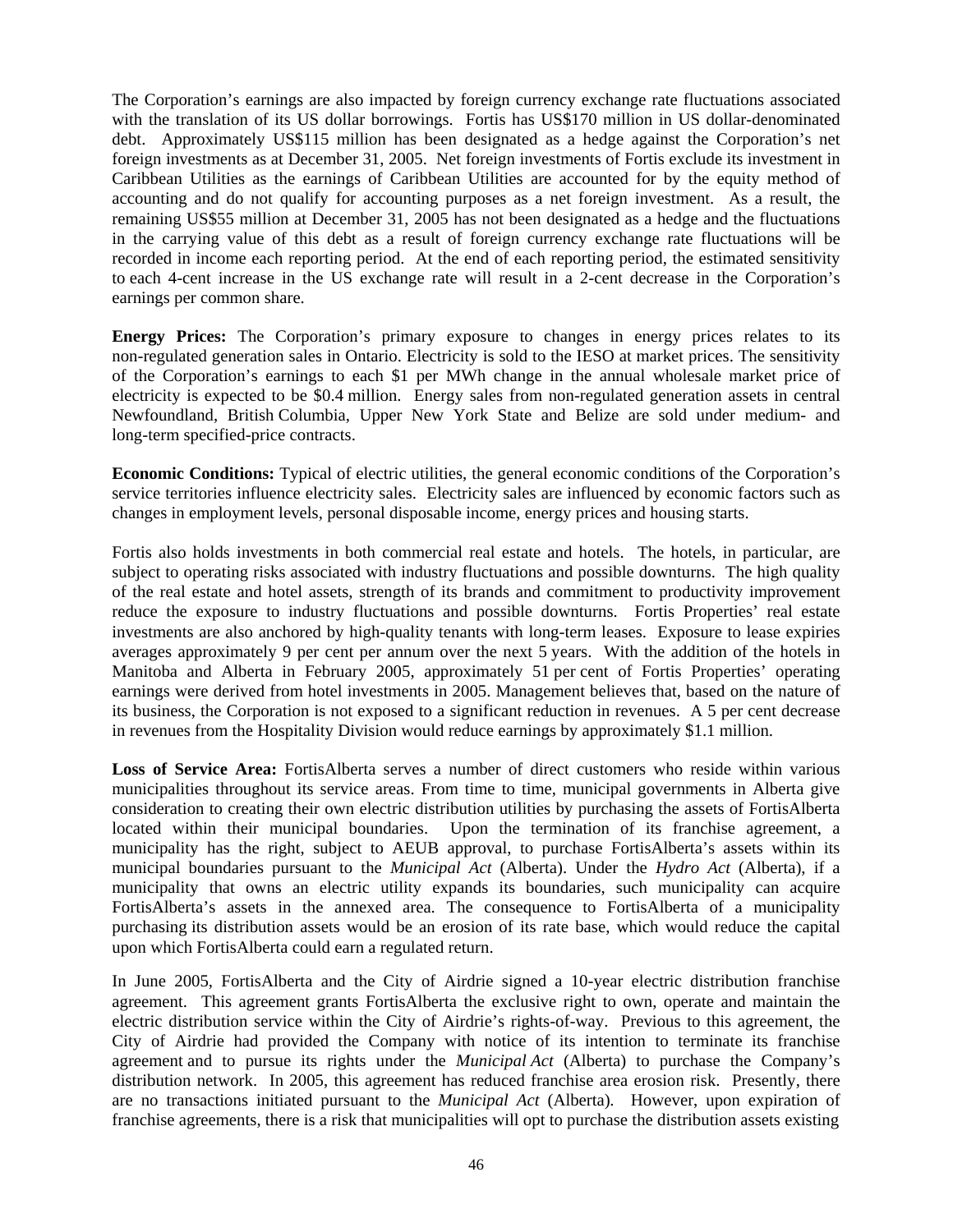within the boundaries of the municipality, the loss of which could have a material adverse affect on the financial condition and results of operations of FortisAlberta.

**Environmental:** The Corporation is subject to numerous laws, regulations and guidelines governing the management, transportation and disposal of hazardous substances and other waste materials and otherwise relating to the protection of the environment and health and safety. The costs arising from compliance with such laws, regulations and guidelines may be material to the Corporation. Potential environmental damage and costs could arise due to a variety of events, including severe weather, human error or misconduct, or equipment failure. However, there can be no assurance that such costs will be recoverable through rates and, if substantial, unrecovered costs may have a material effect on the business, results of operations, financial condition and prospects of the Corporation.

**Insurance:** While the Corporation maintains insurance, the insurance is subject to coverage limits as well as time-sensitive claims discovery and reporting provisions and there can be no assurance that the possible types of liabilities that may be incurred by the Corporation will be covered by its insurance. The Corporation's utilities would likely apply to their respective regulators to recover the losses (or liabilities) through increased rates. However, there can be no assurance that regulators would approve any such applications, in whole or in part. Any major damage to the Corporation's facilities could result in repair costs and customer claims that are substantial in amount and which could have an adverse effect on the Corporation's business, results of operations, financial position and prospects.

It is anticipated that such insurance coverage will be maintained. However, there can be no assurance that the Corporation will be able to obtain or maintain adequate insurance in the future at rates it considers reasonable or that insurance will continue to be available on terms as favourable as the Corporation's existing arrangements.

**Labour Relations:** Approximately 53 per cent of the employees of the Corporation are members of labour unions which have entered into collective bargaining agreements with the Corporation. The provisions of such collective bargaining agreements affect the flexibility and efficiency of the business carried on by the Corporation. The Corporation considers its relationships with its labour unions to be satisfactory but there can be no assurance that current relations will continue in future negotiations or that the terms under the present collective bargaining agreements will be renewed. The inability to maintain, or to renew, the collective bargaining agreements on acceptable terms could result in increased labour costs or service interruptions arising from labour disputes for the Corporation that are not provided for in approved rate orders and which could have an adverse effect on the results of operations, cash flow and net earnings of the Corporation.

**Weather:** The facilities of the Corporation are exposed to the effects of severe weather conditions and other acts of nature. Although the Corporation's facilities have been constructed, operated and maintained to withstand severe weather, there is no assurance that they will successfully do so in all circumstances. The exposure of Fortis utilities to climatic factors is generally addressed by regulatory mechanisms. In particular, the PUB has approved the operation of a weather normalization reserve at Newfoundland Power which mitigates year-over-year volatility in earnings that would otherwise be caused by variations in weather conditions.

Despite preparation for severe weather, extraordinary conditions, like Hurricane Ivan in September 2004, and other natural disasters will always remain a risk to utilities. Except for Caribbean Utilities, the Corporation uses a centralized insurance management function to create a higher level of insurance expertise and to reduce its liability exposure.

The assets and earnings of Belize Electricity and Caribbean Utilities are subject to hurricane risk. Similar to other Fortis utilities, these companies manage weather risks through insurance on generation assets and self-insurance on transmission and distribution assets. The PUC provides for recovery of certain costs arising from hurricanes through a surcharge on electricity rates, thereby mitigating the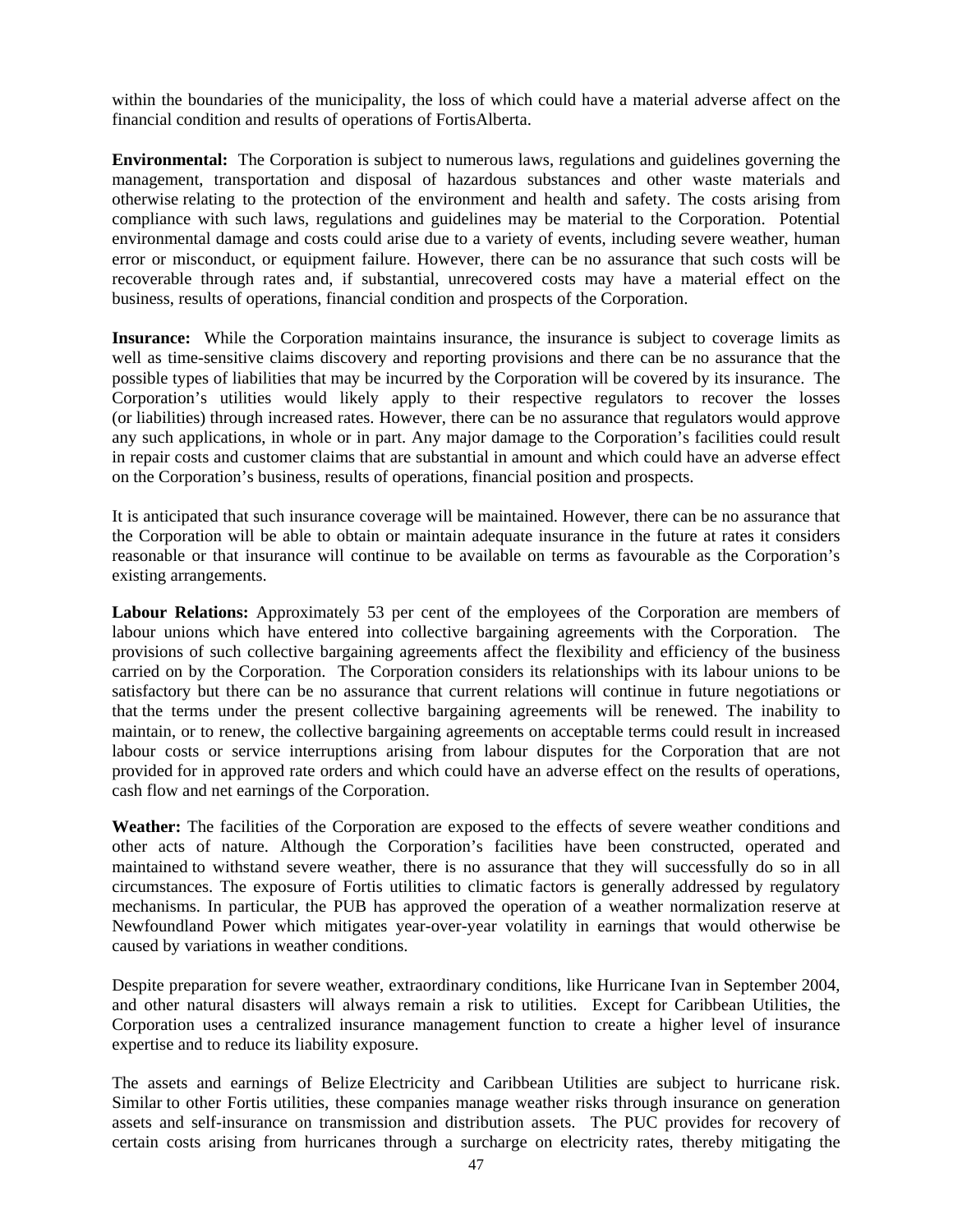financial impact to Belize Electricity. In 2005, the new Government of the Cayman Islands approved a hurricane CRS, effective for August 1, 2005 customer billings, for a period of approximately 3 years. This CRS serves to recover a significant portion of previously expensed direct uninsured Hurricane Ivan losses.

Earnings from non-regulated generation assets are sensitive to rainfall levels; however, the geographic diversity of the Corporation's generation assets mitigates the risk associated with rainfall levels.

**Liquidity Risks:** Earnings from Belize Electricity are denominated in Belizean dollars, earnings from Caribbean Utilities are denominated in Cayman Island dollars and earnings from FortisUS Energy and BECOL are denominated in US dollars. As at December 31, 2005, both the Cayman Island dollar and the Belizean dollar are pegged to the US dollar:  $CI$1.00 = US$1.20; BZ$1.00 = US$0.50. Foreign$ earnings derived in currencies other than the US dollar must be converted into US dollars before repatriation, presenting temporary liquidity risks. Due to the small size and cyclical nature of the economy in Belize, conversion of local currency into US dollars may be subject to restrictions from time to time.

**Human Resources:** The ability of Fortis to deliver superior operating performance in a cost-effective manner is dependent on the Corporation's ability to attract, develop and retain a skilled workforce. Like other utilities across Canada, Fortis utilities are faced with demographic challenges relating to trades, technical staff and engineers. The growing size of the Corporation and an increasingly competitive marketplace present certain recruitment challenges going forward. The Corporation's significant consolidated capital expenditure program over the next several years will present challenges in ensuring the Corporation has the qualified workforce necessary to complete the capital work initiatives. In particular, the Alberta market is a highly competitive job market where it is difficult to attract new employees. During 2005, a strategic review of human resources throughout the Fortis Group of Companies was completed. The specific focus of the review was to ensure that Fortis has the necessary line staff, engineering technicians and engineers needed to complete future work plans pertaining to both organic and new growth initiatives and assume future leadership roles within the organization.

# **5.0 GENERAL DESCRIPTION OF SHARE CAPITAL STRUCTURE**

#### *Share Capital*

On September 28, 2005, the Board of Directors of Fortis declared a stock dividend effecting a 4-for-1 stock split of the Corporation's outstanding Common Shares. The stock dividend was paid on October 21, 2005 to shareholders of record on October 14, 2005. All references to the number of common shares issued and outstanding and their underlying values, common share trading volumes, weighted average number of common shares, basic and diluted earnings per common share amounts, and stock option data have been retroactively restated to reflect the effect of this stock split.

The authorized share capital of the Corporation consists of the following:

- (a) an unlimited number of Common Shares without nominal or par value;
- (b) an unlimited number of First Preference Shares, without nominal or par value; and
- (c) an unlimited number of Second Preference Shares, without nominal or par value.

At March 29, 2006, there were 103,384,041 Common Shares, 5,000,000 First Preference Shares Series C, and 7,993,500 First Preference Shares Series E outstanding.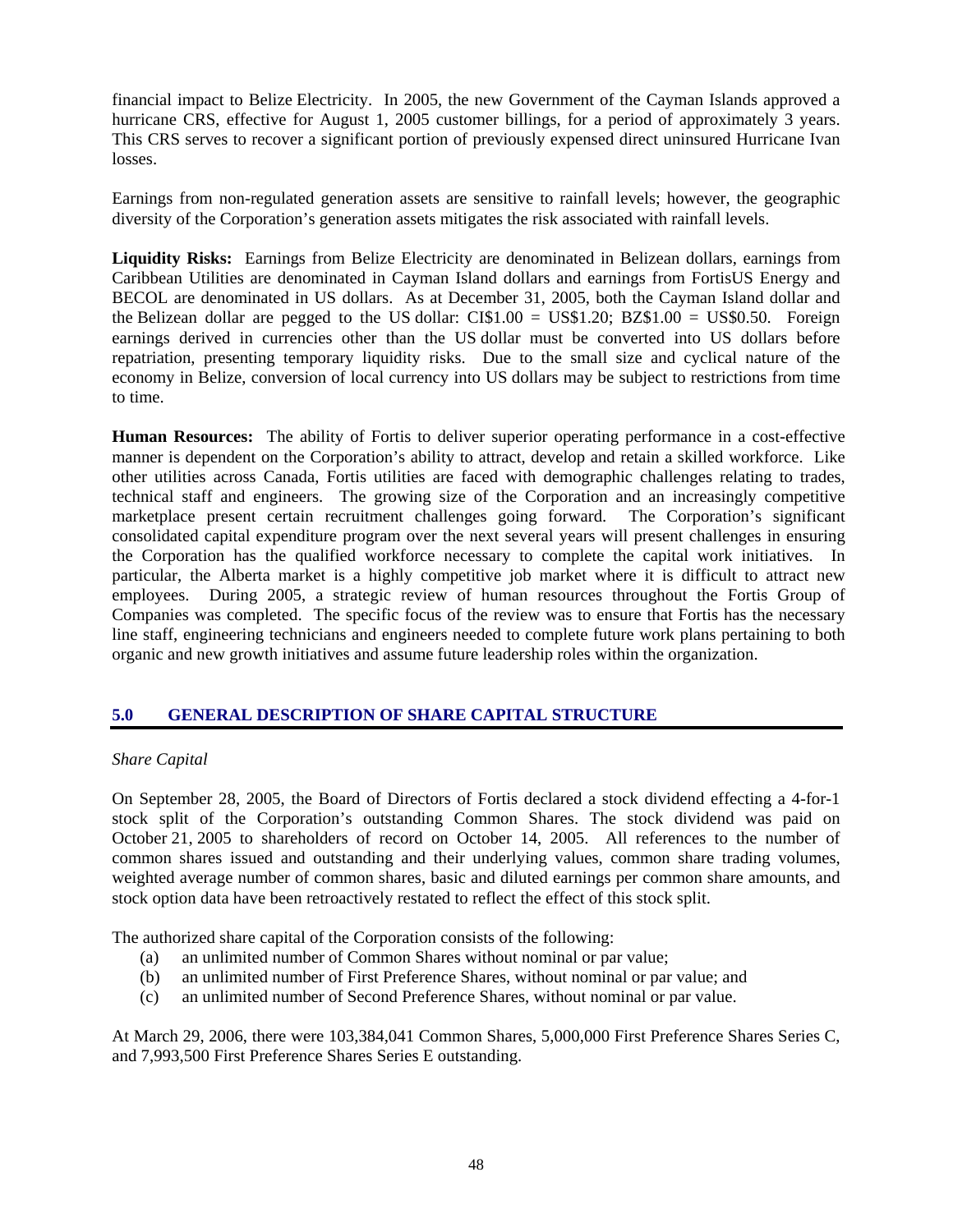Holders of Common Shares are entitled to dividends on a *pro rata* basis if, as and when declared by the Board. Subject to the rights of the holders of the First Preference Shares and Second Preference Shares and any other class of shares of the Corporation entitled to receive dividends in priority to or rateably with the holders of the Common Shares, the Board may declare dividends on the Common Shares to the exclusion of any other class of shares of the Corporation.

On the liquidation, dissolution or winding-up of Fortis, holders of Common Shares are entitled to participate rateably in any distribution of assets of Fortis, subject to the rights of holders of First Preference Shares and Second Preference Shares and any other class of shares of the Corporation entitled to receive the assets of the Corporation on such a distribution in priority to or rateably with the holders of the Common Shares.

Holders of the Common Shares are entitled to receive notice of and to attend all annual and special meetings of the shareholders of Fortis, other than separate meetings of holders of any other class or series of shares, and are entitled to 1 vote in respect of each Common Share held at such meetings.

The 5,000,000 First Preference Shares Series C are entitled to fixed cumulative preferential cash dividends at a rate of \$1.3625 per share per annum. On or after June 1, 2010, the Corporation may, at its option, redeem for cash the First Preference Shares Series C, in whole at any time or in part from time to time, at \$25.75 per share if redeemed before June 1, 2011, at \$25.50 per share if redeemed on or after June 1, 2011 but before June 1, 2012, at \$25.25 per share if redeemed on or after June 1, 2012 but before June 1, 2013 and at \$25.00 per share if redeemed on or after June 1, 2013 plus, in each case, all accrued and unpaid dividends up to but excluding the date fixed for redemption. On or after June 1, 2010, the Corporation may, at its option, convert all or from time to time any part of the outstanding First Preference Shares Series C into fully paid and freely tradable common shares of the Corporation. The number of common shares into which each Preference Share may be so converted will be determined by dividing the then-applicable redemption price per Preference Share, together with all accrued and unpaid dividends up to but excluding the date fixed for conversion, by the greater of \$1.00 and 95 per cent of the then-current market price of the common shares at such time. On or after September 1, 2013, each First Preference Share Series C will be convertible at the option of the holder on the first business day of September, December, March and June of each year, into freely tradable common shares determined by dividing \$25.00, together with all accrued and unpaid dividends up to but excluding the date fixed for conversion, by the greater of \$1.00 and 95 per cent of the then-current market price of the common shares. If a holder of First Preference Shares Series C elects to convert any of such shares into common shares, the Corporation can redeem such First Preference Shares Series C for cash or arrange for the sale of those shares to substitute purchasers.

The 7,993,500 First Preference Shares Series E are entitled to receive fixed cumulative preferential cash dividends in the amount of \$1.2250 per share per annum. On or after June 1, 2013, the Corporation may, at its option, redeem all or from time to time any part of the outstanding First Preference Shares Series E by the payment in cash of a sum per redeemed share equal to \$25.75 if redeemed during the 12 months commencing June 1, 2013, \$25.50 if redeemed during the 12 months commencing June 1, 2014, \$25.25 if redeemed during the 12 months commencing June 1, 2015, and \$25.00 if redeemed on or after June 1, 2016 plus, in each case, all accrued and unpaid dividends up to but excluding the date fixed for redemption. On or after June 1, 2013, the Corporation may, at its option, convert all, or from time to time any part of the outstanding First Preference Shares Series E into fully paid and freely tradable common shares of the Corporation. The number of common shares into which each Preference Share may be so converted will be determined by dividing the then-applicable redemption price per First Preference Share Series E, together with all accrued and unpaid dividends up to but excluding the date fixed for conversion, by the greater of \$1.00 and 95 per cent of the then-current market price of the common shares at such time. On or after September 1, 2016, each First Preference Share Series E will be convertible at the option of the holder on the first business day of September, December, March and June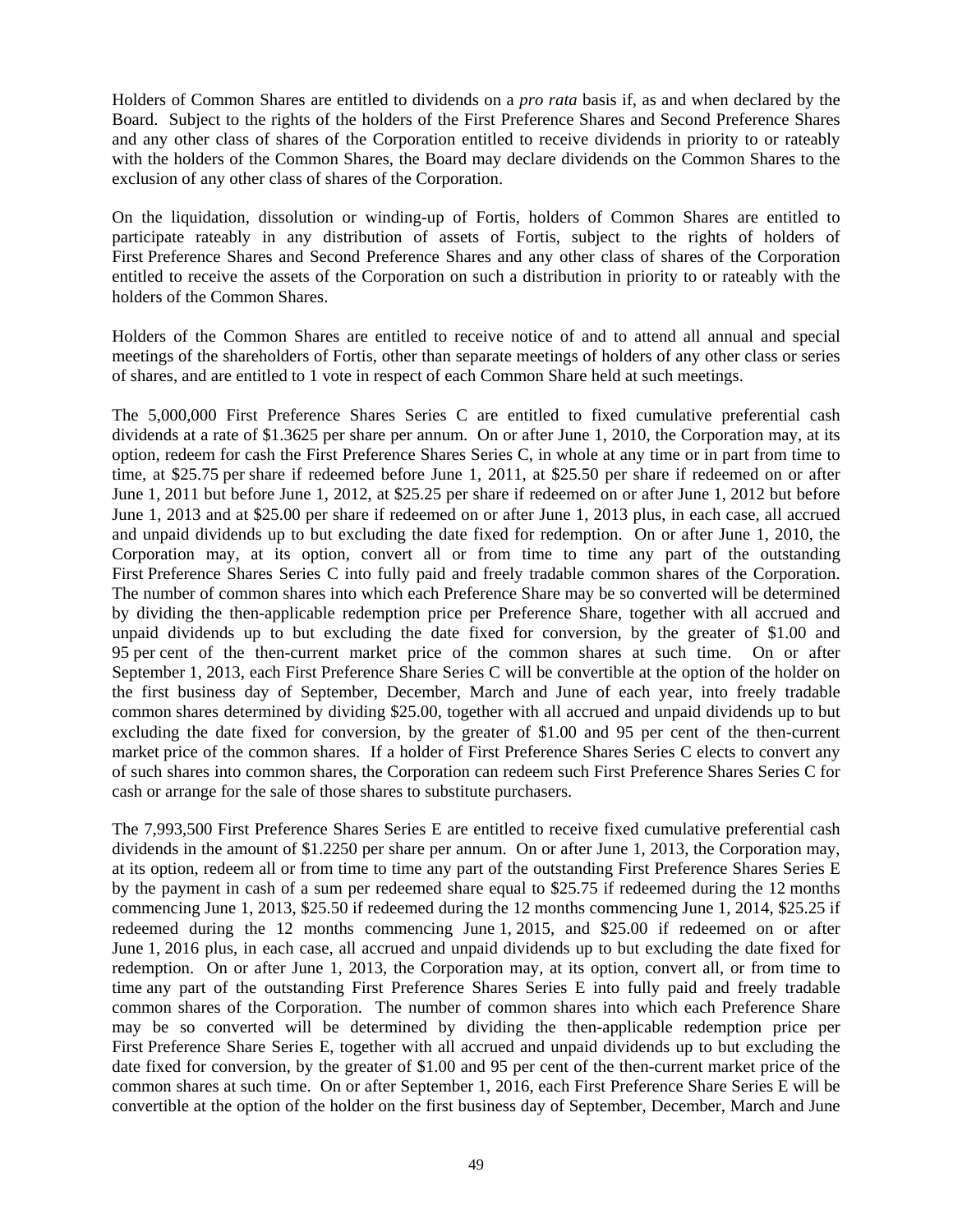of each year, into fully paid and freely tradable common shares determined by dividing \$25.00, together with all accrued and unpaid dividends up to but excluding the date fixed for conversion, by the greater of \$1.00 and 95 per cent of the then-current market price of the common shares. If a holder of First Preference Shares Series E elects to convert any of such shares into common shares, the Corporation can redeem such First Preference Shares E for cash or arrange for the sale of those shares to other purchasers.

# *Convertible Debentures*

The 6.75% Unsecured Subordinated Convertible Debentures are redeemable by the Corporation at par at any time on or after March 12, 2007 and are convertible, at the option of the holder, into the Corporation's Common Shares at US\$9.19 per share (adjusted for stock split). The Debentures are subordinated to all other indebtedness of the Corporation, other than subordinated indebtedness ranking equally to the Debentures. There is no provision associated with these Debentures that restricts the payment of dividends.

The 5.50% Unsecured Subordinated Convertible Debentures are redeemable by the Corporation at par at any time on or after May 20, 2008, and are convertible, at the option of the holder, into the Corporation's Common Shares at US\$11.97 per share (adjusted for stock split). The Debentures are subordinated to all other indebtedness of the Corporation, other than subordinated indebtedness ranking equally to the Debentures. There is no provision associated with these Debentures that restricts the payment of dividends.

# *Debt Covenant Restrictions on Dividend Distributions*

In October 2000, Fortis issued \$100 million of 7.4% Senior Unsecured Debentures due October 2010. The trust deed pertaining to the issue of such debentures contains a covenant which provides that Fortis shall not declare or pay any dividends (other than stock dividends or cumulative preferred dividends on preferred shares not issued as stock dividends) or make any other distribution on its shares if, immediately thereafter, its consolidated funded obligations would be in excess of 75 per cent of its total consolidated capitalization.

In May 2005, Fortis renegotiated its \$145 million unsecured revolving/term credit facility to a \$145 million term credit facility that matures in May 2008. This facility can be used for general corporate purposes, including acquisitions. The credit agreement contains a covenant which provides that Fortis shall not declare or pay any dividends or make any other restricted payments if, immediately thereafter, consolidated debt to consolidated capitalization ratio would exceed 75 per cent, within the first year, and 70 per cent at any time thereafter.

In January 2005, Fortis entered into a \$50 million unsecured revolving/term credit facility for its general corporate purposes, including acquisitions. In December 2005, Fortis renegotiated the \$50 million unsecured revolving/term credit facility to an unsecured term credit facility that matures in January 2009. The credit agreement contains a covenant which provides that Fortis shall not declare or pay any dividends or make any other restricted payments if, immediately thereafter, consolidated debt to consolidated capitalization ratio would exceed 70 per cent at any time.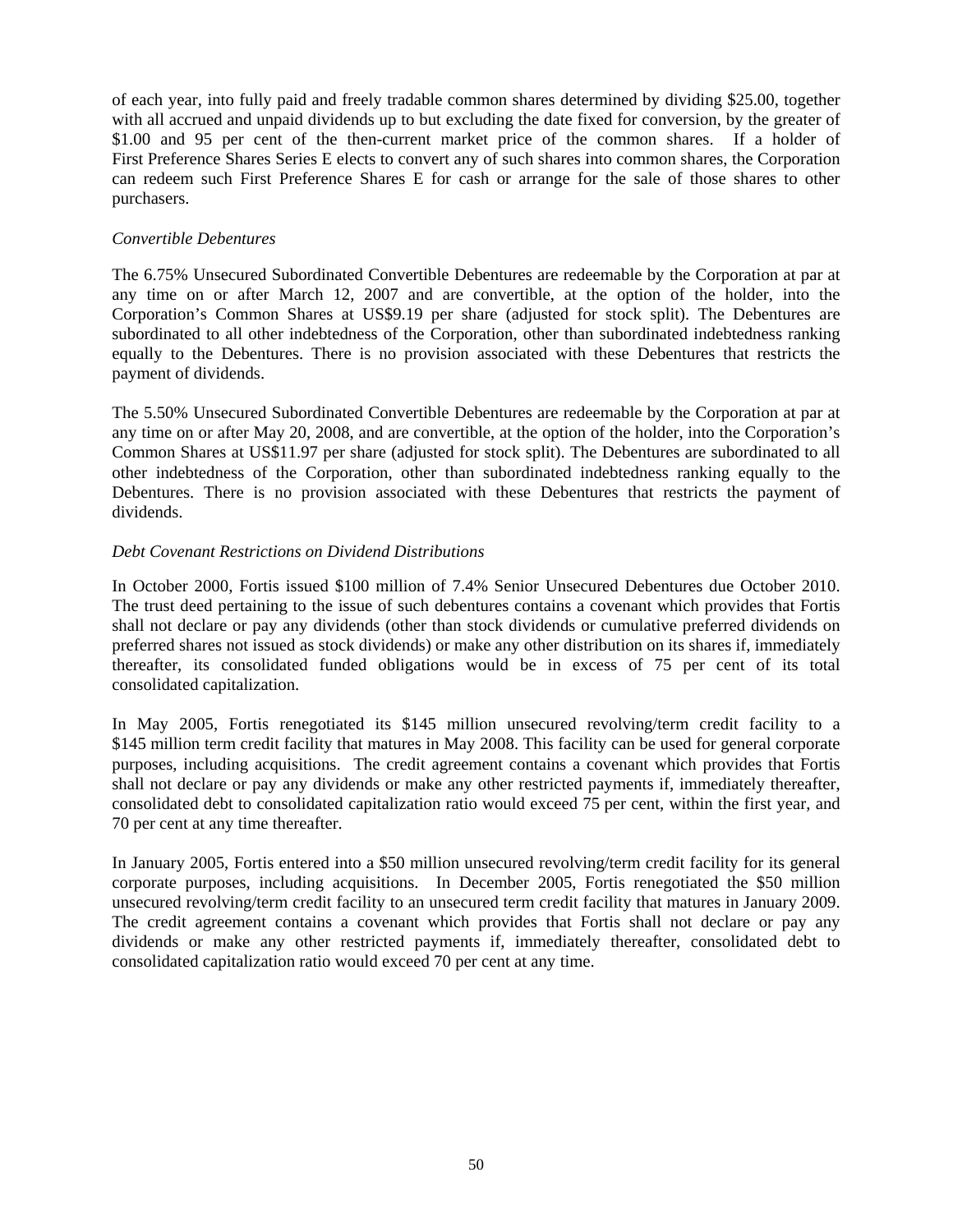#### **6.0 DIVIDEND POLICY**

Dividends on Common Shares of Fortis are declared at the discretion of the Board. Fortis paid cash dividends on its Common Shares of \$0.59 in 2005, \$0.54 in 2004 and \$0.52 in 2003 (adjusted for stock split). On September 28, 2005, the Board declared an increase in the regular quarterly dividend to \$0.16 per Common Share, with the first payment occurring on December 1, 2005. On December 8, 2005 the Board declared a regular quarterly dividend of \$0.16 per Common Share, which was paid on March 1, 2006 to holders of record on February 3, 2006. On February 28, 2006, the Board also declared a regular quarterly dividend of \$0.16 per Common Share which is payable on June 1, 2006 to holders of record on May 5, 2006.

Regular quarterly dividends at the prescribed annual rate of 5.45 per cent, or \$0.34 per share, and 4.9 per cent, or \$0.31 per share, are paid on all of the First Preference Shares Series C and First Preference Shares Series E, respectively. On September 20, 2005, the 6,500 First Preference Shares Series D were redeemed, without premium, at a redemption price of \$6.25 per First Preference Share Series D. Prior to the redemption, the quarterly cash dividend payable with respect to the First Preference Shares Series D that were not converted was reduced to \$0.01 per share, being equivalent to 0.64 per cent per annum per First Preference Share Series D.

On December 8, 2005, the Board also declared a first quarter 2006 dividend on the First Preference Shares Series C and First Preference Shares Series E in accordance with the applicable prescribed annual rate. In each case, the first quarter 2006 dividend was paid on March 1, 2006 to holders of record on February 3, 2006. On February 28, 2006, the Board also declared a second quarter 2006 dividend on the First Preference Shares Series C and E in accordance with the applicable annual prescribed rate and is payable on June 1, 2006 to holders of record on May 5, 2006.

# **7.0 CREDIT RATINGS**

Securities issued by Fortis and its subsidiaries are rated by DBRS, S&P and Moody's. The ratings assigned to securities issued by Fortis are reviewed by these agencies on an ongoing basis. Credit ratings are intended to provide investors with an independent measure of credit quality of an issue of securities and are not recommendations to buy, sell or hold securities. Ratings may be subject to revision or withdrawal at any time by the rating organization. The following table summarizes, as at December 31, 2005, the Corporation's credit ratings.

| <b>Fortis</b><br><b>Credit Ratings</b> |                                                  |                                        |                                          |  |
|----------------------------------------|--------------------------------------------------|----------------------------------------|------------------------------------------|--|
| Company                                | <b>DBRS</b>                                      | S&P                                    | Moody's                                  |  |
| Fortis                                 | BBB (high), stable<br>(unsecured debt)           | BBB+, stable<br>(issuer credit rating) | N/A                                      |  |
| Newfoundland Power                     | A, stable<br>(first mortgage bonds)              | BBB+, stable<br>(issuer credit rating) | N/A                                      |  |
| Maritime Electric                      | N/A                                              | BBB+, stable<br>(issuer credit rating) | N/A                                      |  |
| FortisAlberta                          | A (low), stable<br>(senior unsecured debt)       | N/A                                    | Baa 1, stable<br>(senior unsecured debt) |  |
| FortisBC                               | BBB (high), stable<br>(secured & unsecured debt) | N/A                                    | Baa 3, stable<br>(unsecured debt)        |  |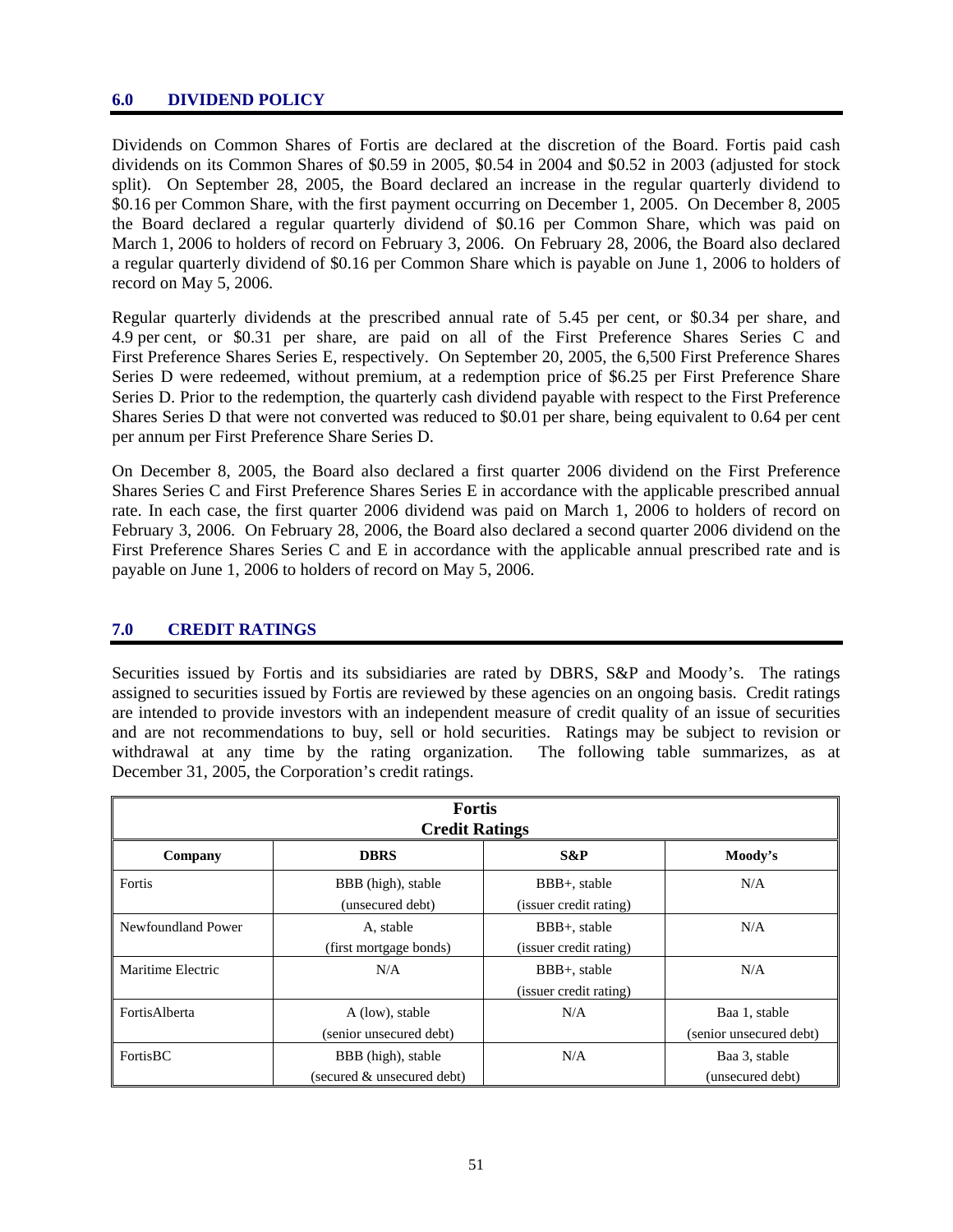DBRS rates debt instruments by rating categories ranging from AAA to D, which represents the range from highest to lowest quality of such securities. DBRS states that its long-term debt ratings are meant to give an indication of the risk that the borrower will not fulfill its obligations in a timely manner with respect to both interest and principal commitments. DBRS ratings do not take factors such as pricing or market risk into consideration and are expected to be used by purchasers as one part of their investment decision. Every DBRS rating is based on quantitative and qualitative considerations that are relevant for the borrowing entity. According to DBRS, a rating of A by DBRS is in the middle of 3 subcategories within the third highest of 9 major categories. Such rating is assigned to debt instruments considered to be of satisfactory credit quality and for which protection of interest and principal is still substantial, but the degree of strength is less than with AA rated entities. Entities in the A category are considered to be more susceptible to adverse economic conditions and have greater cyclical tendencies than higher-rated entities. The assignment of a "(high)" or "(low)" modified within each rating category indicates relative standing within such category. In February 2006, DBRS confirmed the rating on the Corporation's unsecured debentures at BBB (high). DBRS ratings for the Corporation and its subsidiaries remain stable.

S&P long-term debt ratings are on a scale that ranges from AAA to C, which represents the range from highest to lowest quality of such securities. S&P uses "+" or "-" designations to indicate the relative standing of securities within a particular rating category. S&P credit ratings are current opinions of the financial security characteristics with respect to the ability to pay under contracts in accordance with their terms. This opinion is not specific to any particular contract, nor does it address the suitability of a particular contract for a specific purpose or purchaser. An issuer rated BBB or higher is regarded as having financial security characteristics that outweigh any vulnerabilities and is highly likely to have the ability to meet financial commitments. In December 2005, S&P confirmed its corporate credit rating on the Corporation at BBB(+) and revised its outlook from negative to stable. The outlook was revised based on greater stability in the business and financial risk profiles of Fortis and reduced concerns surrounding the level of operational and funding risk involved with the Corporation's major capital expenditure program.

Moody's long-term debt ratings are on a rating scale that ranges from Aaa to C, which represents the range from highest to lowest quality of such securities. In addition, Moody's applies numerical modifiers 1, 2 and 3 in each generic rating classification from Aa to Caa to indicate relative standing within such classification. The modifier 1 indicates that the security ranks in the higher end of its generic rating category, the modifier 2 indicates a mid-range ranking and the modifier 3 indicates that the security ranks in the lower end of its generic rating category. Moody's long-term debt ratings are opinions of relative risk of fixed-income obligations with an original maturity of 1 year or more. Such ratings reflect both the likelihood of default and any financial loss suffered in the event of default. According to Moody's, a rating of Baa is the fourth highest of 9 major categories. Such a debt rating is assigned to debt instruments considered to be medium grade. Debt instruments rated Baa are subject to moderate credit risk and may possess certain speculative characteristics.

## **8.0 MANAGEMENT DISCUSSION AND ANALYSIS**

Reference is made to the MD&A on pages 36 through 73 of the 2005 Fortis Inc. Annual Report to Shareholders, which pages are incorporated herein by reference. The Corporation's MD&A can be found on SEDAR at www.sedar.com.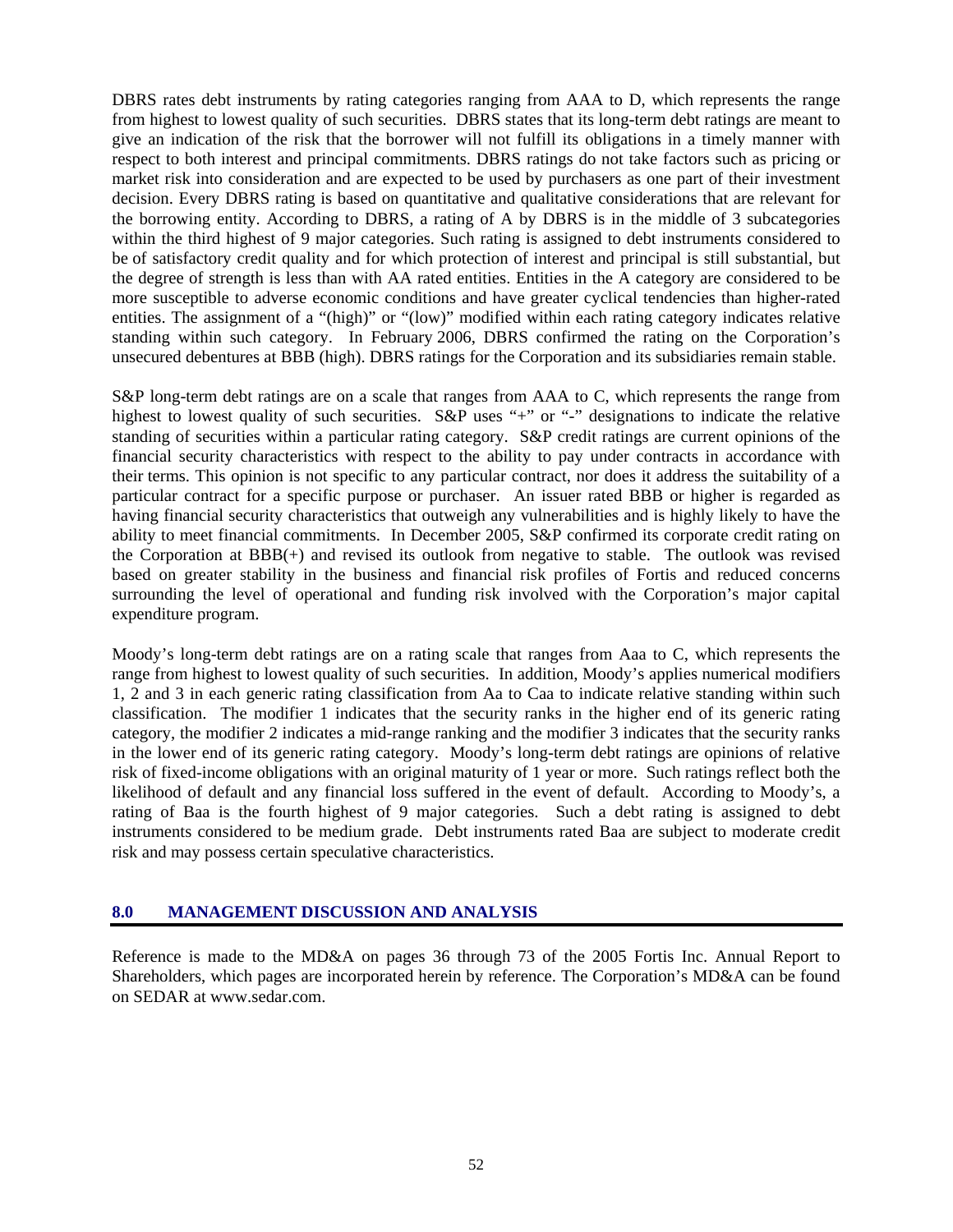#### **9.0 MARKET FOR SECURITIES**

The Common Shares, First Preference Shares Series C and First Preference Shares Series E of Fortis are listed on the Toronto Stock Exchange under the symbols FTS, FTS.PR.C and FTS.PR.E, respectively. The following table sets forth the reported high and low trading prices and trading volumes for the Common Shares, First Preference Shares Series C and First Preference Shares Series E on a monthly basis for the year ended December 31, 2005.

| <b>Fortis</b>                                                           |                                                                                                                                                                                                       |            |           |             |            |               |                                         |            |               |
|-------------------------------------------------------------------------|-------------------------------------------------------------------------------------------------------------------------------------------------------------------------------------------------------|------------|-----------|-------------|------------|---------------|-----------------------------------------|------------|---------------|
|                                                                         | <b>2005 Trading Prices and Volumes</b>                                                                                                                                                                |            |           |             |            |               |                                         |            |               |
| Common Shares <sup>(1)</sup><br><b>First Preference Shares Series C</b> |                                                                                                                                                                                                       |            |           |             |            |               | <b>First Preference Shares Series E</b> |            |               |
| Month                                                                   | $High (\$)$                                                                                                                                                                                           | Low $(\$)$ | Volume    | $High (\$)$ | Low $(\$)$ | <b>Volume</b> | $High (\$)$                             | Low $(\$)$ | <b>Volume</b> |
| Jan                                                                     | 18.62                                                                                                                                                                                                 | 17.00      | 1,666,088 | 29.00       | 27.86      | 38,511        | 28.00                                   | 26.85      | 649,621       |
| Feb                                                                     | 18.88                                                                                                                                                                                                 | 18.16      | 3,050,760 | 29.30       | 27.80      | 113,057       | 27.75                                   | 26.55      | 1,030,114     |
| Mar                                                                     | 18.50                                                                                                                                                                                                 | 17.25      | 3,568,316 | 29.30       | 27.00      | 47,130        | 27.60                                   | 27.15      | 788,530       |
| Apr                                                                     | 18.36                                                                                                                                                                                                 | 17.51      | 2,526,884 | 28.45       | 27.05      | 21,876        | 28.00                                   | 27.01      | 777,754       |
| May                                                                     | 18.85                                                                                                                                                                                                 | 17.82      | 2,077,856 | 28.00       | 27.00      | 19,274        | 27.50                                   | 26.90      | 66,152        |
| Jun                                                                     | 20.19                                                                                                                                                                                                 | 18.27      | 2,690,864 | 29.00       | 27.50      | 28,348        | 27.75                                   | 26.90      | 363,911       |
| Jul                                                                     | 20.81                                                                                                                                                                                                 | 19.13      | 2,496,608 | 27.99       | 26.60      | 84,196        | 27.75                                   | 27.35      | 318,853       |
| Aug                                                                     | 21.25                                                                                                                                                                                                 | 20.33      | 3,310,440 | 27.89       | 27.40      | 24,128        | 27.59                                   | 27.01      | 392,108       |
| Sep                                                                     | 25.19                                                                                                                                                                                                 | 20.65      | 4,551,012 | 27.99       | 27.50      | 17,155        | 27.39                                   | 27.08      | 202,793       |
| Oct                                                                     | 25.49                                                                                                                                                                                                 | 21.50      | 4,424,066 | 28.03       | 27.60      | 51,800        | 27.31                                   | 27.10      | 87,254        |
| <b>Nov</b>                                                              | 25.50                                                                                                                                                                                                 | 22.00      | 4,436,979 | 28.90       | 27.25      | 22,401        | 27.99                                   | 27.00      | 125,829       |
| Dec                                                                     | 25.64                                                                                                                                                                                                 | 23.38      | 2,905,980 | 29.69       | 27.51      | 16,408        | 27.85                                   | 27.60      | 4,318         |
| (1)                                                                     | On October 12, 2005, Fortis Common Shares commenced trading on a 4-for-1 split basis. All Common Share trading prices and volumes<br>as detailed above have been adjusted to reflect the stock split. |            |           |             |            |               |                                         |            |               |

#### **10.0 DIRECTORS AND OFFICERS**

All Directors are elected annually. In 1998, the Board adopted a policy, effective from May 1999, that Directors would normally retire after a term of 10 years or the year following their  $70<sup>th</sup>$  birthday. The following chart sets out the name and municipality of residence of each of the Directors of Fortis and indicates their principal occupations within 5 preceding years.

| <b>Fortis Directors</b>                                                           |                                                                                                                                                                                                                                                                                                                                                                                                                                                                                                                           |  |
|-----------------------------------------------------------------------------------|---------------------------------------------------------------------------------------------------------------------------------------------------------------------------------------------------------------------------------------------------------------------------------------------------------------------------------------------------------------------------------------------------------------------------------------------------------------------------------------------------------------------------|--|
| <b>Name</b>                                                                       | <b>Principal Occupations Within 5 Preceding Years</b>                                                                                                                                                                                                                                                                                                                                                                                                                                                                     |  |
| ANGUS A. BRUNEAU <sup>(1)(2)(3)</sup><br>St. John's, Newfoundland and<br>Labrador | Dr. Bruneau, 70, joined the Fortis Inc. Board in 1987 and is Chair of the Board. He retired<br>as CEO of Fortis Inc. in 1996. Dr. Bruneau is a director of Fortis Properties Corporation,<br>and is a director of Petro-Canada, SNC-Lavalin Group Inc., Inco Limited, The Canadian<br>Institute of Child Health and Sustainable Development Technology Canada. Dr. Bruneau<br>will be retiring from the Fortis Inc. Board at the Annual Meeting at which<br>Special Business will be conducted on May 2, 2006.            |  |
| PETER E. CASE $(1)$<br>Freelton, Ontario                                          | Mr. Case, 51, Principal of Peter Case Consulting, joined the Fortis Inc. Board in<br>May 2005. He has been providing consulting services to the utility industry since 2003,<br>following his retirement as Executive Director, Institutional Equity Research at CIBC<br>World Markets. Prior to this position, he was Managing Director at BMO Nesbitt Burns.<br>Mr. Case has been a director of FortisOntario Inc. since March 2003 and assumed the<br>Chair of the FortisOntario Inc. Audit Committee in January 2004. |  |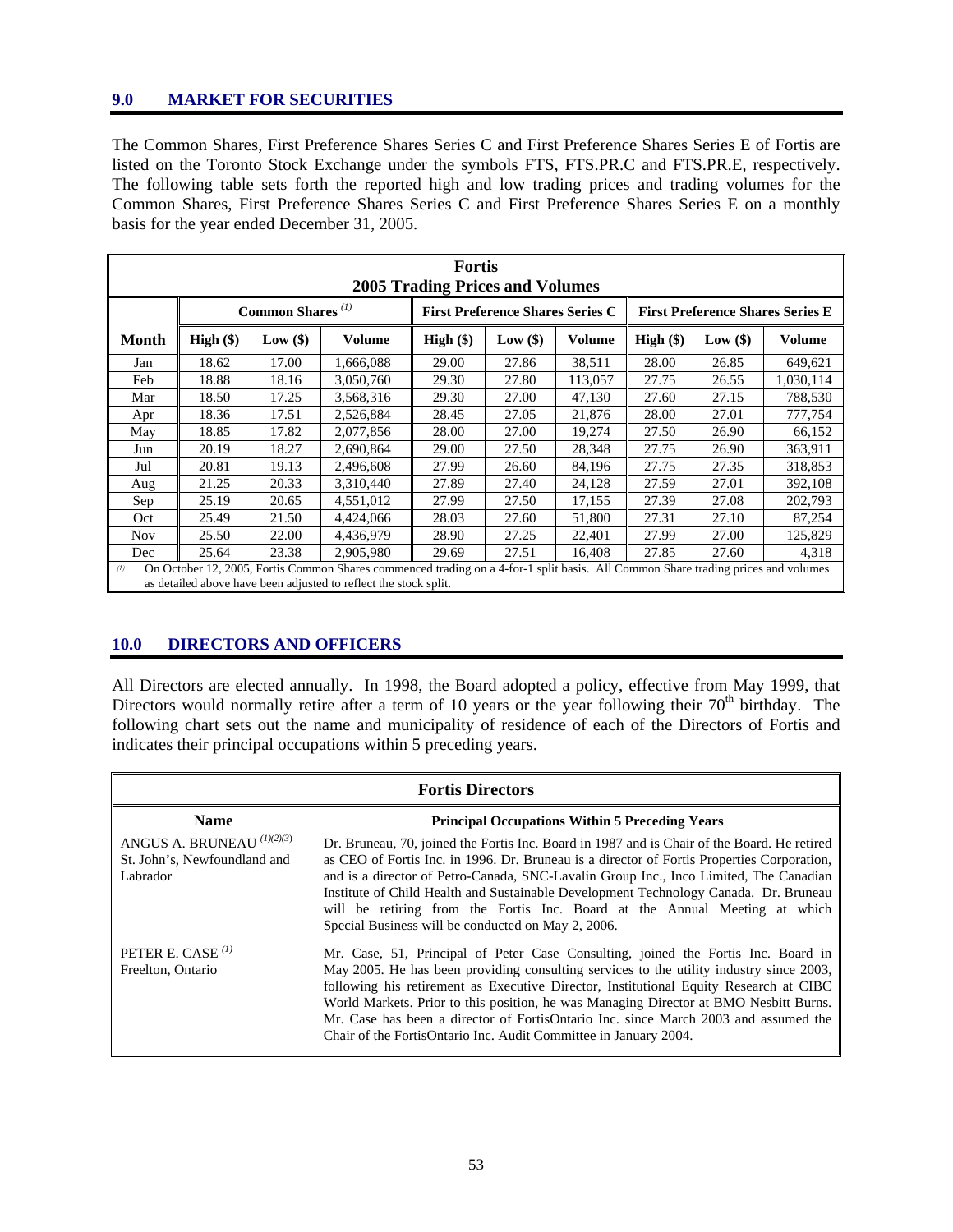| <b>Fortis Directors</b> (continued)                                                                                                                |                                                                                                                                                                                                                                                                                                                                                                                                                                                                                                                                                                                                                                                       |  |
|----------------------------------------------------------------------------------------------------------------------------------------------------|-------------------------------------------------------------------------------------------------------------------------------------------------------------------------------------------------------------------------------------------------------------------------------------------------------------------------------------------------------------------------------------------------------------------------------------------------------------------------------------------------------------------------------------------------------------------------------------------------------------------------------------------------------|--|
| <b>Name</b>                                                                                                                                        | <b>Principal Occupations Within 5 Preceding Years</b>                                                                                                                                                                                                                                                                                                                                                                                                                                                                                                                                                                                                 |  |
| <b>BRUCE CHAFE</b> (1)(2)<br>St. John's, Newfoundland and<br>Labrador                                                                              | Mr. Chafe, 69, a Corporate Director, joined the Fortis Inc. Board in 1997 and is a retired<br>senior partner of Deloitte & Touche LLP. Mr. Chafe is the Chair of the Audit Committee<br>and has held that position since May 2000. He was appointed Chair of the Board of<br>Newfoundland Power Inc. in 2000 and is a director of Fortis Properties Corporation and<br>FortisBC Inc. Mr. Chafe is also a director of several private investment firms.                                                                                                                                                                                                |  |
| <b>GEOFFREY F. HYLAND</b> <sup>(3)</sup><br>Caledon, Ontario                                                                                       | Mr. Hyland, 61, a Corporate Director, joined the Fortis Inc. Board in May 2001. He<br>retired as President and CEO of Shawcor Ltd. in June 2005 after 37 years of service.<br>Mr. Hyland is a director of FortisOntario Inc. He continues to serve on the board of<br>ShawCor Ltd. and is a director of Enerflex Systems Ltd. and Exco Technologies Limited.                                                                                                                                                                                                                                                                                          |  |
| LINDA L. INKPEN $^{(2)}$<br>St. John's, Newfoundland and<br>Labrador                                                                               | Dr. Inkpen, 58, medical professional and educator, joined the Fortis Inc. Board in 1994.<br>She has been a physician in private practice since 1975 and is a member of the National<br>Roundtable on the Economy and the Environment and is Chair of the Medical Advisory<br>Committee of the St. John's, Newfoundland and Labrador area hospitals. She was<br>appointed Chair of the Board of Fortis Properties Corporation in 2000 and is a past Chair<br>of the Board of Newfoundland Power Inc.                                                                                                                                                   |  |
| H. STANLEY MARSHALL<br>St. John's, Newfoundland and<br>Labrador                                                                                    | Mr. Marshall, 55, has served on the Fortis Inc. Board since 1995. He is President and<br>CEO of the Corporation. Mr. Marshall joined Newfoundland Power Inc. in 1979 and was<br>appointed President and CEO of Fortis Inc. in 1996. He serves on the Boards of all Fortis<br>companies and is a director of Caribbean Utilities Company, Ltd.<br>and<br>Toromont Industries Ltd.                                                                                                                                                                                                                                                                      |  |
| JOHN $\overline{S}$ . McCALLUM $^{(1)(2)}$<br>Winnipeg, Manitoba                                                                                   | Mr. McCallum, 62, joined the Fortis Inc. Board in July 2001. He has been a Professor of<br>Finance at the University of Manitoba since July 1973. He served as Chairman of the<br>Board of Manitoba Hydro from 1991 to 2000 and as Policy Advisor to the Federal<br>Minister of Finance from 1984 to 1991. Mr. McCallum was appointed Chair of the<br>Governance and Nominating Committee in May 2005. Mr. McCallum is a director of<br>FortisBC Inc. and FortisAlberta Inc. and chairs the Audit, Risk and Environment<br>Committees of both companies. He also serves as a director of IGM Financial Inc.,<br>Wawanesa and Toromont Industries Ltd. |  |
| DAVID G. NORRIS <sup>(1)(3)</sup><br>St. John's, Newfoundland and<br>Labrador                                                                      | Mr. Norris, 58, a Corporate Director, joined the Fortis Inc. Board in May 2005. He has<br>been a financial and management consultant since 2001, prior to which he was Executive<br>Vice-President, Finance and Business Development, Fishery Products International<br>Limited. Previously, he held Deputy Minister positions with Department of Finance and<br>Treasury Board, Government of Newfoundland and Labrador. Mr. Norris has been a<br>director of Newfoundland Power Inc. since 2003, and was appointed Chair of the Audit<br>and Risk Committee of Newfoundland Power Inc. in July 2005.                                                |  |
| MICHAEL A. PAVEY $^{(3)}$<br>Moncton, New Brunswick                                                                                                | Mr. Pavey, 58, joined the Fortis Inc. Board in May 2004. He is Executive Vice President<br>and Chief Financial Officer of Major Drilling Group International Inc. Prior to joining<br>Major Drilling Group International Inc. in 1999, he held senior executive positions with<br>TransAlta Corporation. Mr. Pavey has been a director of Maritime Electric Company,<br>Limited since 2001 and was appointed Chair of the Audit and Environment Committee of<br>Maritime Electric in February 2003.                                                                                                                                                   |  |
| ROY P. RIDEOUT <sup>(2)(3)</sup><br>Halifax, Nova Scotia                                                                                           | Mr. Rideout, 58, a Corporate Director, joined the Fortis Inc. Board in March 2001. He<br>retired as Chairman and CEO of Clarke Inc. in October 2002. Prior to 1998, Mr. Rideout<br>served as President of Newfoundland Capital Corporation Limited. He is Chair of the<br>Human Resources Committee and has held that position since May 2003. Mr. Rideout<br>also serves as a director of the Halifax International Airport Authority, Oceanex Inc. and<br>NAV CANADA.                                                                                                                                                                               |  |
| Serves on the Audit Committee<br>(1)<br>Serves on the Governance and Nominating Committee<br>(2)<br>Serves on the Human Resources Committee<br>(3) |                                                                                                                                                                                                                                                                                                                                                                                                                                                                                                                                                                                                                                                       |  |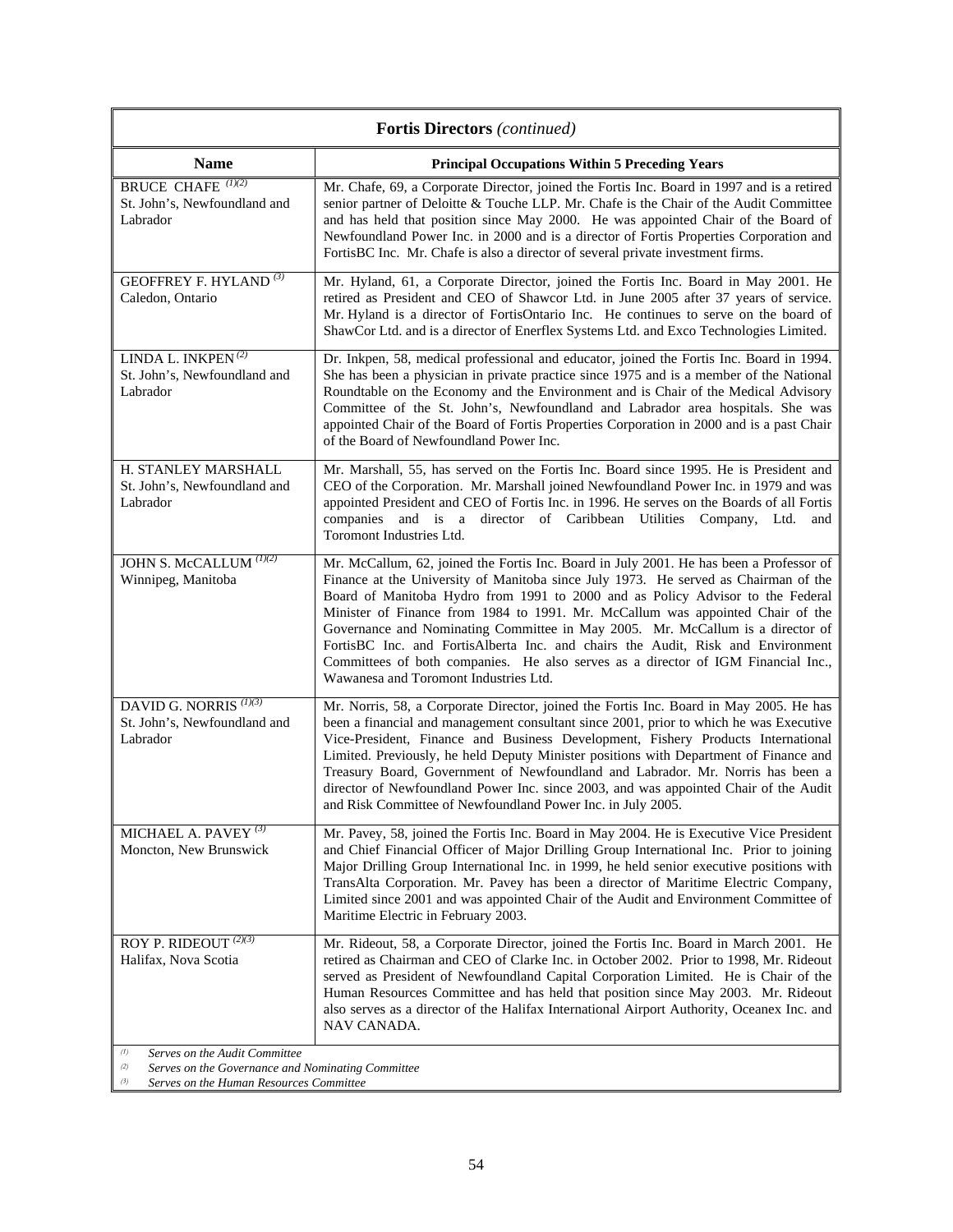The following table sets out the name and municipality of residence of each of the officers of Fortis and indicates the office held.

| <b>Fortis</b><br><b>Officers</b>                                                                                                                                                                                                                                                                                                                                                                                                                                                                                  |                                                                    |  |  |
|-------------------------------------------------------------------------------------------------------------------------------------------------------------------------------------------------------------------------------------------------------------------------------------------------------------------------------------------------------------------------------------------------------------------------------------------------------------------------------------------------------------------|--------------------------------------------------------------------|--|--|
| <b>Name and Municipality of Residence</b>                                                                                                                                                                                                                                                                                                                                                                                                                                                                         | <b>Office Held</b>                                                 |  |  |
| H. Stanley Marshall<br>Paradise, Newfoundland and Labrador                                                                                                                                                                                                                                                                                                                                                                                                                                                        | President and Chief Executive Officer <sup>(1)</sup>               |  |  |
| Barry V. Perry<br>Mount Pearl, Newfoundland and Labrador                                                                                                                                                                                                                                                                                                                                                                                                                                                          | Vice President, Finance and Chief Financial Officer <sup>(2)</sup> |  |  |
| Ronald W. McCabe<br>St. John's, Newfoundland and Labrador                                                                                                                                                                                                                                                                                                                                                                                                                                                         | General Counsel and Corporate Secretary <sup>(3)</sup>             |  |  |
| Assistant Secretary <sup>(4)</sup><br>Donna G. Hynes<br>St. John's, Newfoundland and Labrador                                                                                                                                                                                                                                                                                                                                                                                                                     |                                                                    |  |  |
| Mr. Marshall was appointed President and Chief Operating Officer, effective October 1, 1995. Effective May 1, 1996, Mr. Marshall<br>(1)<br>became Chief Executive Officer.<br>Mr. Perry was appointed Vice President, Finance and Chief Financial Officer effective January 1, 2004. Prior to that time, Mr. Perry<br>(2)<br>was Vice President, Finance and Chief Financial Officer of Newfoundland Power.<br>(3)<br>Mr. McCabe was appointed General Counsel and Corporate Secretary effective January 1, 1997. |                                                                    |  |  |

*(4) Ms. Hynes was appointed Assistant Secretary effective December 8, 1999. She joined Fortis as Manager, Investor and Public Relations in October 1999 and prior to that time was employed by Newfoundland Power.* 

As at December 31, 2005, the directors and officers of Fortis, as a group, beneficially own, directly or indirectly, or exercise control or direction over 594,010 Common Shares, representing 0.58 per cent of the issued and outstanding Common Shares of Fortis. The Common Shares are the only voting securities of the Corporation.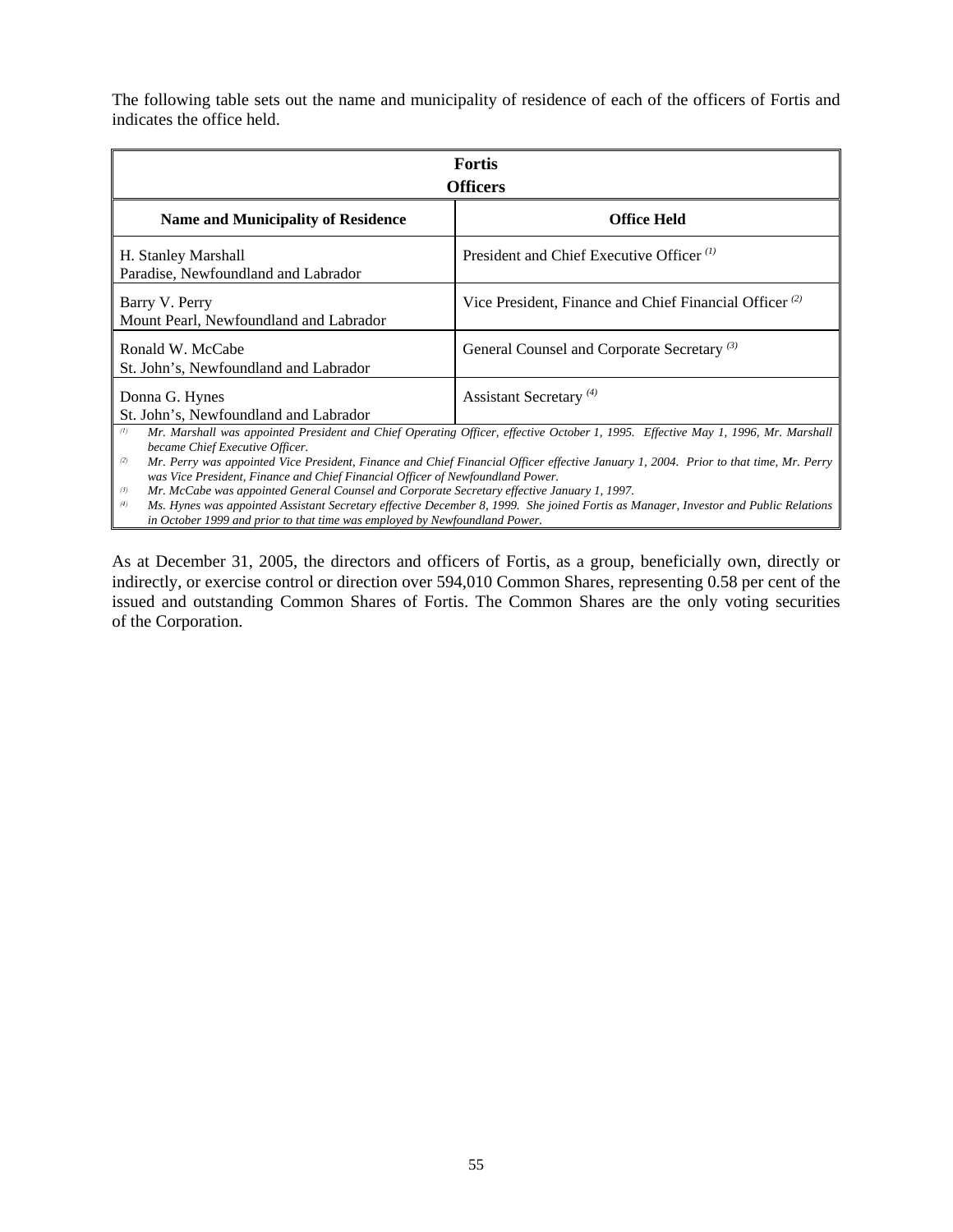#### **11.0 AUDIT COMMITTEE**

#### **11.1 Education and Experience**

The education and experience of each Audit Committee Member that is relevant to such Member's responsibilities as a Member of the Audit Committee are set out below. As at December 31, 2005, the Audit Committee was composed of the following persons.

| <b>Fortis</b>                         |                                                                                  |  |
|---------------------------------------|----------------------------------------------------------------------------------|--|
|                                       | <b>Audit Committee</b>                                                           |  |
| <b>Name</b>                           | <b>Relevant Education and Experience</b>                                         |  |
| ANGUS A. BRUNEAU                      | Dr. Bruneau is a retired executive, former President and CEO of Fortis and past  |  |
| St. John's, Newfoundland and Labrador | Chair of Newfoundland Power Inc. Dr. Bruneau is also currently a director of     |  |
|                                       | Petro-Canada, the SNC-Lavalin Group Inc., Inco Limited, The Canadian Institute   |  |
|                                       | of Child Health and Sustainable Development Technology Canada.                   |  |
| PETER E. CASE                         | Mr. Case has provided consulting services to the utility industry since 2003,    |  |
| Freelton, Ontario                     | following his retirement as Executive Director, Institutional Equity Research at |  |
|                                       | CIBC World Markets. Mr. Case was awarded a Bachelor of Arts and a Master of      |  |
|                                       | Business Administration from Queen's University and a Master of Divinity from    |  |
|                                       | Wycliffe College, University of Toronto.                                         |  |
| <b>BRUCE CHAFE (Chair)</b>            | Mr. Chafe is a Chartered Accountant and was appointed Fellow of the Chartered    |  |
| St. John's, Newfoundland and Labrador | Accountants in 1990. He is a retired senior partner of Deloitte & Touche LLP.    |  |
| <b>JOHN S. McCALLUM</b>               | Mr. McCallum is a Professor of Finance at the University of Manitoba.            |  |
| Winnipeg, Manitoba                    | Mr. McCallum graduated from the University of Montreal with a Bachelor of        |  |
|                                       | Arts (Economics) and a Bachelor of Science (Mathematics). He was awarded a       |  |
|                                       | Master of Business Administration from Queen's University and a PhD in           |  |
|                                       | Finance from the University of Toronto.                                          |  |
| <b>DAVID G. NORRIS</b>                | Mr. Norris graduated with a Bachelor of Commerce from Memorial University of     |  |
| St. John's, Newfoundland and Labrador | Newfoundland and a Master of Business Administration from McMaster               |  |
|                                       | University. Mr. Norris has been a financial and management consultant since      |  |
|                                       | 2001, prior to which he was Executive Vice-President, Finance and Business       |  |
|                                       | Development, Fishery Product International Limited.                              |  |

The Board has determined that each of the Audit Committee Members is independent and financially literate. Independent means free from any direct or indirect material relationship with the Corporation which could, in the view of the Board, reasonably interfere with the exercise of a Member's independent judgment as more particularly described in National Instrument 52-110 – Audit Committees. Financially literate means having the ability to read and understand a set of financial statements that present a breadth and level of complexity of accounting issues that are generally comparable to the breath and complexity of the issues that can reasonably be expected to be raised by the Corporation's financial statements.

## **11.2 Audit Committee Mandate**

The text of the Corporation's Audit Committee Mandate is detailed below.

#### *Objective*

The Committee shall provide assistance to the Board by overseeing the external audit of the Corporation's annual financial statements and the accounting and financial reporting and disclosure processes and policies of the Corporation.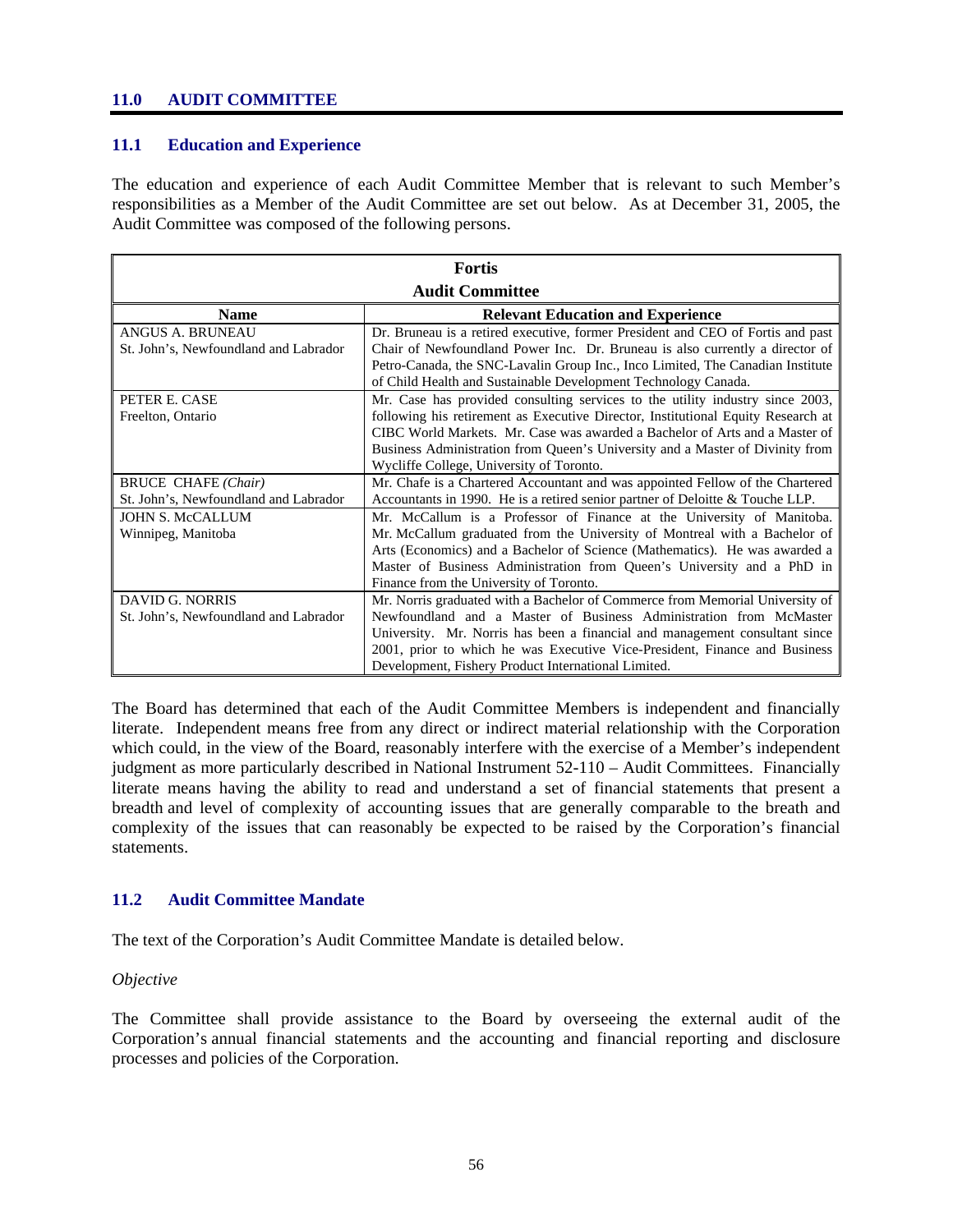# *Definitions*

In this mandate:

**"AIF"** means the Annual Information Form filed by the Corporation;

**"Committee"** means the Audit Committee appointed by the Board pursuant to this mandate;

**"Board"** means the board of directors of the Corporation;

**"CICA"** means the Canadian Institute of Chartered Accountants or any successor body;

**"Corporation"** means Fortis Inc.;

"**Director"** means a member of the Board;

**"Financially Literate"** means having the ability to read and understand a set of financial statements that present a breadth and level of complexity of accounting issues that are generally comparable to the breath and complexity of the issues that can reasonably be expected to be present in the Corporation's financial statements;

**"External Auditor"** means the firm of chartered accountants, registered with the Canadian Public Accountability Board or its successor, and appointed by the shareholders of the Corporation to act as External Auditor of the Corporation;

 **"Independent"** means free from any direct or indirect material relationship with the Corporation which could, in the view of the Board, reasonably interfere with the exercise of a Member's independent judgment as more particularly described in Multilateral Instrument 52-110;

**"Internal Auditor"** means the person employed or engaged by the Corporation to perform the internal audit function of the Corporation;

 **"Management"** means the senior officers of the Corporation;

**"MD&A"** means the Corporation's management discussion and analysis prepared in accordance with National Instrument 51-102F1 in respect of the Corporation's annual and interim financial statements; and

 **"Member"** means a Director appointed to the Committee.

## *Composition and Meetings*

- 1. The Committee shall be appointed annually by the Board and shall be comprised of three (3) or more Directors; all of whom are Independent and Financially Literate and none of whom is a member of Management or an employee of the Corporation or of any affiliate of the Corporation.
- 2. The Board shall appoint a Chair of the Committee on the recommendation of the Corporation's Governance and Nominating Committee, or such other committee as the Board may authorize.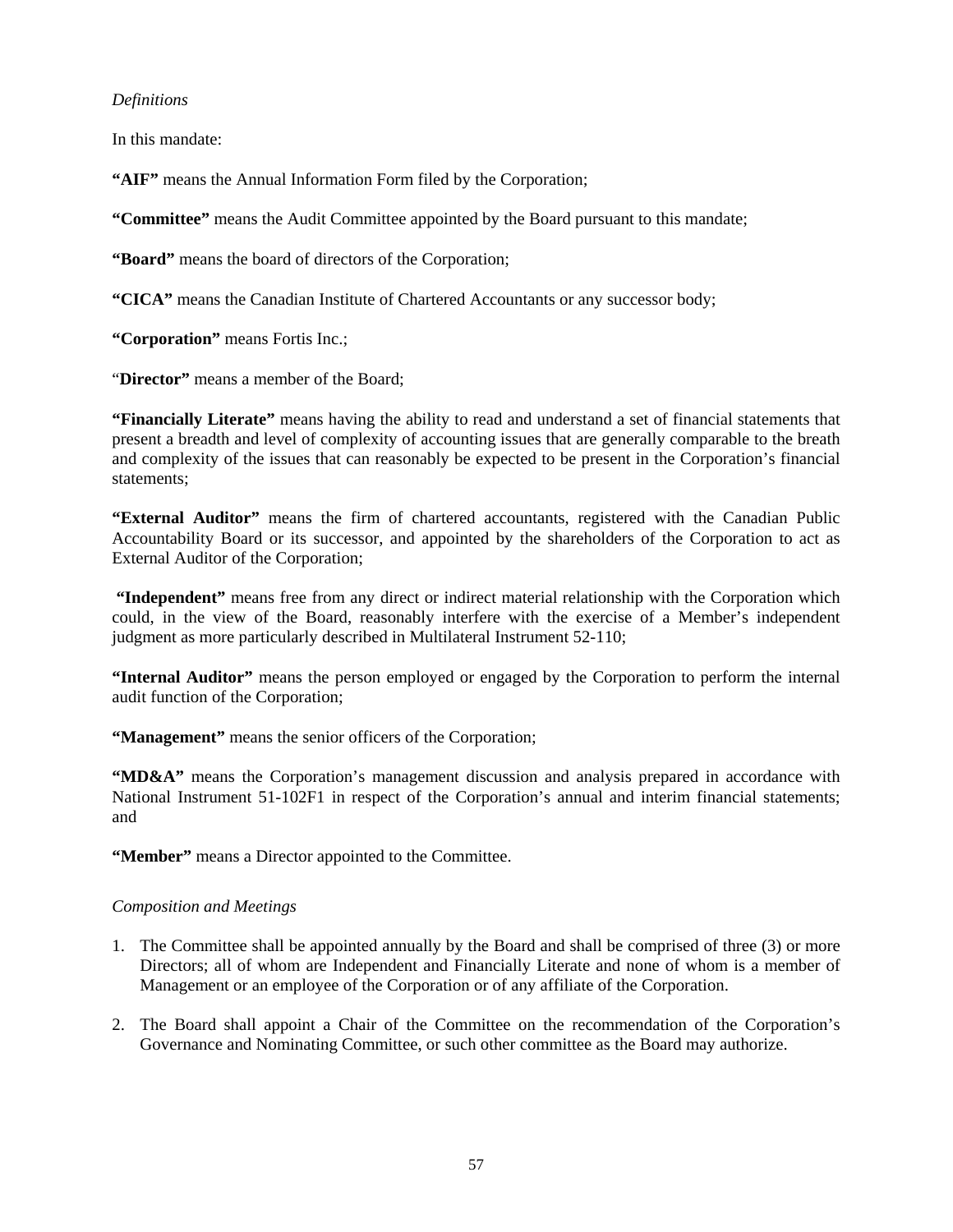- 3. The Committee shall meet at least four times each year and shall meet at such other times during the year as it deems appropriate. Meetings of the Committee shall be held at the call (i) of the Chair of the Committee, or (ii) of any two (2) Members, or (iii) of the External Auditor.
- 4. The President and Chief Executive Officer, the Vice President, Finance and Chief Financial Officer, the External Auditor and the Internal Auditor, shall receive notice of, and (unless otherwise determined by the Chair of the Committee) shall attend all meetings of the Committee.
- 5. At any meeting of the Committee, a quorum shall be a simple majority of the Members.
- 6. The Chair of the Committee shall act as chair of all meetings of the Committee at which the Chair is present. In the absence of the Chair from any meeting of the Committee, the Members present at the meeting shall appoint one of their Members to act as Chair of the meeting.
- 7. Unless otherwise determined by the Chair of the Committee, the Secretary of the Corporation shall act as secretary of all meetings of the Committee.

# *Oversight of the External Audit and the Accounting and Financial Reporting and Disclosure Processes and Policies*

The primary purpose of the Committee is oversight of the Corporation's external audit and the accounting and financial reporting and disclosure processes and policies on behalf of the Board. Management of the Corporation is responsible for maintaining appropriate accounting and financial reporting principles, policies, internal controls and procedures that provide for compliance with accounting standards and applicable laws and regulations. Management is responsible for the preparation and integrity of the financial statements of the Corporation.

1. Oversight of the External Audit

The oversight of the external audit pertains to the audit of the Corporation's annual financial statements.

- 1.1. The Committee is responsible for the evaluation and recommendation of the External Auditor to be proposed by the Board for appointment by the shareholders.
- 1.2. In advance of each audit, the Committee shall review the External Auditor's audit plan including the general approach, scope and areas subject to risk of material misstatement.
- 1.3. The Committee is responsible for approving the terms of engagement and fees of the External Auditor.
- 1.4. The Committee shall review and discuss the Corporation's annual audited financial statements, together with the External Auditor's report thereon, and MD&A with Management and the External Auditor to gain reasonable assurance as to the accuracy, consistency and completeness thereof. The Committee shall meet privately with the External Auditor. The Committee shall oversee the work of the External Auditor and resolve any disagreements between Management and the External Auditor.
- 1.5. The Committee shall use reasonable efforts, including discussion with the External Auditor, to satisfy itself as to the External Auditor's independence as defined in the CICA Assurance Handbook Section 5751.
- 1.6. The Committee shall be responsible for the oversight of the Internal Auditor.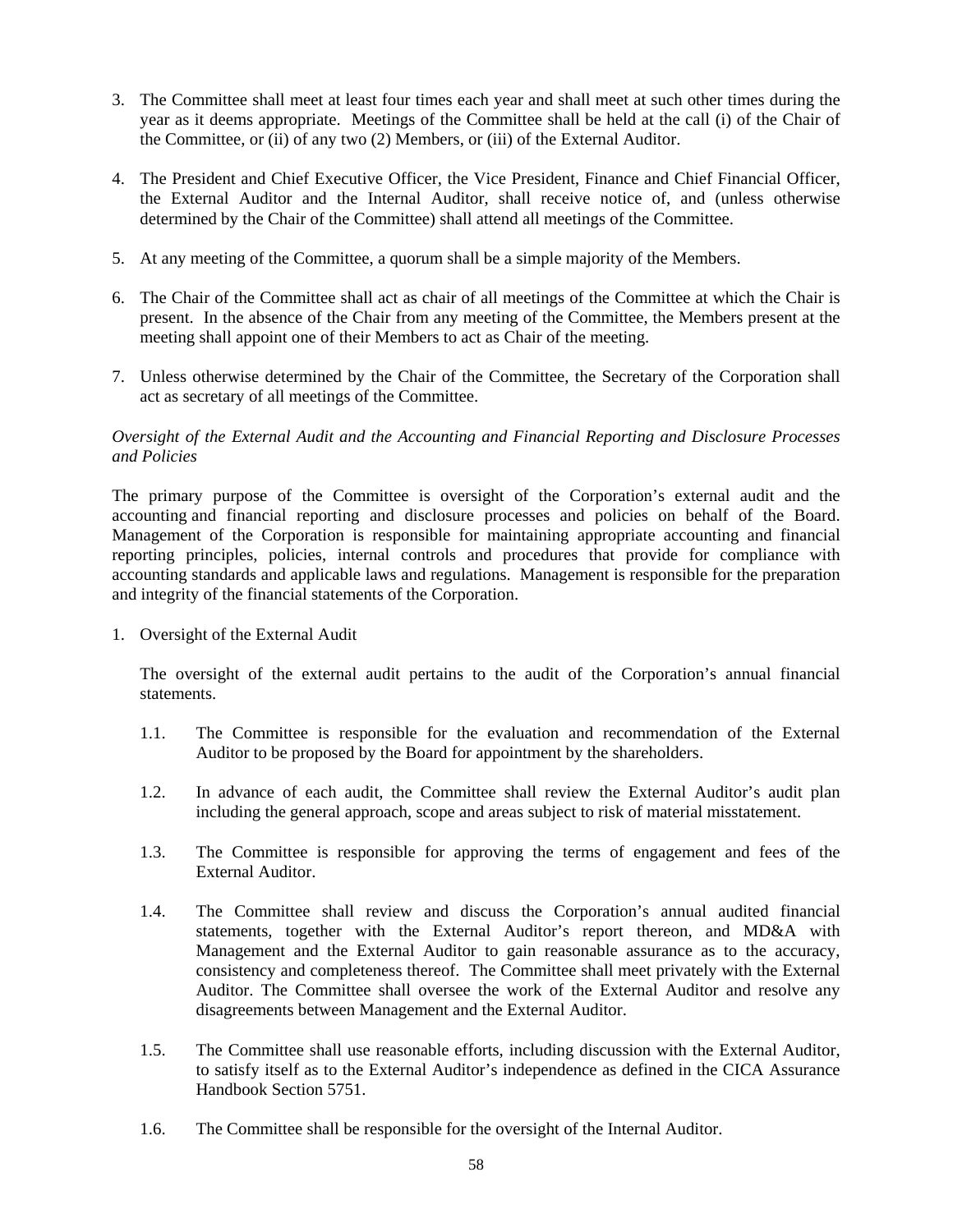- 2. Oversight of the Accounting and Financial Reporting and Disclosure Processes
	- 2.1. The Committee shall recommend the annual audited financial statements together with the MD&A for approval by the Board.
	- 2.2. The Committee shall review the interim unaudited financial statements with the External Auditor and Management, together with the External Auditor's review engagement report thereon.
	- 2.3. The Committee shall review and approve publication of the interim unaudited financial statements together with the interim MD&A and earnings press release on behalf of the Board.
	- 2.4. The Committee shall review and recommend approval by the Board of the Corporation's AIF, Management Information Circular, any prospectus and other financial information or disclosure documents to be issued by the Corporation prior to their public release.
	- 2.5. The Committee shall use reasonable efforts to satisfy itself as to the integrity of the Corporation's financial information systems and the competence of the Corporation's accounting personnel and senior financial management responsible for accounting and financial reporting.
- 3. Oversight of Policies

The Committee shall review and report to the Board on policies relating to the accounting and financial reporting and disclosure processes and the oversight of the external audit of the Corporation's financial statements. In particular, the Committee shall review and report on policies dealing with:

- 3.1. the establishment and implementation of procedures for the receipt, retention and treatment of complaints received regarding accounting, internal control or auditing matters and the confidential and anonymous submission of concerns regarding questionable accounting or auditing matters;
- 3.2. the delegation of authority to the Committee regarding the use of financial derivative instruments and designation of hedging relationships;
- 3.3. the Corporation's pre-approval of audit and non-audit services provided by the External Auditor; and,
- 3.4. the review, approval and monitoring of hiring personnel from the External Auditor.

## *Other*

- 1. The Committee shall perform such other functions, including the periodic review of this mandate, as may from time to time be assigned to the Committee by the Board.
- 2. The Committee shall have the authority to engage independent counsel and other advisors as it determines necessary to carry out its duties and to set and authorize compensation for any such counsel or advisors engaged by the Committee.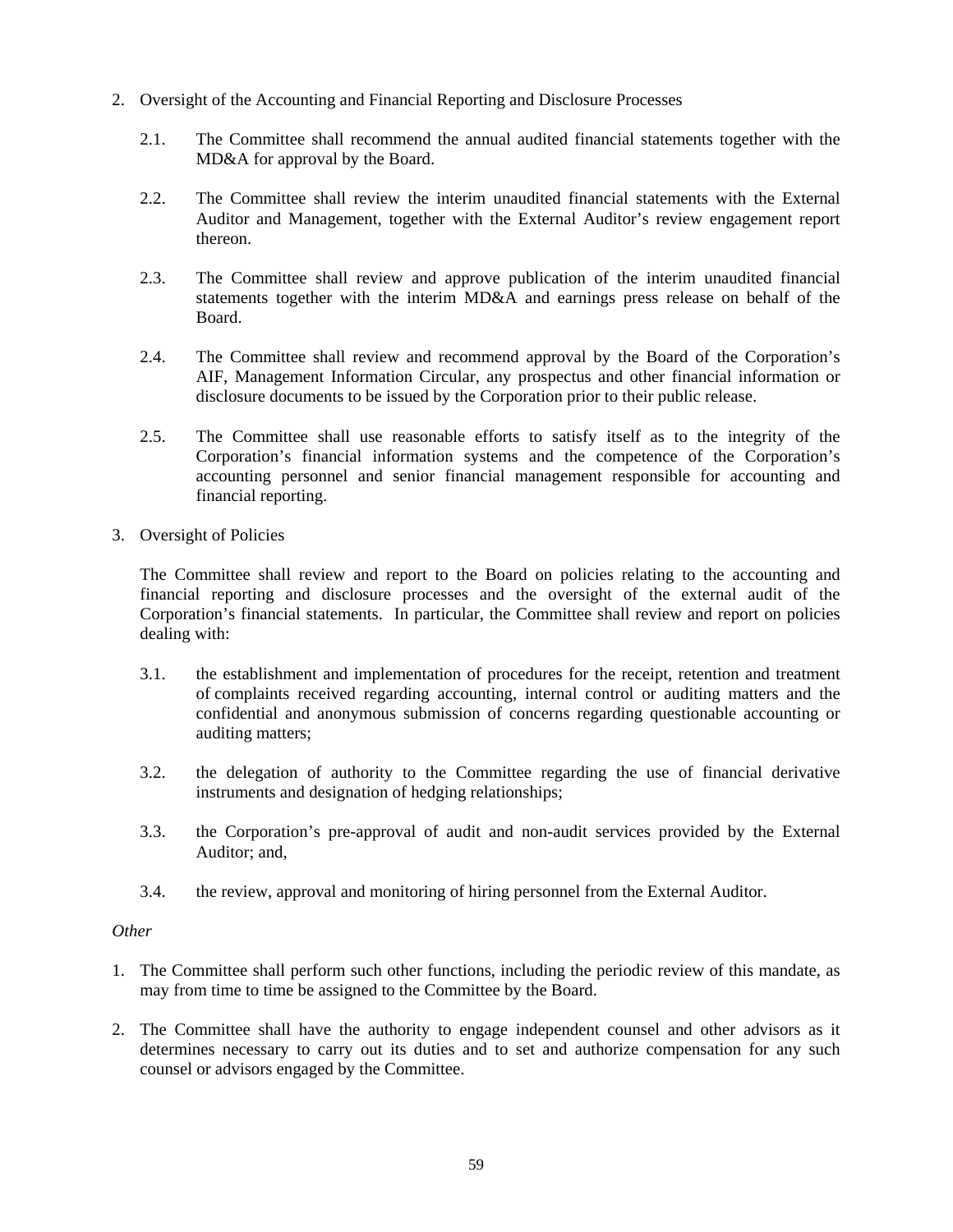# *Reporting*

The Chair of the Committee, or another designated Member, shall report to the Board at each regular meeting on those matters which were dealt with by the Committee since the last regular meeting of the Board.

# **11.3 Pre-Approval Policies and Procedures**

The Audit Committee has established a policy which requires pre-approval of all audit and non-audit services provided to the Corporation and its subsidiaries by the Corporation's external auditor. The Pre-Approval of Audit and Non-Audit Services Policy describes the services which may be contracted from the external auditor and the limitations and authorization procedures related thereto. This policy defines services such as bookkeeping, valuations, internal audit and management functions which may not be contracted from the External Auditor and establishes an annual limit for permissible non-audit services not greater than the total fee for audit services. Audit Committee pre-approval is required for all audit and non-audit services.

#### **11.4 External Auditor Service Fees**

The fees paid by the Corporation to Ernst & Young LLP, the Corporation's External Auditors, during each of the last 2 fiscal years for audit, audit-related, tax and non-audit services were as follows:

| <b>Fortis</b><br><b>External Auditor Service Fees</b>                                                                                |                             |                 |
|--------------------------------------------------------------------------------------------------------------------------------------|-----------------------------|-----------------|
| Ernst & Young LLP                                                                                                                    | 2005                        | 2004            |
| <b>Audit Fees</b>                                                                                                                    | $$1,066,803$ <sup>(1)</sup> | $$595,419$ (1)  |
| <b>Audit-Related Fees</b>                                                                                                            | 339,383 <sup>(2)</sup>      | $111,780^{(2)}$ |
| Tax Fees                                                                                                                             | 135,789                     | 49,116          |
| Non-Audit Fees                                                                                                                       | ۰                           |                 |
| <b>Total</b>                                                                                                                         | \$1,541,975                 | \$756,315       |
| (I)<br>Audit fees paid to Ernst & Young LLP in 2005 include fees paid by FortisAlberta and FortisBC Inc. Audit fees in the amount of |                             |                 |

*\$569,500 related to FortisAlberta and FortisBC Inc. are excluded from the 2004 summary of fees paid to Ernst & Young LLP as both companies were audited by KPMG in 2004, at both December 31, 2004 and May 31, 2004.* 

<sup>(2)</sup> The increase in audit-related fees in 2005 as compared to 2004 primarily related to Multilateral Instrument 52-111 consulting *services and services related to an issue of Common Shares on March 1, 2005.*